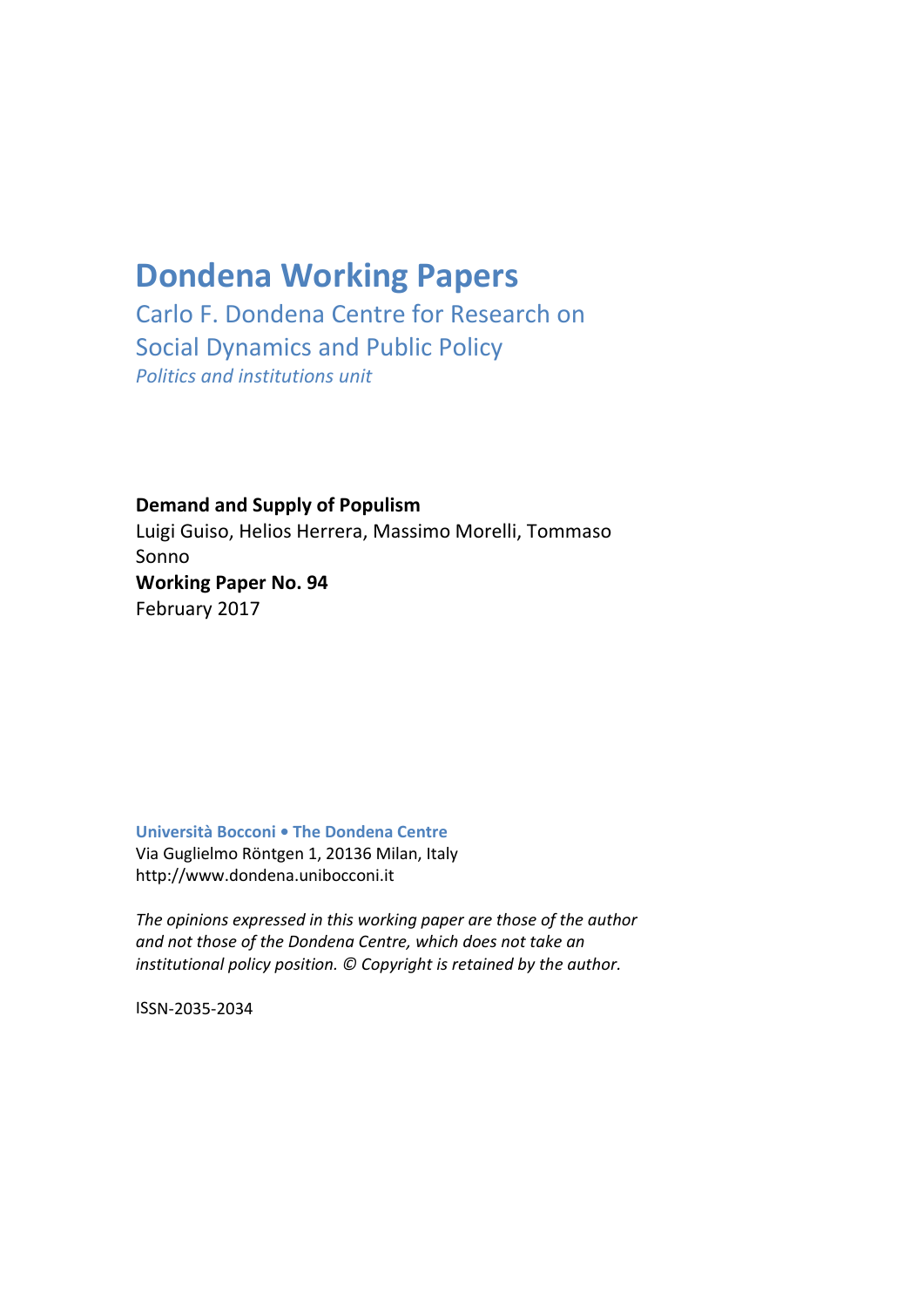# Demand and Supply of Populism<sup>\*</sup>

Luigi Guiso<sup>†</sup> Helios Herrera<sup>‡</sup> Massimo Morelli<sup>§</sup> Tommaso Sonno¶

February 19, 2017

#### Abstract

We define as populist a party that champions short-term protection policies without regard for their long-term costs. First, we study the demand for populism: we analyze the drivers of the populist vote using individual level data from multiple waves of surveys in Europe. Individual voting preferences are influenced directly by different measures of economic insecurity and by the decline in trust in traditional parties. However, economic shocks that undermine voters' security and trust in parties also discourage voter turnout, thus mitigating the estimated demand of populism when ignoring this turnout selection. Economic insecurity affects intentions to vote for populist parties and turnout incentives also indirectly because it causes trust in parties to fall. Second, we study the supply side: we find that populist parties are more likely to appear when the drivers of demand for populism accumulate, and more so in countries with weak checks and balances and with higher political fragmentation. The non-populist parties' policy response is to reduce the distance of their platform from that of new populist entrants, thereby magnifying the aggregate supply of populist policies.

<sup>∗</sup>Luigi Guiso and Massimo Morelli wish to thank the Italian Ministry of Research (MIUR) for the PRIN funding 2016; Massimo Morelli also wishes to thank the Dondena and Igier research centers and the European Research Council, advanced grant 694583. We thank Giunia Gatta, Alex Lenk, Moritz Osnabrüegge, Marco Ottaviani, Paola Profeta, Guido Tabellini and Matia Vannoni for useful comments.

<sup>†</sup>Einaudi Institute for Economics and Finance and CEPR

<sup>‡</sup>Warwick University

<sup>§</sup>Bocconi University and CEPR

<sup>¶</sup>Universit´e Catholique de Louvain, Centre for Economic Performance (LSE) and F.R.S.-FNRS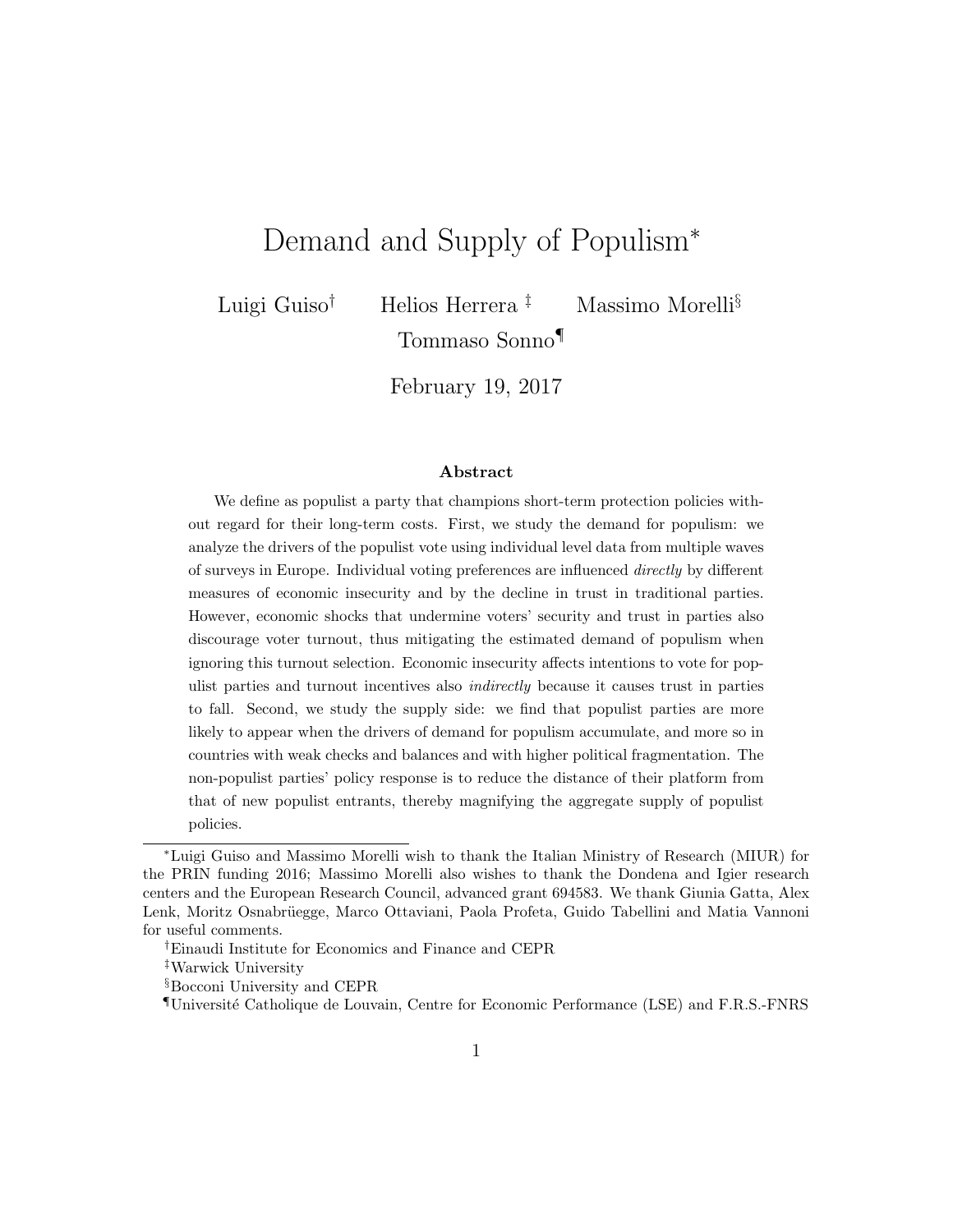Keywords: voter participation, short term protection, anti-elite rhetoric.

# 1 Introduction

The majority of European countries and the United States are experiencing an unprecedented wave of populist and anti-populist rhetoric.<sup>1</sup> As it previously happened in Latin America, some countries are experiencing a growth of protests against inequality and capitalist institutions, leading to left-wing type of policy demands; at the same time, in other countries, right-wing populist movements find increasing support for protecting the country from immigrants and globalization threats. Protectionism against migrants and free trade effects is also key in the Trump and post-Brexit UK policies, which are difficult to place in the traditional left-right spectrum. All populist movements and rhetoric have in common what we summarize as short-term protection. In southern Europe, M5S in Italy and the Greek and Spanish populist movements fight for citizenship income and for other forms of economic short term protection, against European impositions for future stability – the Mediterranean populism. In continental Europe, the main concern has become terrorism and Islam (though citizenship income is also being discussed). In the UK the main issues being discussed are protection against immigrants and import substitution from China, without concern for future consequences from such protectionism. Overall, nationalism and closure to immigration are on the rise.

Rather than focusing on the differences between existing strands of populism and corresponding definitions, our goal is to focus on the common features of all types of populism, in order to (1) acquire an analytical, rather than merely descriptive, tool for its study and (2) to zoom on the key drivers of the populist wave as a whole. To this end, we find the definition of populism in the Encyclopedia Britannica a particularly useful starting point: Populists claim to promote the interest of common citizens against the elites; they pander to people's fear and enthusiasm; and they promote policies without regard to the consequences for the country. This

<sup>&</sup>lt;sup>1</sup>Google Trends shows an astonishing spike in the number of searches for the word populism, which quadrupled in the fall of 2016.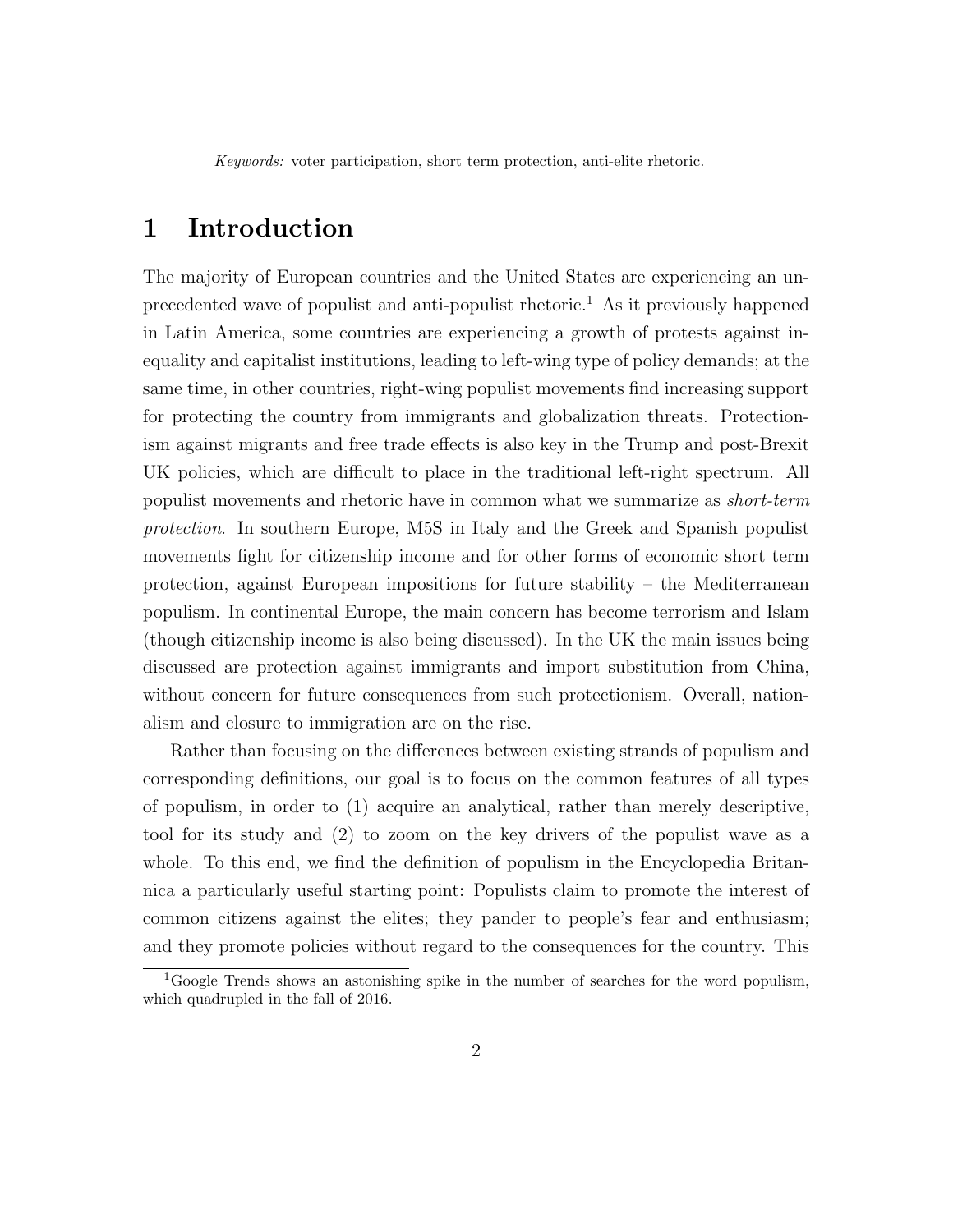broad definition of populism highlights three important components: (1) the populists' claim to be on the side of the people against the elite – which we can label as "supply rhetoric;" (2) the "fears or enthusiasm" of people – the demand conditions to which the populists pander; and  $(3)$  the disregard for future consequences – policy characteristics of the populists' political supply which we summarize as *short*term protection. <sup>2</sup> These three components should be theoretically understood and empirically analyzed together. Most importantly, how does the "short-term protection" component of the definition interact with the commonly emphasized anti-elite rhetoric? Our claim is that the anti-elite rhetoric simply "supplies disinformation," making it possible to win elections with short-term oriented policies. For example, if a non-populist politician counters a populist policy proposal by a challenger with statements about future costs, future debt accumulation or banking crises, the rational response by the populist challenger is to claim that all such statements of concern for the future consequences of the protection policies are instead driven by the selfinterest of the elites. That is to say, economists and incumbent politicians may well know something about how to evaluate future costs, but since maintaining the status quo policies is in their elite interests, their statements become non-credible. The definition of Encyclopedia Britannica encompasses both the nationalist type of populism (emphasizing fear or enthusiasm about identity protection), and the economic type of populism (proposing redistributive policies like citizenship income, regardless of costs). Thus, when we say that a populist party or movement offers short-term protection we intend to include both possibilities.<sup>3</sup>

But what drives the observed simultaneous shift towards populism in so many countries? Is it a global shift in voters' preferences or emotions, which is then immediately captured by new political leaders who enter politics? And, what drives this global shift of demand, this preference shift towards short term protection? Is

<sup>2</sup>Citing from Encyclopedia Britannica 2015: "...either a platform that promotes the interest of common citizens and the country as a whole or a platform that seeks to redistribute wealth to gain popularity, without regard to the consequences for the country such as inflation or debt." see URL ... accessed in date ...

<sup>&</sup>lt;sup>3</sup>In political science the right wing and left wing populism of the past have been studied separately; with this definition we can study them together, emphasizing the common characteristics. This is essential when trying to capture the global trend of populism.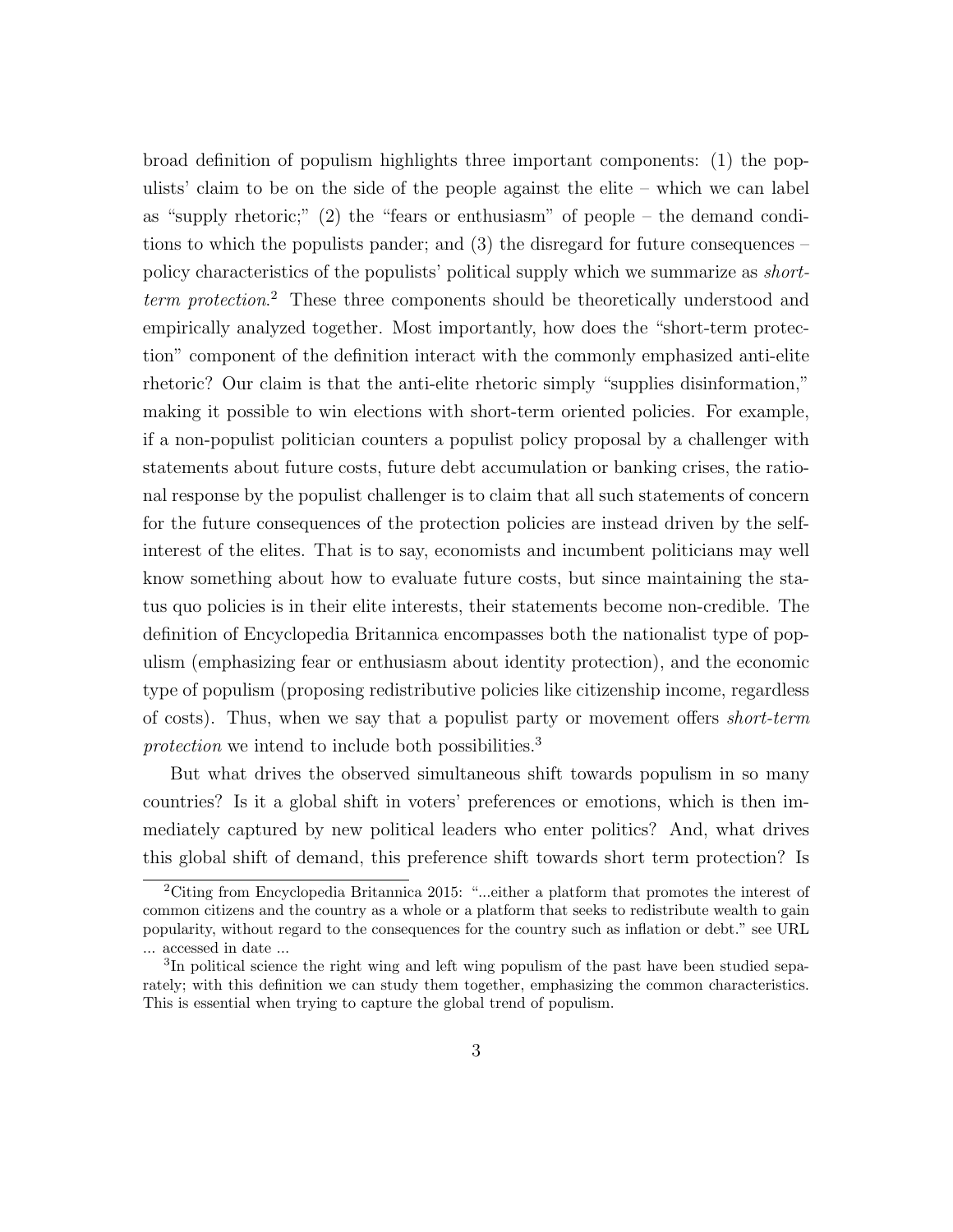it related to economic crises or stagnation and, if so, through which channels?

First, this paper provides a comprehensive identikit of the populist voter in Europe. We study the determinants of the *demand* for populist platforms in the European countries covered by the European Social Survey. Our empirical study stresses the importance of accounting for selection issues, which are typically ignored in other studies of populist voting. Adverse shocks to economic security and trust in political parties can induce people not to turnout, but if they vote, to vote for a populist party. Ignoring the voter participation selection may bias the estimates of drivers of the voting choice and also underestimate the underlying demand for populist parties.

Second, we provide evidence of the *supply* shifts, documenting the entry of new populist parties in the political arena over time, and the electoral competition responses of non-populist parties. A decline in trust for traditional parties can determine entry of populist challengers, creating a change in the subsequent electoral competition game.

The main finding on the *demand* side is that economic variables are significant determinants of increased voter preference for populist parties. Lower income, financial distress and higher economic insecurity from exposure to globalization and competition of immigrants drive the populist vote. Interestingly, economic insecurity shocks have both a direct effect on populist vote and also an indirect effect through induced lower trust in the incumbents. All these variables push voters simultaneously in two directions: to abstain from voting and, if they participate, to vote more for the more populist. Aggregating all effects, negative economic shocks (like the 2008 crisis and its aftermath) and the collapse of trust in traditional politics they induce , boost the demand for populist policies.

On the supply side, we find that the prolonged economic crisis caused the entry of populist movements and parties, who took advantage of the drop of trust in traditional politics and institutions. In the prolonged stagnation that followed, we show evidence that even traditional parties facing crumbling support and increased demand for short-term protection started shifting their policies gradually towards populist policies. Perhaps surprisingly, no counter-populist movement successfully emerged to capture the votes of those citizens who see the dangers of an excessive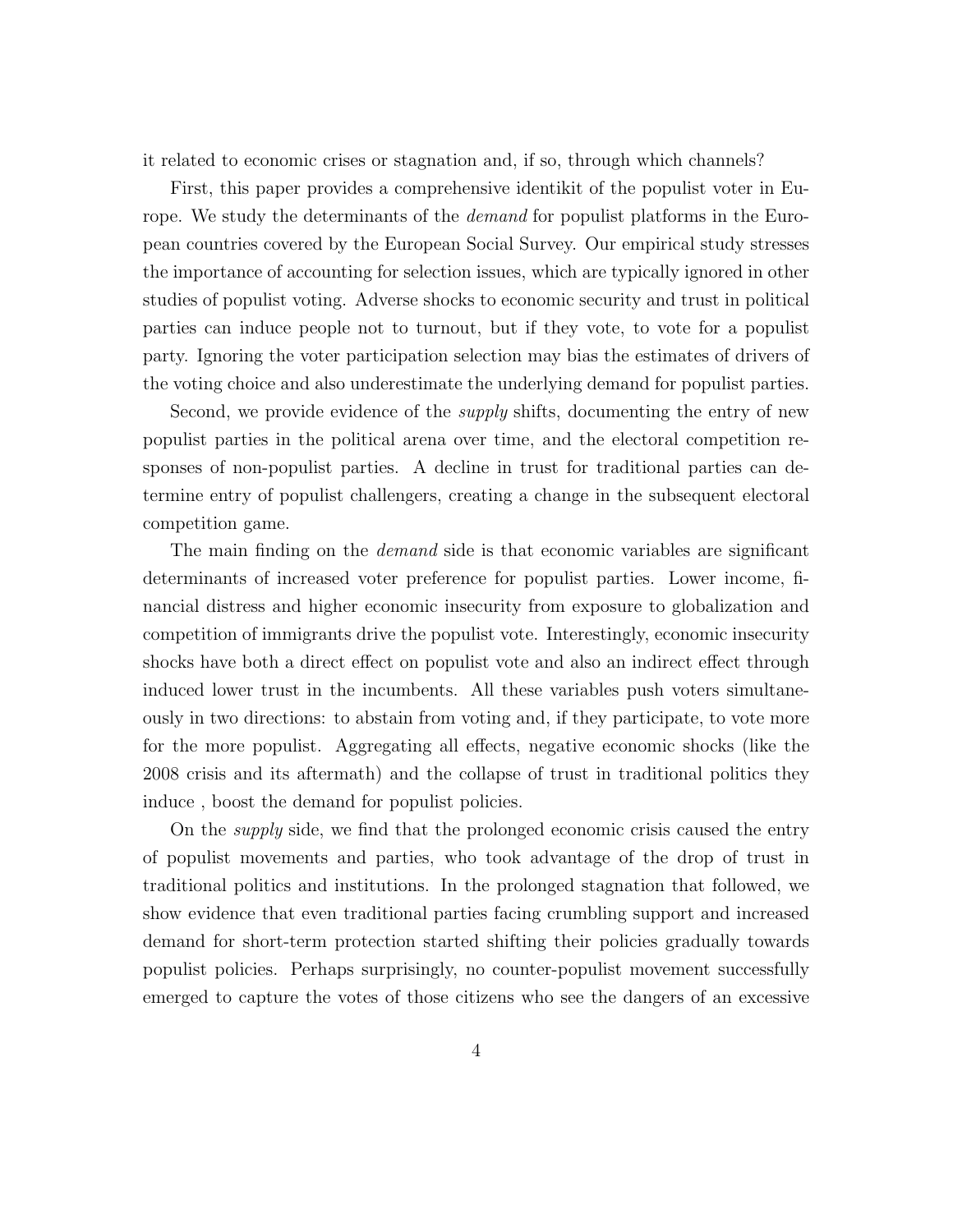focus on protectionism and the short run. This policy convergence can be understood as due to the "disinformation supply" or anti-elite rhetoric mentioned above, which makes it difficult to pursue a credible anti-populist campaign.

The paper is organized as follows. In the next section we review the most recent related literature. Next, we introduce a simple theoretical framework that helps to pin down the relevant individual heterogeneous characteristics that affect the preference for a populist party. We describe the data in Section 4, and illustrate the empirical results on the demand side in Section 5. The results on the supply side of populism are shown in Section 6. Section 7 concludes.

### 2 Relation with Literature

The traditional macro-economics literature on populism (Dornbush and Edwards 1991; Sachs 1989) looks at the consequences of the short-term protection populist policies. Contemporary political economics works (e.g. Acemoglu et al, 2013a) have started to focus on the causes of short-term protection, by looking at what voters want and how politicians pander to it. The trade literature exploits exogenous variation in import flows to study political polarization and support for populist politics (Steiner, 2012; Autor et al., 2016; Colantone and Stanig, 2016; Jensen et al., 2016), and analyzes economic shocks due to austerity policies (Becker et al., 2016). Di Tella and Rotemberg (2016) analyze populism demand based on the behavioral observation that voters are betrayal averse, and hence may prefer incompetent leaders to minimize the chance of suffering from betrayal. In sum, the economics literature has so far focused on what explains the demand of populist policies and their consequences, but has not explore the causes and sustainability of populist policies on the supply side, nor has it offered an explanation about "Why now?" should there be such a cluster of populism in the world.

The bulk of works in political science has focused mostly on the institutional preconditions for the formation of populist parties (Norris, 2005; Rydgen, 2007; Golder, 2016), or on electoral dynamics, identifying parties on the radical right (Mudde, 2007), but increasingly also on the radical left (March, 2007; March and Mudde, 2005;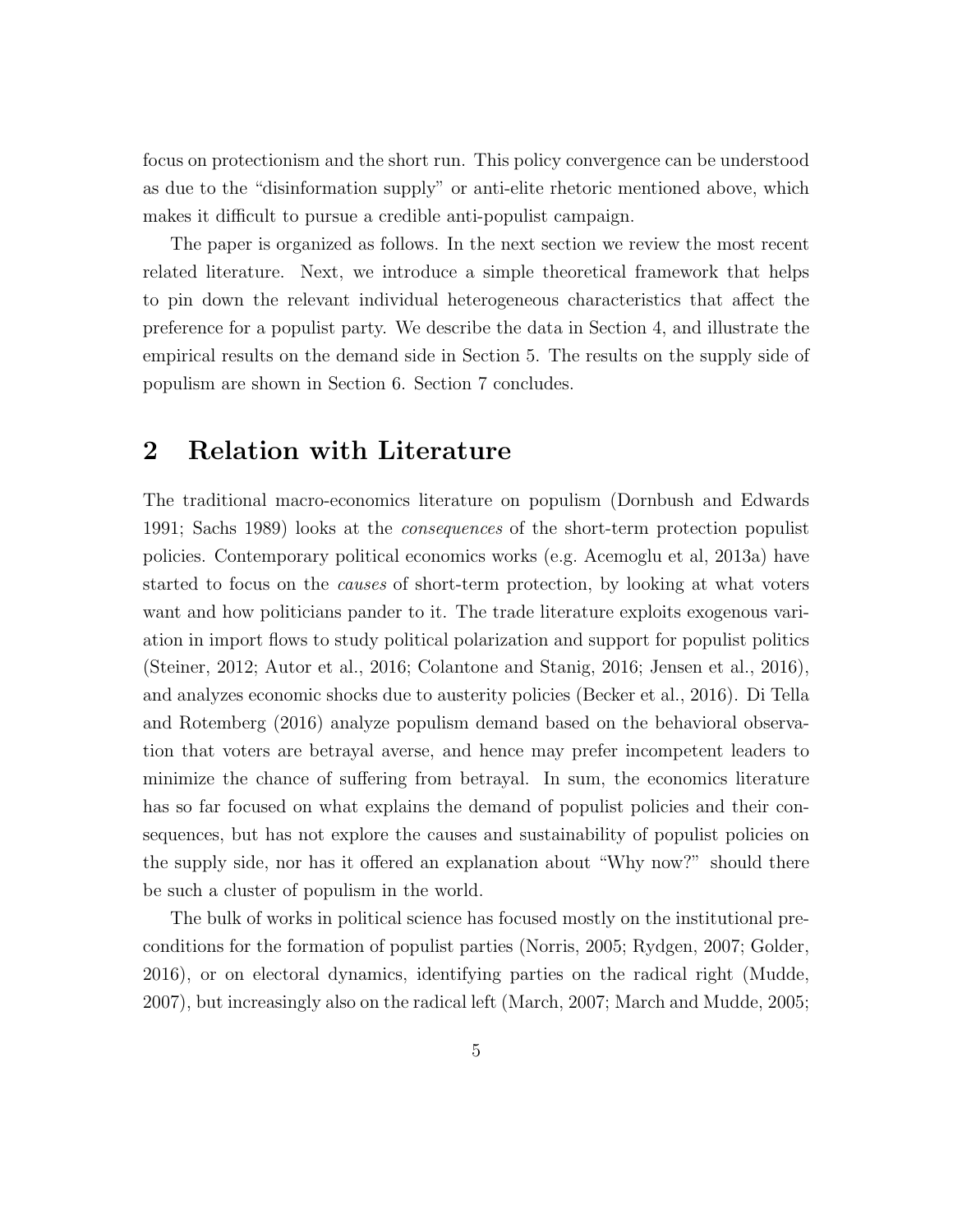Pauwels, 2014; Stavrakakis and Katsambekis, 2014), or on the populists' strategies to survive in office (see e.g. Boix, 1999). Only recently, in political science, the attention has shifted from the supply side to the demand side. Inglehart and Norris (2016) observe that cultural variables affect the decision to vote for a populist party (instead of abstaining or voting for a non-populist party) more than economic variables. But the fact that they find a weak direct effect of economic variables is mostly due to the fact that they fail to observe that economic security shocks affect significantly the incentive to abstain (see footnote 7 and our empirical sections for the details on this turnout selection problem). Beside the stronger direct effect of economic shocks that we document by taking into account the turnout selection effect, we document a strong indirect effect: the shocks to economic security are responsible for a sharp change in trust and attitudes towards migration, and hence the effects of the changes in the latter variables cannot be considered independent drivers.<sup>4</sup> For a review of the literature on populism in the social sciences in general, see e.g. Gidron and Bonikoeski (2013) and Mudde and Rovira Katwesser (2017).

In this work, we look simultaneously at the demand and supply sides, in order to explain populist policies. The demand side involves the fears and enthusiasms of people, to which politicians pander. The supply side lies in the politicians' claim to be on the side of people and against the elites. Demand and supply meet at a specific point: short-term protection. Due to growing economic insecurity, people look for protection in the short run and this leads to the demand for immediate protection. At the same time, populist parties find their own space in the political landscape and they build their agenda on the dichotomy "people vs elites". This leads to the supply of short-term protection, as long-termism is considered in the interest of the elites.

As far as the policy convergence result (described in section 6) is concerned, the

 $4$ Lucassen and Lubbers give evidence – for 8 of the 11 countries they consider – that countries that experienced a shift towards far-right-wing populism did so due to perceived cultural threats more than due to perceived ethnic economic threats, whereas it is plausible that in countries experiencing a shift towards left-wing populism the relevant perceived threat is economic; but for us the important observation is that both perceptions of economic and cultural threats have been affected by the economic shocks.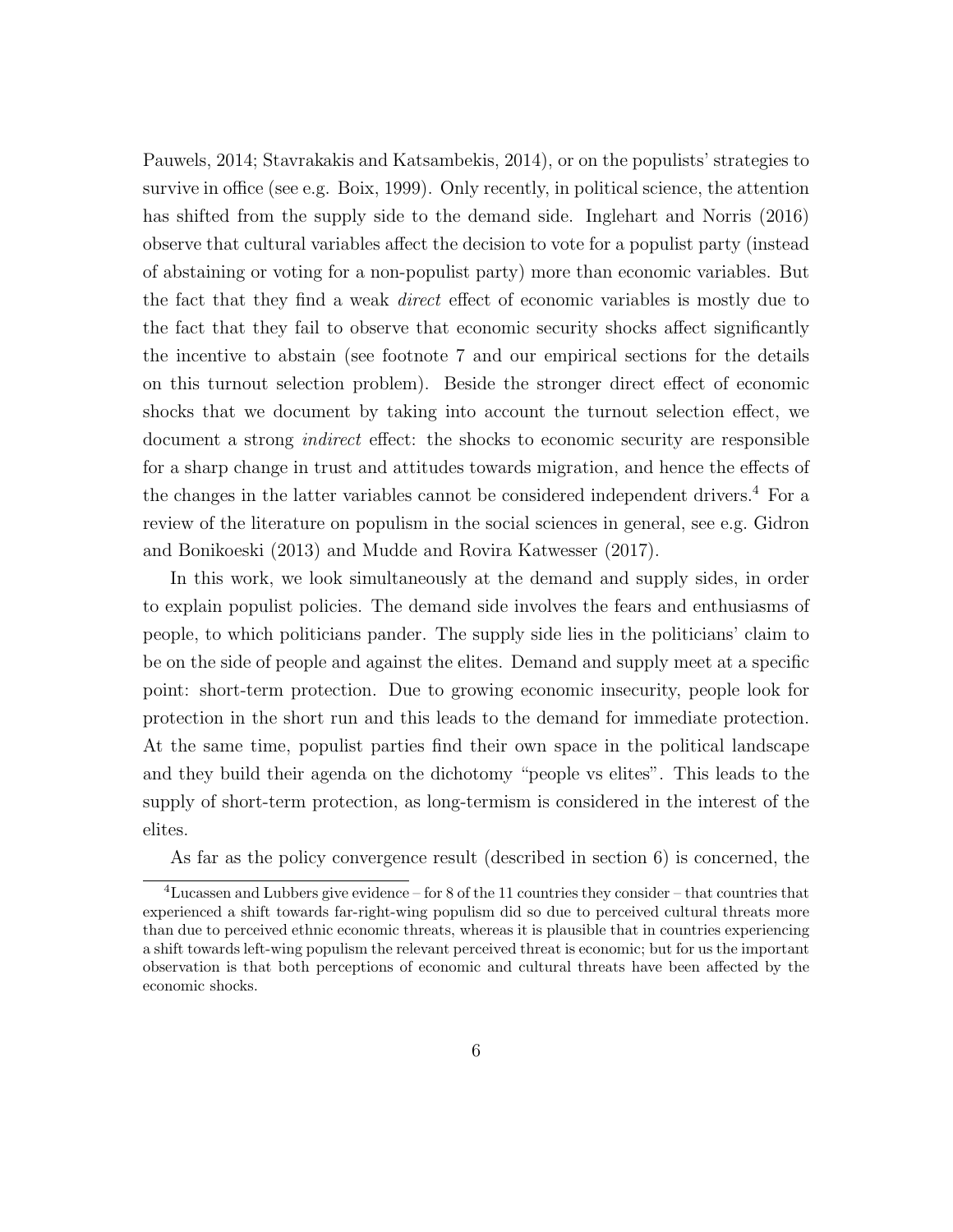closest related result is in Schumacher (2016), who shows with manifestos data that early success of populist parties did affect the skepticism for multiculturalism in mainstream parties' platforms. Another related paper is Tohmelt et al (2016).

### 3 A Simple Theory

Here we provide a simple framework to address and rationalize the empirical results that follow.

### 3.1 Demand

We outline a simple theory of demand for populist policies, identifying the individual voters' factors that affect their likelihood to vote for a populist party. Suppose that each voter  $i$  in a country has a choice between a populist party,  $P$ , and a non-populist status quo party,  $S$ , namely the incumbent party. We consider party  $P$  as populist when it offers a bundle of short-term protection policies (such as trade protection, defense from immigration, citizenship income or other secure employment policies). The status quo party S proposes policies already tested and observed commonly, and hence with more clearly identifiable future implications.

We assume two periods, 1 and 2, representing the short run and the long run. The voters' expected income over these two periods from the two different platforms, S and P, are as follows.

#### Expected Incomes of Status Quo S:

| Status Quo | au | $\sigma u_1$ |
|------------|----|--------------|

where  $y_1(y_2)$  is the short term (long-term) expected income from the status quo party. The key heterogeneity factors among voters are:

- $y$  income on the current job.
- $\bullet$  q current job perceived security: the probability of keeping the current job.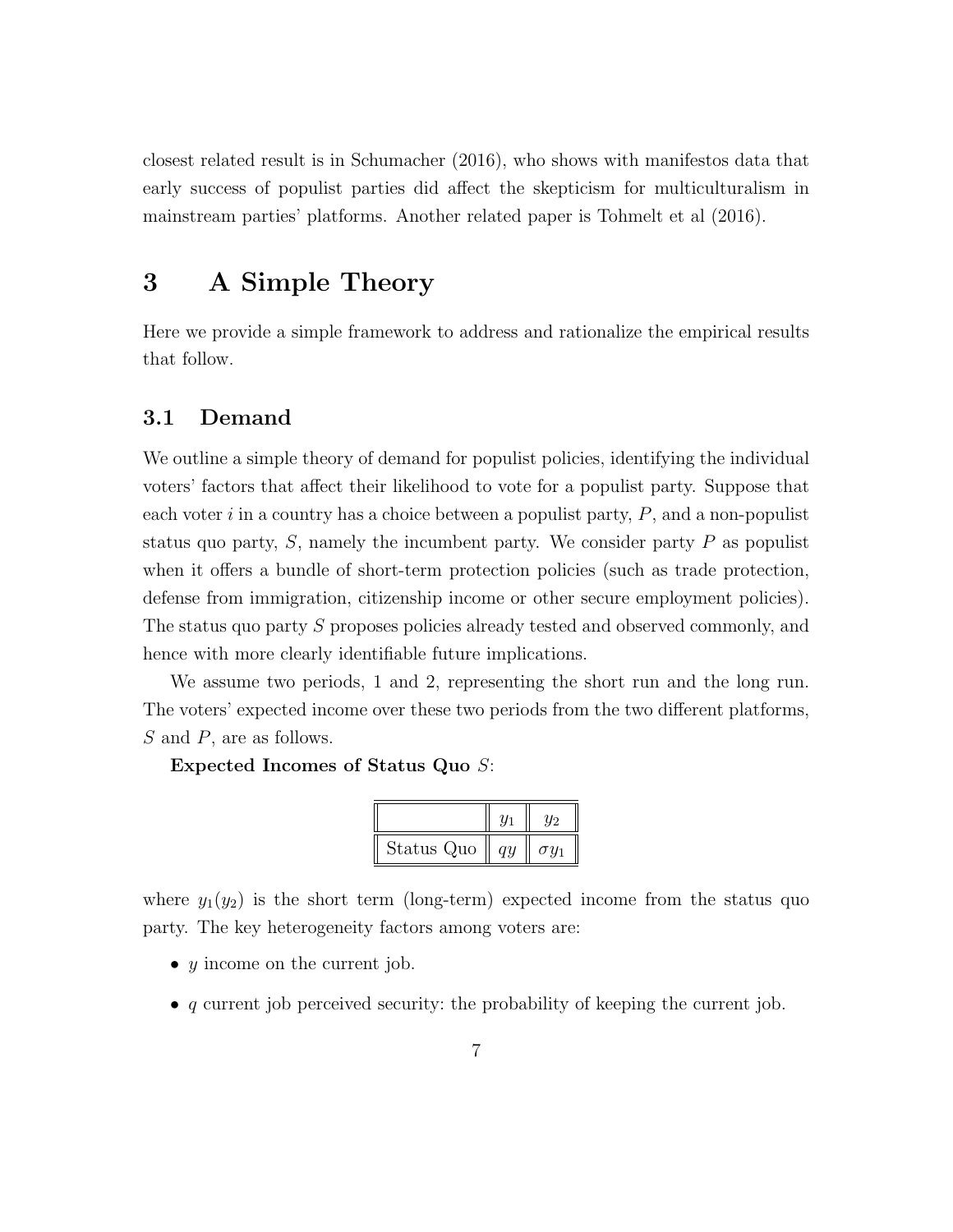- $\bullet$   $\sigma$  trust in current policies to be sustainable (improve/worsen) in the long run, namely the chance of improving ( $\sigma > 1$ ) or worsening ( $\sigma < 1$ ) the current short term expected income in the future.
- $\pi$  trust that the short term populist policies are sustainable in the long run, see below.

#### Expected Incomes of Populist Platform P

| Populist |  |
|----------|--|

where  $Y_1$   $(Y_2)$  is short term (long term) expected income from populist policies.

We assume that, in general, the populist platform proposes a reduction in the dispersion of short term expected income qy, by means of enhanced redistribution from the higher to the lower incomes and enhanced job protection for the jobs most at risk (low  $q$ ). For instance, closure to immigration is an example of a populist platform aimed at generating higher short term expected income for some. A similar effect can be attributed to protectionist policies in trade.<sup>5</sup>

We can represent the populist platform as a linear re-mapping of job security  $q$ into:

$$
q' = \rho + (1 - \rho) q
$$

where  $\rho$  is the minimal level of employment protection. This policy improves job security for all voters  $(q' > q)$  and more so for the agents with least job security.

Moreover, the populist platform may also offer redistribution. The latter in reduced form is a linear re-mapping of income  $\gamma$  which increases low incomes and lowers high incomes:

$$
y' = y_0 + \left(1 - \frac{y_0}{y_m}\right)y
$$

<sup>&</sup>lt;sup>5</sup>More specifically, populist parties either put greater emphasis on employment protection proposals (often identifiable as right-wing populism), or on measures like citizenship income (identifiable as left-wing), but for the sake of the description of the demand side we let the populist platform potentially contain both types of proposals.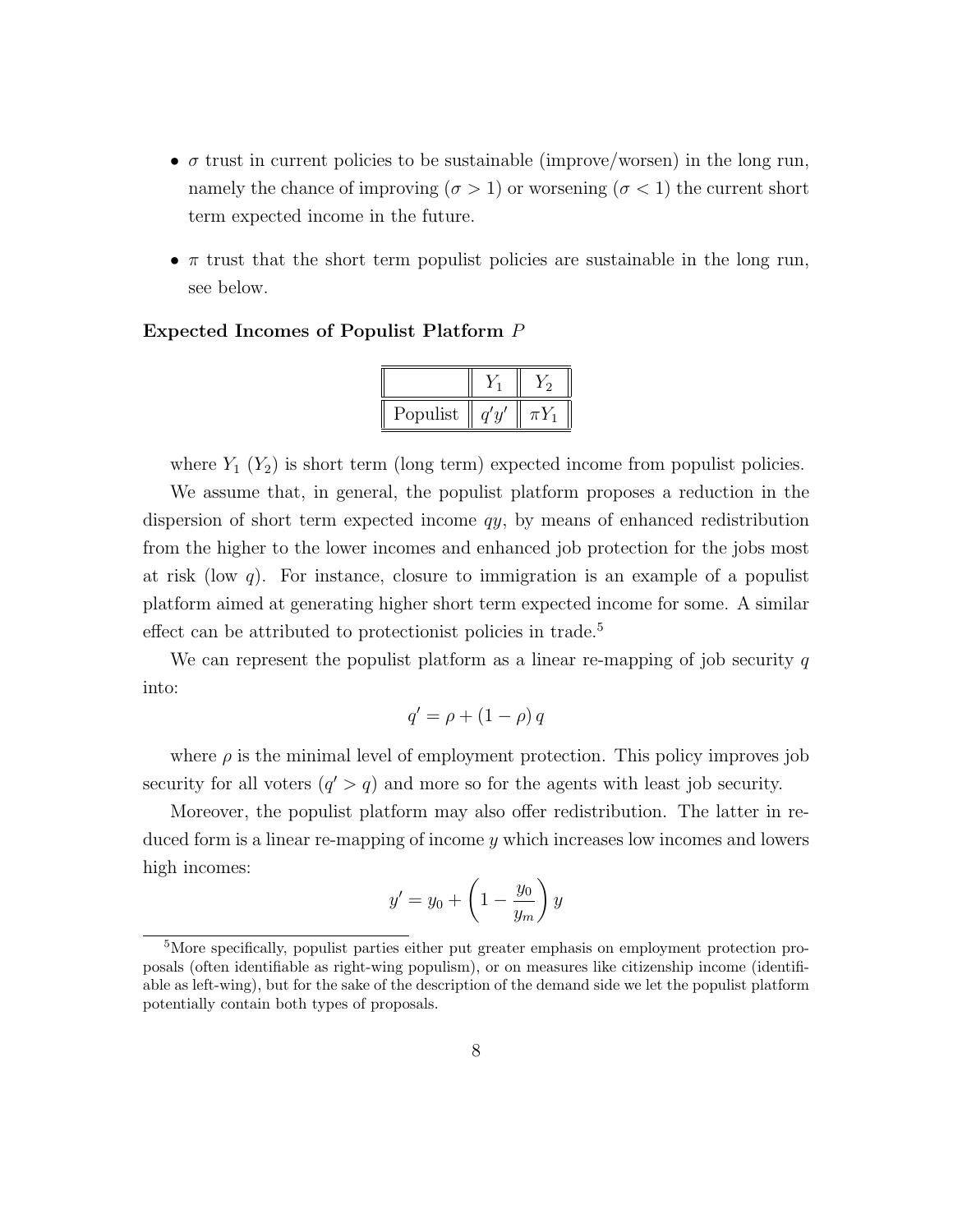

where  $y_0$  is some minimal income and  $y_m$  is the mean income that is left unchanged by the populist policy, namely we have:

$$
y' \gtrless y \quad \iff \quad y \lessgtr y_m
$$

is not only a well recognized phenomenon,<sup>6</sup> but also an explicit political strategy of populist parties. Voters typically receive conflicting messages from the competing 3 in general have heterogeneous beliefs on it. The expectations of future costs of a The future cost of an untested populist policy is obviously uncertain and agents populist platform are heterogeneous because different generations of voters have different experiences with alternative policies and because of education and information heterogeneities. Thus,  $\pi$  is perceived as low by more informed/educated people, who may be able to evaluate the general equilibrium consequences and long term consequences of trade barriers. The under-estimation of future costs of populist policies

 $\frac{6 \text{See e.g. Hainmueller and Hiscox } (2006)}{6}$ .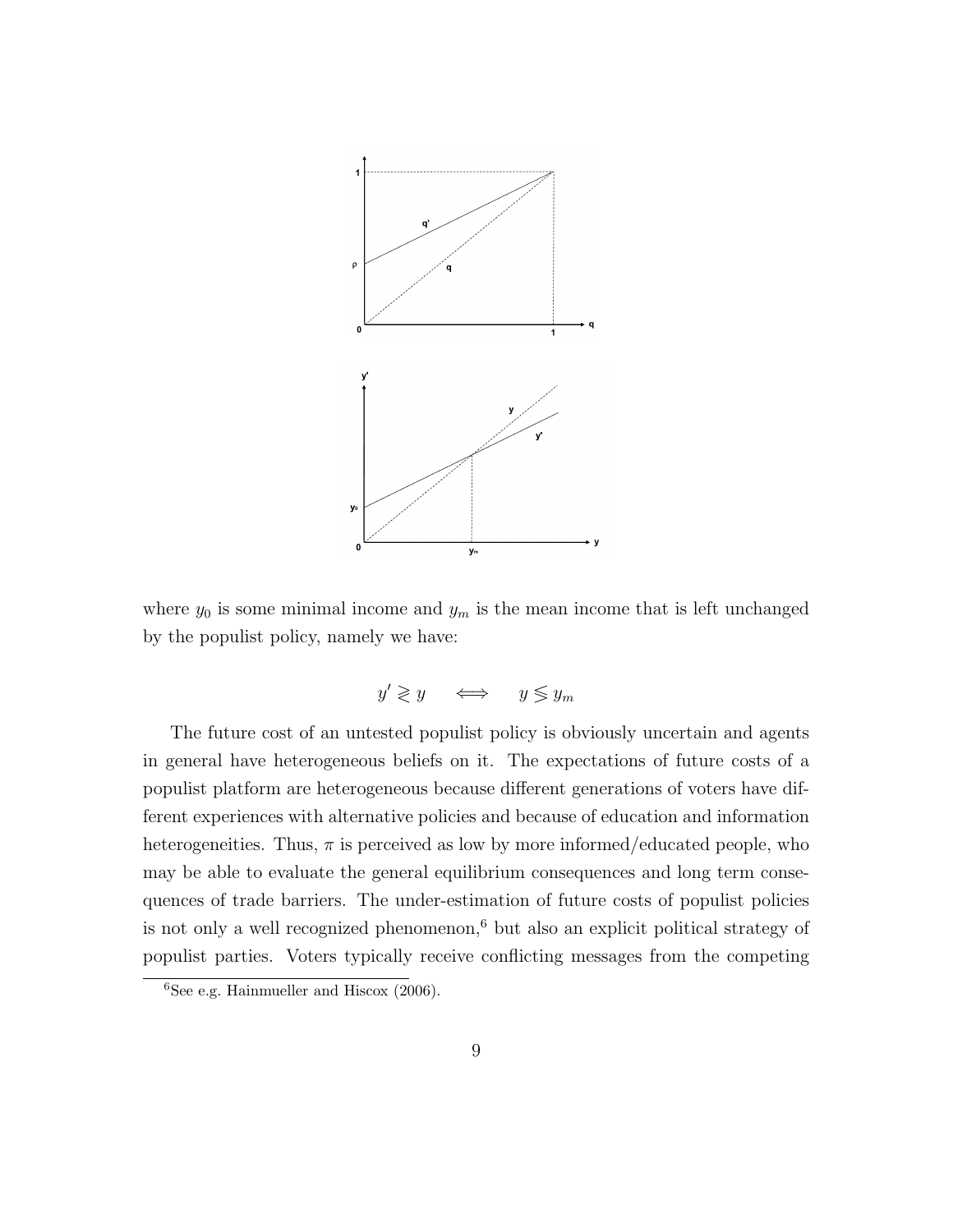parties, with the populist party emphasizing that any concern for future costs expressed by the incumbents is simply a product of elite's interests – what we label "supply rhetoric".

#### 3.2 Predictions

The model identifies the drivers of individual voting decisions. Assuming risk neutrality and time discounting  $\delta$ , an agent prefers the populist platform to the status quo if the utility from the populist platform  $(U^P)$  exceeds status quo utility  $(U^S)$ :

$$
U^{P} - U^{S} > 0
$$
  
q'y' (1 +  $\delta \pi$ ) > qy (1 +  $\delta \sigma$ )

Substituting and simplifying we obtain:

$$
\left(\frac{\rho}{q} + (1 - \rho)\right) \left(\frac{y_0}{y} + \left(1 - \frac{y_0}{y_m}\right)\right) > \frac{1 + \delta\sigma}{1 + \delta\pi}
$$

The populist platform is popular among agents with lower  $(q, y, \sigma)$  or higher  $\pi$ , and all these variables are independent from one another. The discount factor  $\delta$ , a proxy for the agent horizon, has an ambiguous effect. In sum, populist vote intentions are driven by the following factors:

- 1. Low  $y:$  Lower income, financial distress. Richer agents have more to lose so are less keen on taking the populist resurrection gamble  $\pi Y_1$ . On the other hand, the poorer and more dissatisfied with the status quo want to take that gamble.
- 2. Low  $q$ : Higher perception of job insecurity. Past country aggregate economic performance, individual experienced economic misfortunes as well as differences in exposure to economic risks (e.g. exposure to foreign competition in the goods market - if an entrepreneur, or labor market - if a worker ) can all result in different values of q and thus higher chances of voting for the populist party for those with lower perceived security. Similarly, differences in people confidence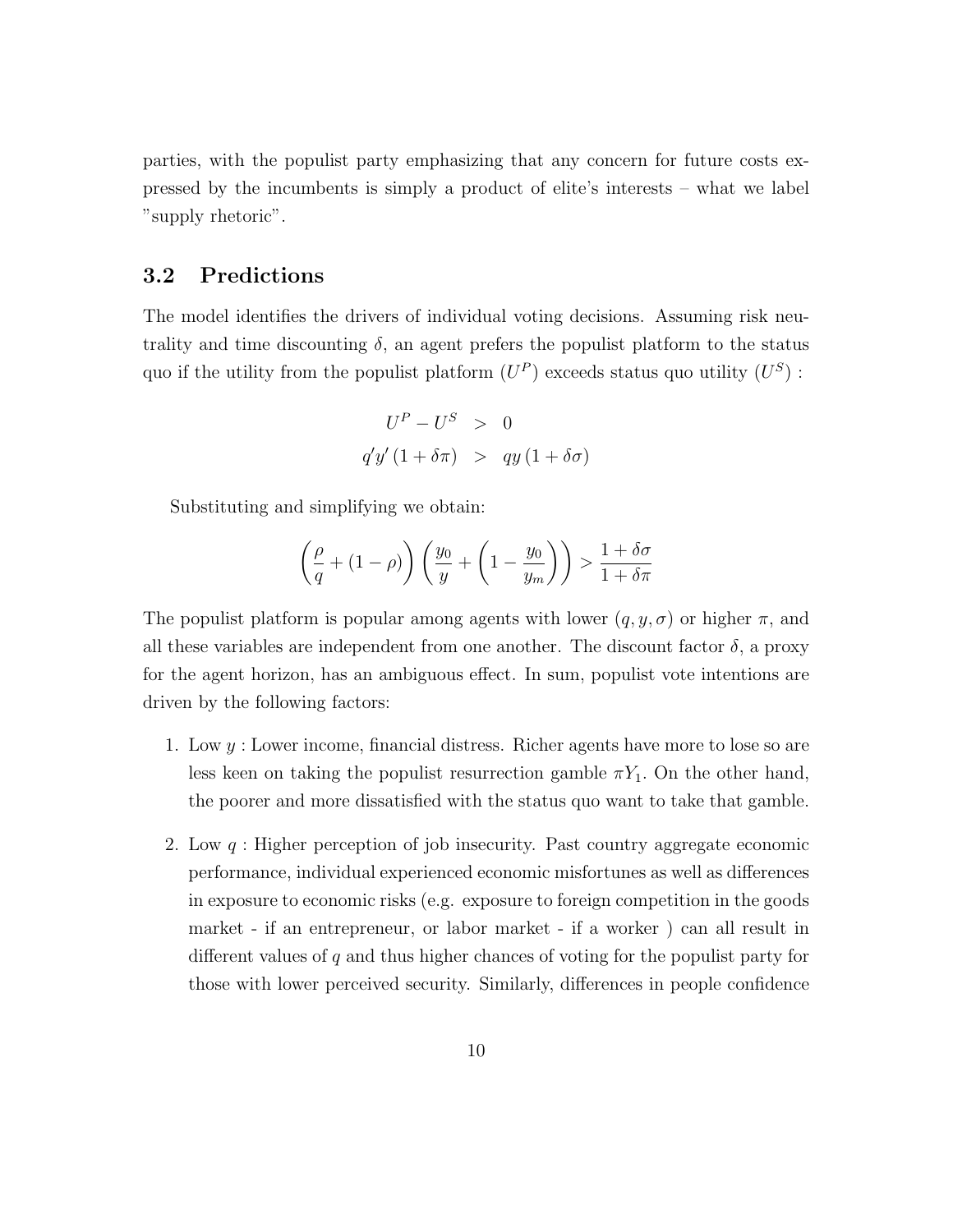in the ability of the incumbent to rule can result in differences across individuals in q, with lower confidence leading to a shift towards a populist vote.

- 3. Low  $\sigma$ : Lower trust in traditional status-quo politics to be sustainable or improve matters in the long run.
- 4. High  $\pi$  : Higher perception of sustainability of populist policies. This can reflect differences in people's information about what the costs are as well as differences in ability to see through the populist party veil of the future cost of their current protection policies. While expectations about future income is always uncertain, the more informed better evaluate the probability distribution of future costs of populist policies. Understanding costs is related to education and attention to politics.

### 3.3 Turnout

For simplicity, the above model focuses primarily on the voting decision. Empirically, however, we need to distinguish the decision to participate from the party choice. In fact, the party choice only applies to those citizens that choose to participate. Participation matters for the election result if it is driven by some of the same variables that influence the party choice. This selection problem can either enhance or mitigate the success of populist parties, depending on whether the variables that induce people to abstain from voting would make it more or less likely to vote for a populist party.<sup>7</sup>

It is well documented – see, among others, the comprehensive work of Blais (2000) – that the incentives to turn out depend positively on income  $y$  and age, positively

<sup>7</sup> The fact that Inglehart and Norris did not consider the turnout decisions explicitly in their analysis could be one of the main reasons for their result, opposite to ours, that the economic insecurity is not a significant cause of the populist shift. To see this, let  $P$  denote the number of votes for the populist party,  $V$  the number of participants and  $N$  the number of potential voters. Clearly  $\frac{P}{N} = \frac{P}{V} \frac{V}{N}$ . If in response to economic insecurity V/N decreases, while the share of votes to the populist party among the participants,  $P/V$ , increases as our results show,  $P/N$  may respond little if at all- which partly explains why Inglehart and Norris (2016) find small effects of economic insecurity measures on populist votes.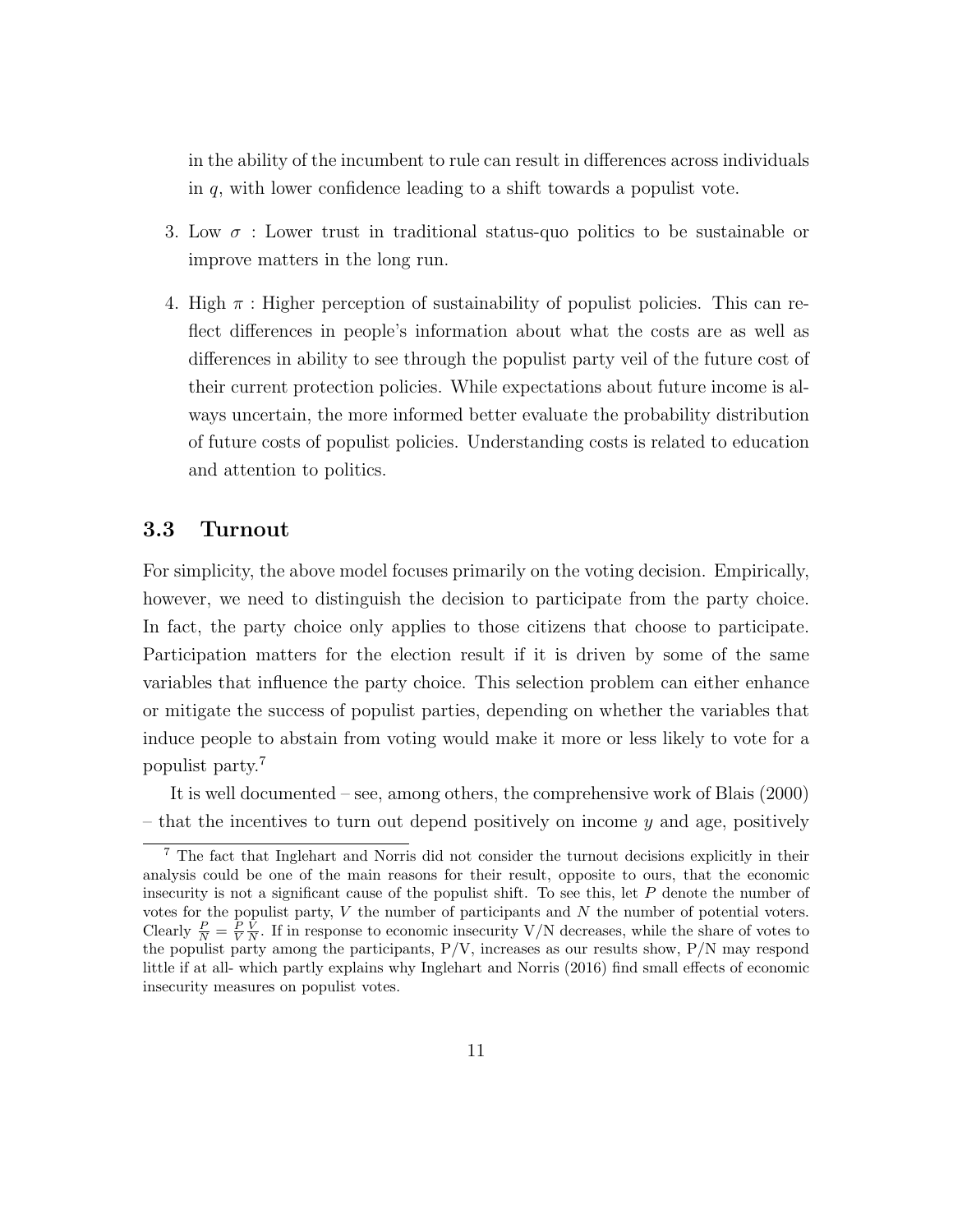on trust in the political system  $\sigma$  and also positively on education, and depend negatively on  $\pi$ . Blais suggests the reason for these correlations is that people with these characteristics tend to be integrated into society. The sociological interpretation suggests that the act of voting expresses one's sense of belonging to the larger community.

A way to include abstention in our framework is to assume that voter turnout depends on intensity of preferences. Namely, agents turn out to vote if they feel strongly enough about the issue at stake, that is when:

$$
\left|U^P - U^S\right| B\left(y, \sigma, \pi, \delta\right) > 1
$$

where  $|U^P - U^S|$  is perceived utility distance from the two platforms, while  $B(y, \sigma, \pi, \delta)$  is the benefit-cost ratio of turning out to vote for a given party, which depends positively on income, age and trust, and negatively on education.

With such a framework it is easy to see that a voter who prefers the status quo is more likely to participate, whereas a voter that prefers the populist platform is more likely to abstain. This is true for all variables except for the discount  $\delta$ , which has no clear effect on the decision of who to vote for. As a result our model predicts that the populist vote preference is positively correlated with abstention. This is important, as it mitigates the overall populist vote. For instance, an aggregate income shock would increase the populist vote, but not as much, because it would also increase abstention.

#### 3.4 Supply: Parties' Entry and Policy Choice

The decision to enter in politics with a new party is worth it if upon entry a high enough expected power share can be obtained. Thus, a voters' preference shock on the demand side could eventually increase the number of populist parties. For instance, an economic crisis that lowers  $q$  and/or lowers  $y$  for a relevant fraction of the population should increase the supply of populist parties, that is the incentive for a populist platform to enter the political arena.

A change on the demand side may be amplified by certain country specific fac-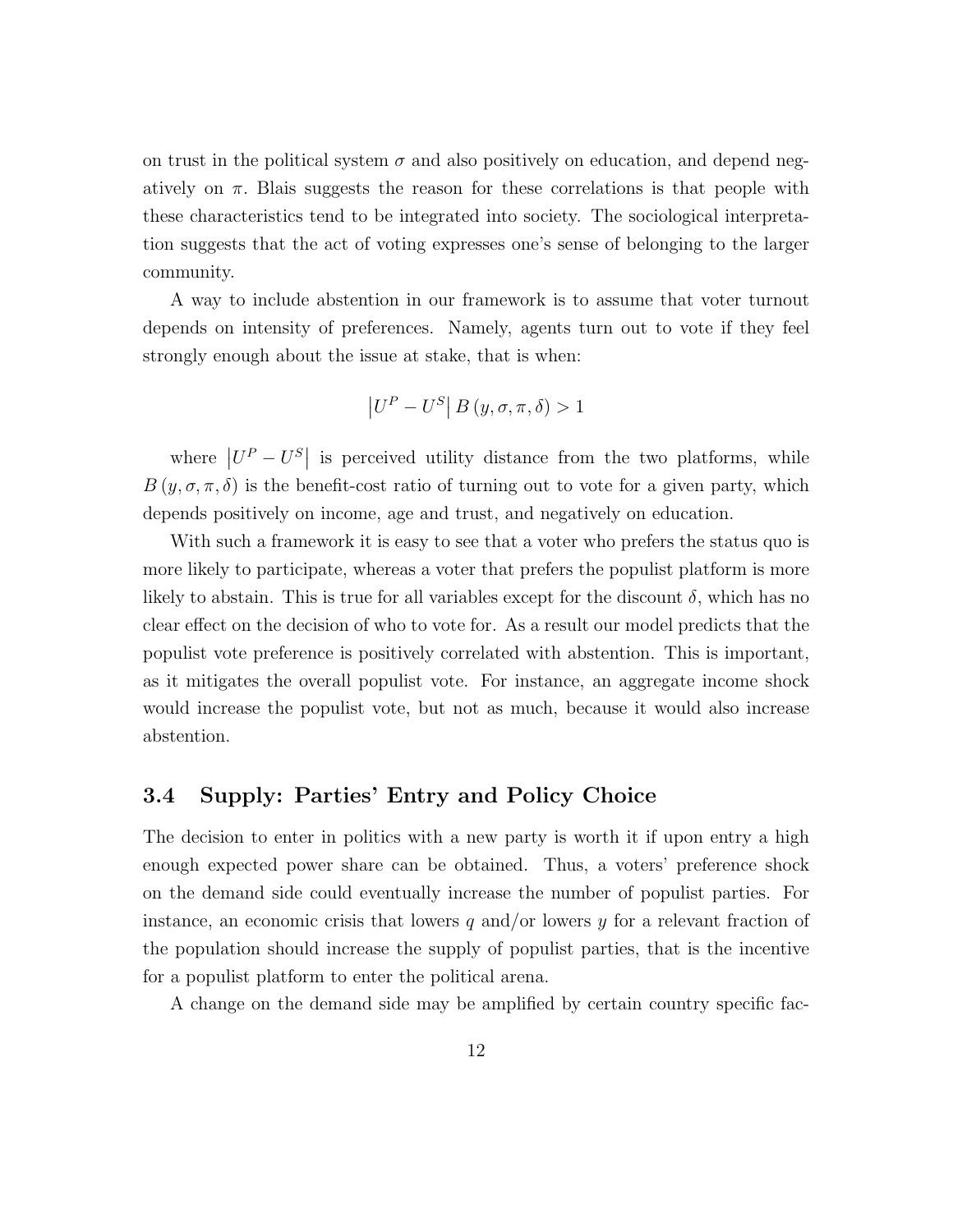tors. For instance, higher political fragmentation, namely less concentration of power among political parties, allows in expectation more power share for any given vote share obtained. Hence this should create additional incentives for entry of new political parties, who for instance can more easily be part of some coalitional government. Moreover, all else equal, lower checks and balances should allow more freedom on the implementation of policies, hence more incentives for parties with extreme platforms, such as populist parties, to appear in electoral lists.

As for the policy outcomes, the standard Downsian theory predicts that existing parties should respond to the entry of populist parties. Namely, after the entry of populist parties, non-populist parties should choose somewhat more populist policies to limit or prevent a loss of vote share.

In the next sections we discuss how we proxy empirically for these variables, identifying separately the decision to participate in the election and the choice of the party to vote for; as well as the creation of populist parties and the response of mainstream parties to their presence.

### 3.5 Case Study

Before getting to the general econometric analysis, Figure 1 (panel 1) exemplifies our story drawing on the Italian case. It shows the evolution of GDP growth just before the 2008 crisis and in the subsequent years; that of the level of people's confidence in political parties; and the level of support (measured by the intentions to vote) for the Five Star movement - a newly created populist party. GDP falls markedly in 2009 and stagnates since then, giving rise to the deepest and most prolonged recession in Italian history. Disappointed with incumbent parties, Italians lose faith in political parties, held responsible for the country's performance. The share of people trusting political parties falls from 25% before the crisis to levels around 5% (or below) after 2009 with no sign of recovery. This disappointment with incumbent parties has two consequences: it leads voters to abstain from voting (in the last parliamentary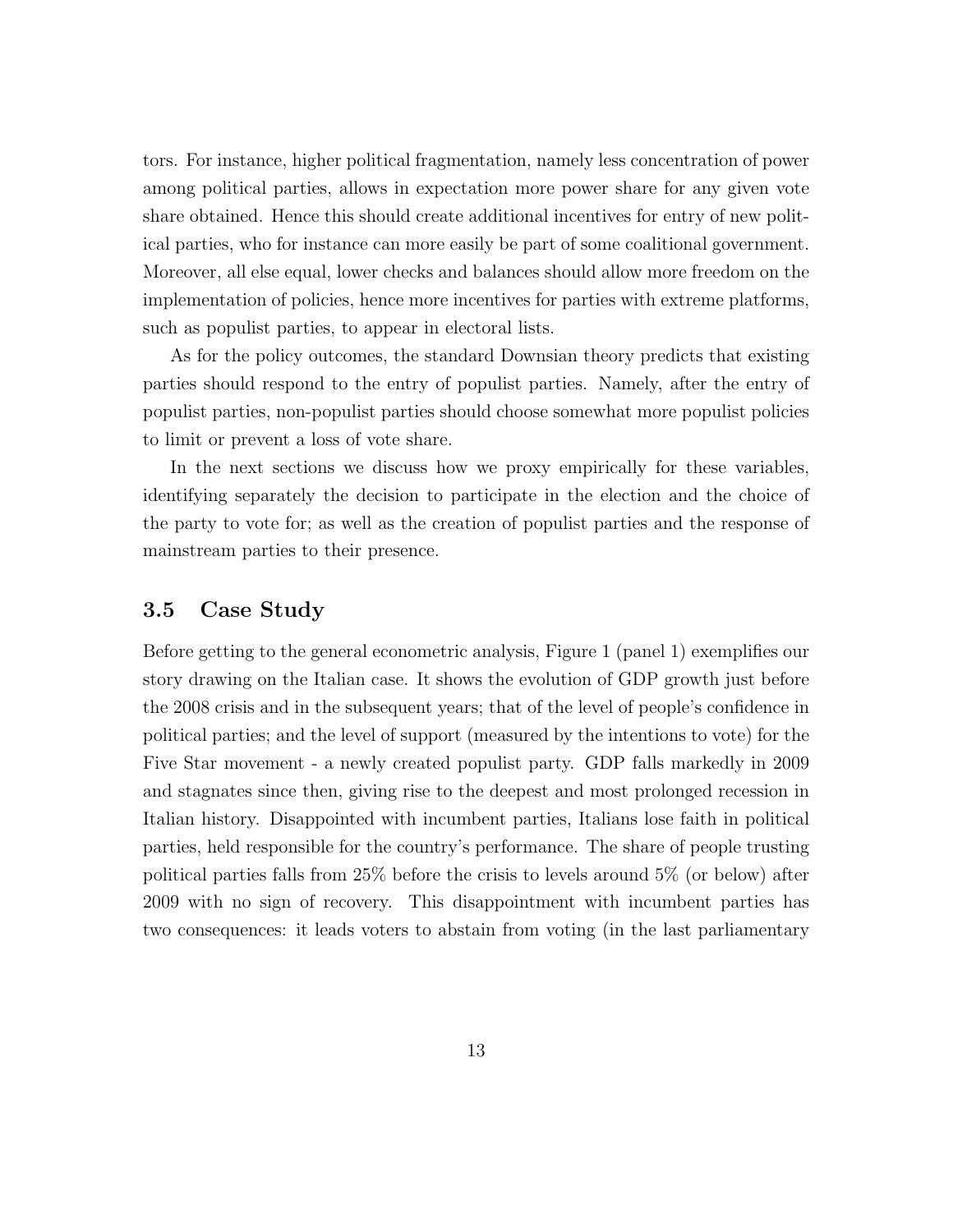election in 2013, turnout falls to  $75\%$ , the lowest in Italy's post war elections<sup>8</sup>); and, most strikingly, it raises support for "outsiders."Driven by demand for protection and voters' disillusion with (existing) political parties, the Five Stars movement enters the political market. It first appears in 2009 and since then has gained increasing support, up to becoming the second largest party in the 2013 elections and the largest one in the 2016 polls. To try to contrast their success, Prime Minister Matteo Renzi, leader of the incumbent party, has adopted a number of "populist" policies - ranging from voters-friendly budget policies (e.g. the so called "80-euro bonus"- a personal income tax cut for lower earners), to more symbolic anti-Euro positioning (e.g. not exposing the European flag together with the Italian flag as customarily done by government representatives in public speeches).

The second panel of Figure 1 shows that a similar pattern holds in Greece: as the economic crisis deepens after 2007, people start losing faith in traditional parties, participation in elections falls, and demand for protection rises. Populist movements either enter the market (as Golden Down), or expand considerably (as Syriza) starting from an almost irrelevant voters' basis.

In the following sections we show systematic evidence from all European countries, supporting the narrative above.

### 4 Data

Our main source of individual level data is the European Social Survey (ESS). The ESS is the richest social scientific endeavor to map the attitudes, beliefs, and behavior patterns in Europe. The central aim of the ESS is to develop and conduct a systematic study of changing values, attitudes, attributes, and behavior patterns within European polities. The survey covers all European countries, though not all countries participate in all waves. Data collection takes place every two years, starting in September 2002, by means of face-to-face interviews. We will use all

<sup>&</sup>lt;sup>8</sup>The drop in turnout in European elections is even more marked: in 2004 (before the crisis) it was 73%, falls to 66% in 2009, after Lehman Brothers but before the European sovereign crisis and to 58.7% in the 2014 elections, when the effects of the European crisis were felt.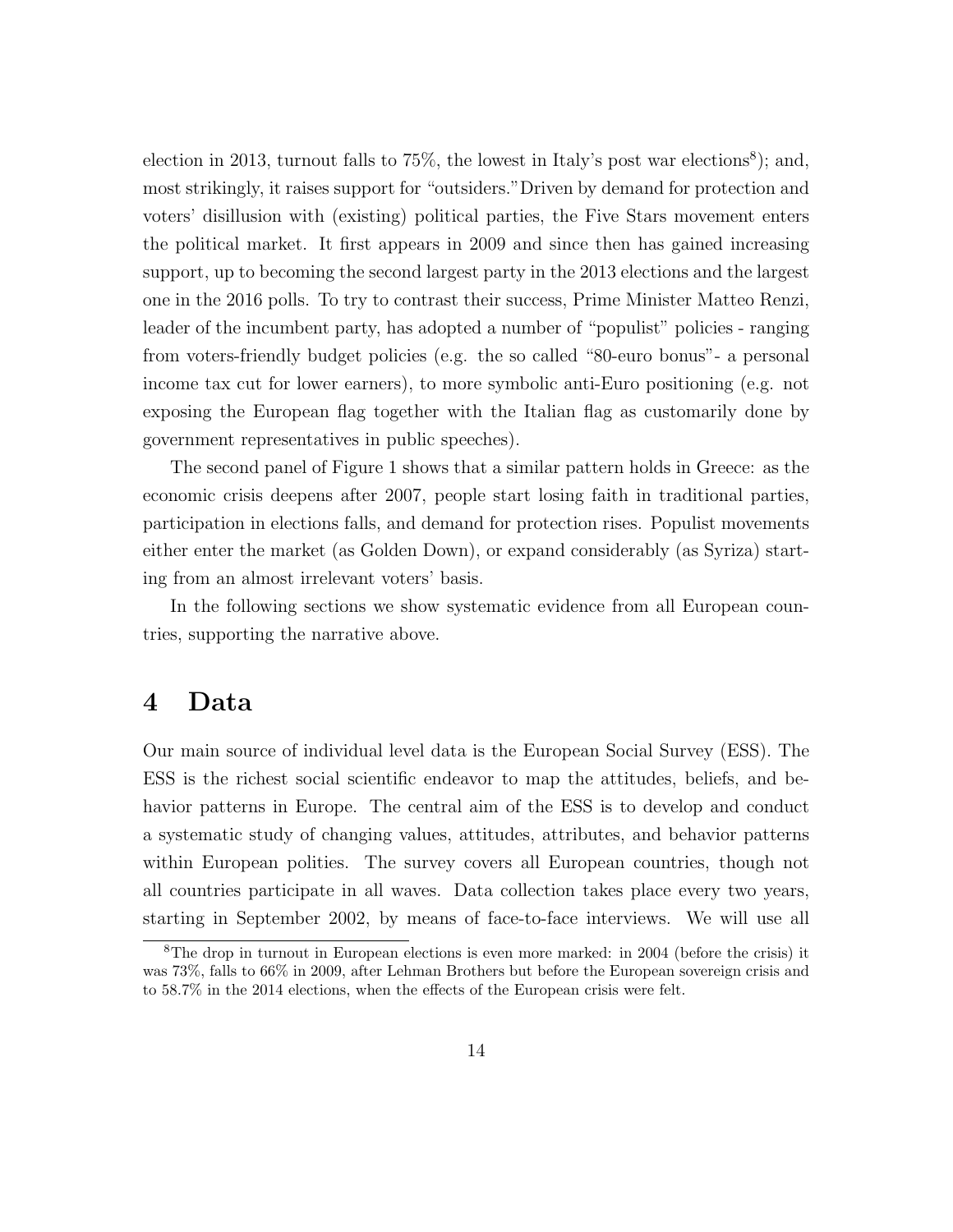

Figure 1: Populism, Economics, Turnout and Trust

The figures show the evolution of economic activity, trust in political parties, electoral turnout and consensus to pop-<br>ulist parties in Italy an Greece. Economic activity (measured by the index of industrial production),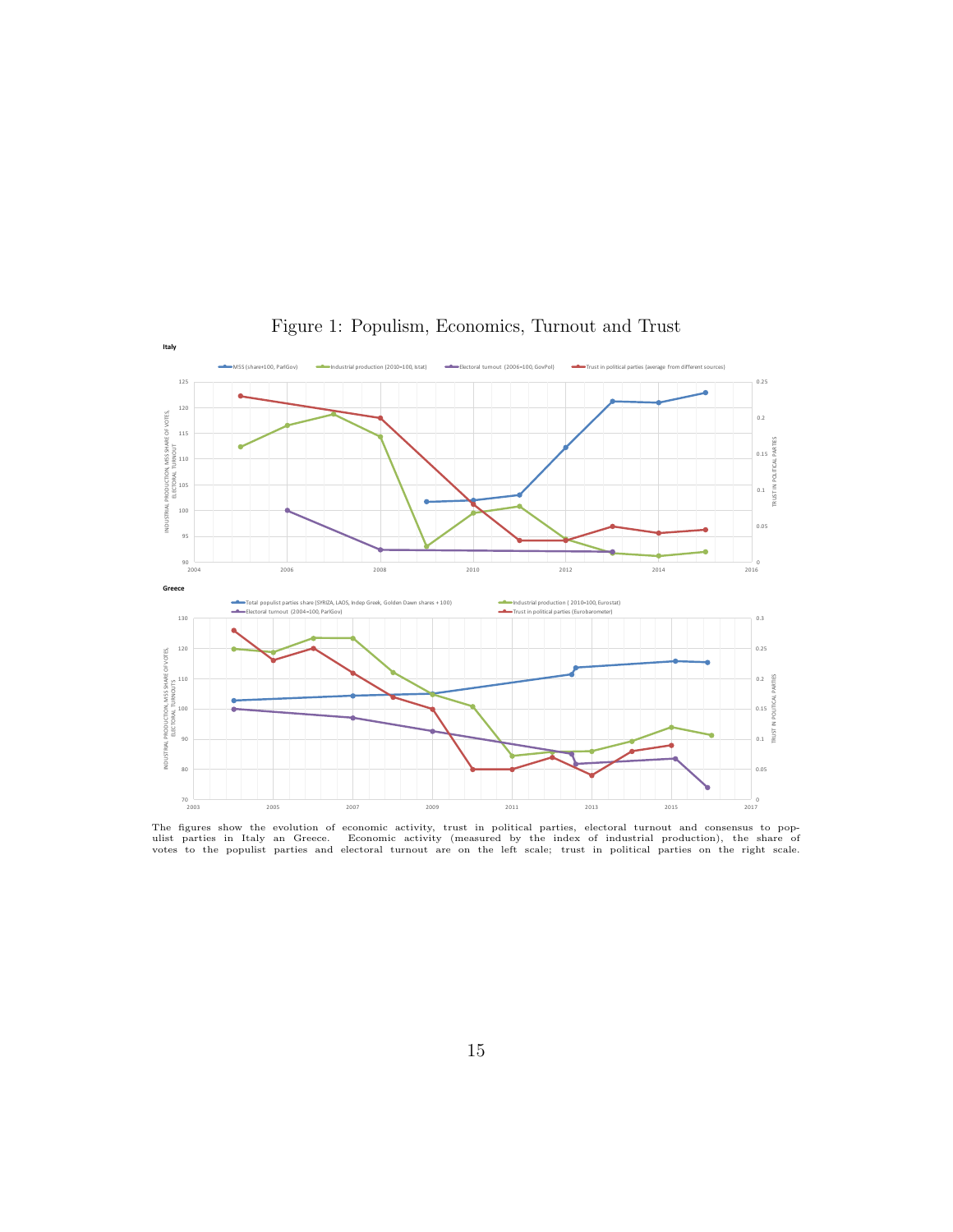seven waves available up to now. The questionnaire consists of a core module which remains constant from round to round and smaller rotating modules, repeated at intervals, each devoted to a substantive topic or theme. We will rely on information from the core module covering a wide range of socio-economic, socio-political, socio-psychological and socio-demographic variables.

#### 4.1 Measuring voting decisions

Most importantly for our purpose, the ESS asks people whether they voted in the last parliamentary election in their country and which party they voted for. Specifically, survey participants are asked: "Some people don't vote nowadays for one reason or another. Did you vote in the last [country name] national election in [month/year?]". From this we obtain an indicator of participation in the election. Those answering yes were then asked: "Which party did you vote for in that election?" and were shown the list of parties in the election. From this we construct a dummy that takes value one if the voter voted for a populist party (identified in section 4.3).

#### 4.2 Measuring voters' characteristics

The ESS contains a large number of variables from which we select a subset that we use to construct proxies for the voters' characteristics that influence both their turnout and voting decisions, as discussed in Section 3.

Perception of long run costs of populist policies. We use two proxies for voters' ability to foresee the potential pitfalls of the populist platforms, and obtain a more precise assessment of the future impact of a populist protection policy. The first is education, measured by the number of years of full-time completed schooling. Education can capture the ability to infer the future costs of current populist policies (e.g. because highly educated are more likely to be aware of the government intertemporal budget constraint).

The second proxy is a measure of attention to politics, captured by two variables: how long, hours per week, people devote to watching TV in general and how much of the time watching television is spent watching news or programs about politics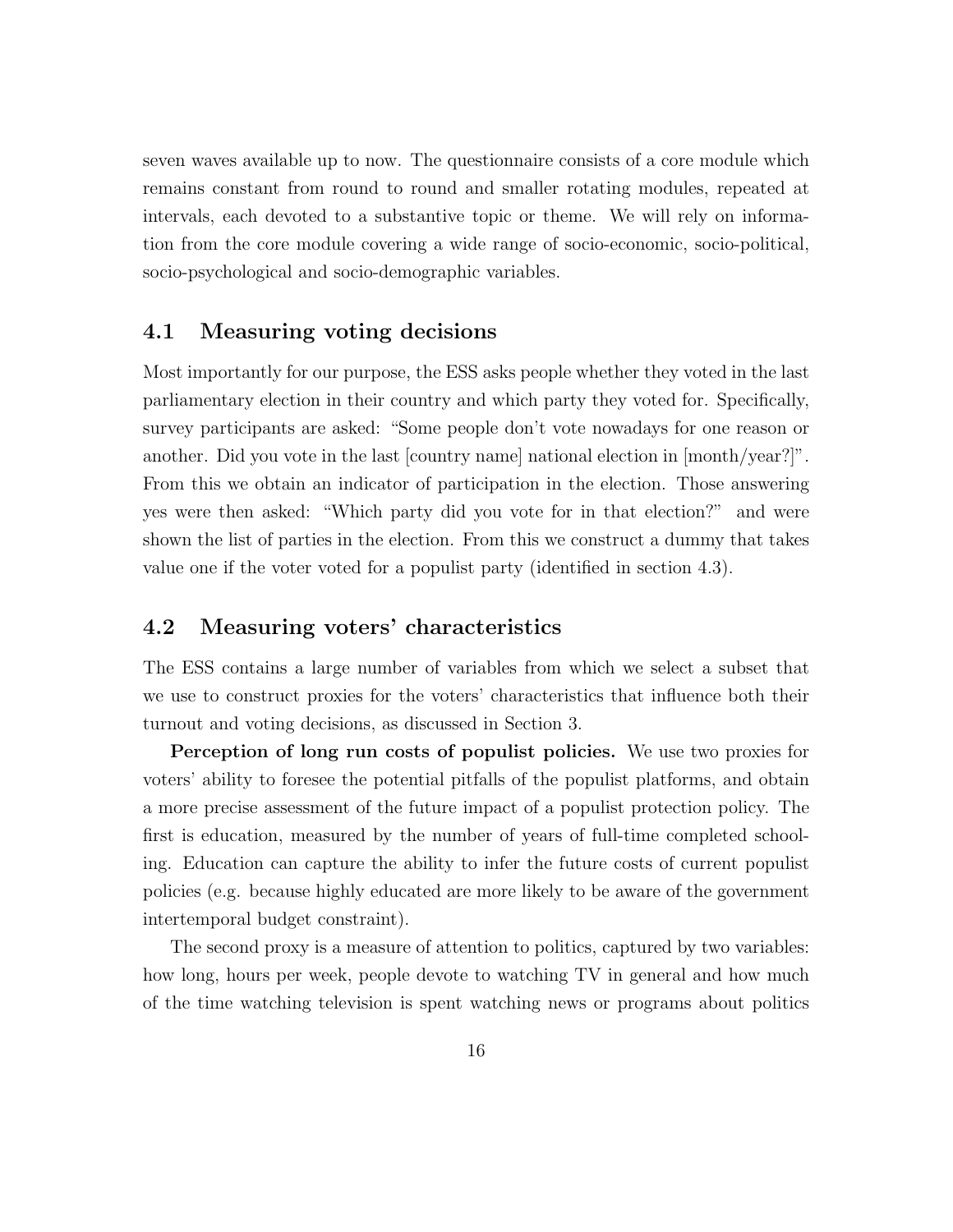and current affairs. Watching TV in general is taken as a proxy for little interest in politics, and thus as a proxy for poor information. Watching news and programs about politics, given the time spent watching TV, is used to proxy for the information level.<sup>9</sup> Ceteris paribus, we would expect better educated people and people who watch TV programs on politics to be better able to anticipate the costs consequences of a populist party policies and thus be less likely to vote for it.

Time discounting and risk aversion. The weight given to the future uncertain costs and benefits of current policies depends on the subjective discount factor (with ambiguous sign, as shown in Section 3), and on the degree of risk aversion. The ESS has no direct measure of people's patience. We use age as a proxy for subjective discounting, relying on the idea that older people are less likely to pay for the future cost of current policies (assuming they care about future generations less than they care about themselves). The ESS is richer in terms of proxies for risk tolerance. We use an indicator of whether people consider it important to avoid taking risks measured on a scale between 1 and 6, increasing in aversion to risk.

Economic insecurity. We capture heterogeneity across voters in economic insecurity, or in their perception of it, with several measures. First, we use two direct measures of financial distress: a) an indicator of whether the voter has undergone an experience of unemployment over the past five years – forcing him or her to search for a new job; b) an indicator of whether (s)he is experiencing income difficulties, i.e. (s)he finds it difficult to live with his current income. Second, we build an indicator of exposure to globalization, exploiting information in the ESS on the type of employment, industry and workers' skill level – classifying as more exposed low-skill workers in low-tech manufacturing industry. The indicator has three values, increasing in exposure to globalization: 2 if an employee is a blue collar in a manufacturing industry, or self-employed in a low-tech industry; 1 if (s)he is a non-blue collar employee in

<sup>9</sup>This second proxy has to be taken with a grane of salt, because in some countries it may well be possible that someone who watches political news hundred percent of his or her time does so by watching only one-sided news. We cannot find any more precise measure of the quality of the information that people receive, and hence this information proxy is very noisy. This may be the reason for the fact that it turns out not to be significant in the regression on the party choice, whereas it is a significant regressor for the decision to participate, since watching political news correlates with mobilization.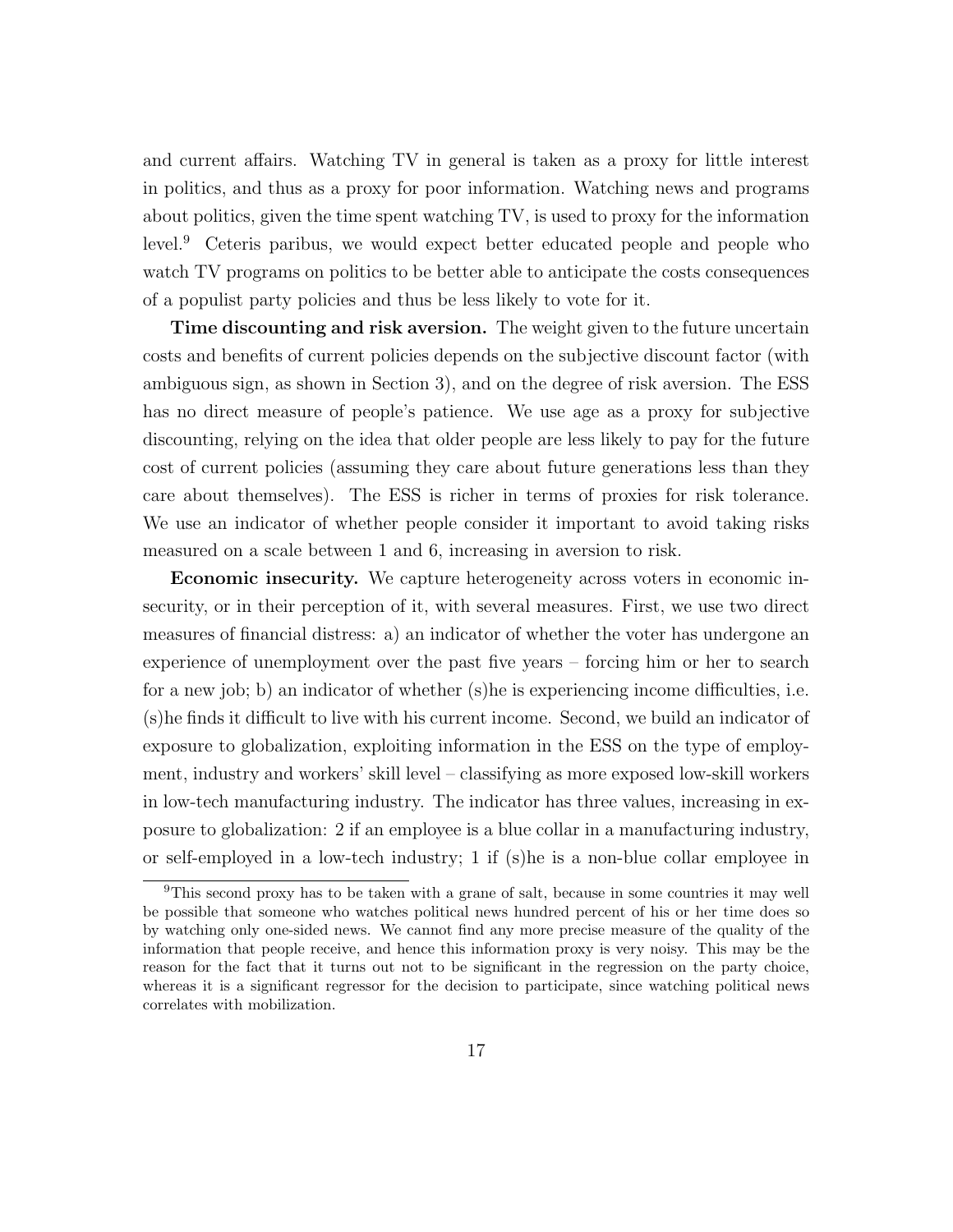a manufacturing industry, or self-employed in a medium-tech industry; 0 otherwise. Third, we use two measures of sentiments towards immigrants: a) whether the voter would like fewer immigrants from low-wage countries; b) whether immigrants make the country worse. We use these variables, particularly the first, to capture fear of displacement in the labor market due to potential arrival of cheaper labor.<sup>10</sup>

Trust in traditional politics and institutions. The ESS has several proxies for confidence in institutions, governments and political parties. These indicators tend to be highly correlated and thus hard to tell apart. We use two measures separately: a) trust in political parties, which speaks directly to our model; b) average trust in parties and institutions, constructed as the average of the trust towards the country's parliament, political parties, politicians and the European Parliament.

In all regressions we control for gender and political orientation, measuring the latter with a dummy for "right" orientation. Needless to say, some variable can proxy for more than one of the dimensions of heterogeneity that we have listed. For instance gender may also reflect risk preferences and so may age.

Table 1 panel A shows summary statistics for these variables.

#### 4.3 Identifying populist parties

To identify populist parties in Europe we rely on the classification proposed in the most recent and comprehensive study on populism in Europe by van Kessel (2015). van Kessel (2015) examines all parties that gained parliamentary representation after national elections between 2000 and 2013 in European countries.<sup>11</sup> The period and the countries covered by van Kessel match the ones covered by the ESS data. van Kessel defines a party as populist if a) portrays "the people" as virtuous and essentially homogenous; b) advocates popular sovereignty, as opposed to elitist rule;

 $10$ Empirically, using the panel data discussed in Section 5.2, we find that people who lose their job or experience a drop in income change their opinions towards immigrants. For instance, they become more supportive of constraining immigration from low wage countries.

<sup>11</sup>The countries covered are: Austria, Belgium, Bulgaria, Croatia, Cyprus, Check Republic, Denmark, Estonia, Finland, France, Germany, Greece, Hungary, Iceland, Ireland, Italy, latvia, Lithuania, Luxemburg, Malta, The Netherlands, Norway, Poland, Portugal, Romania, Slovakia, Slovenia, Spain, Sweden, Switzerland, UK.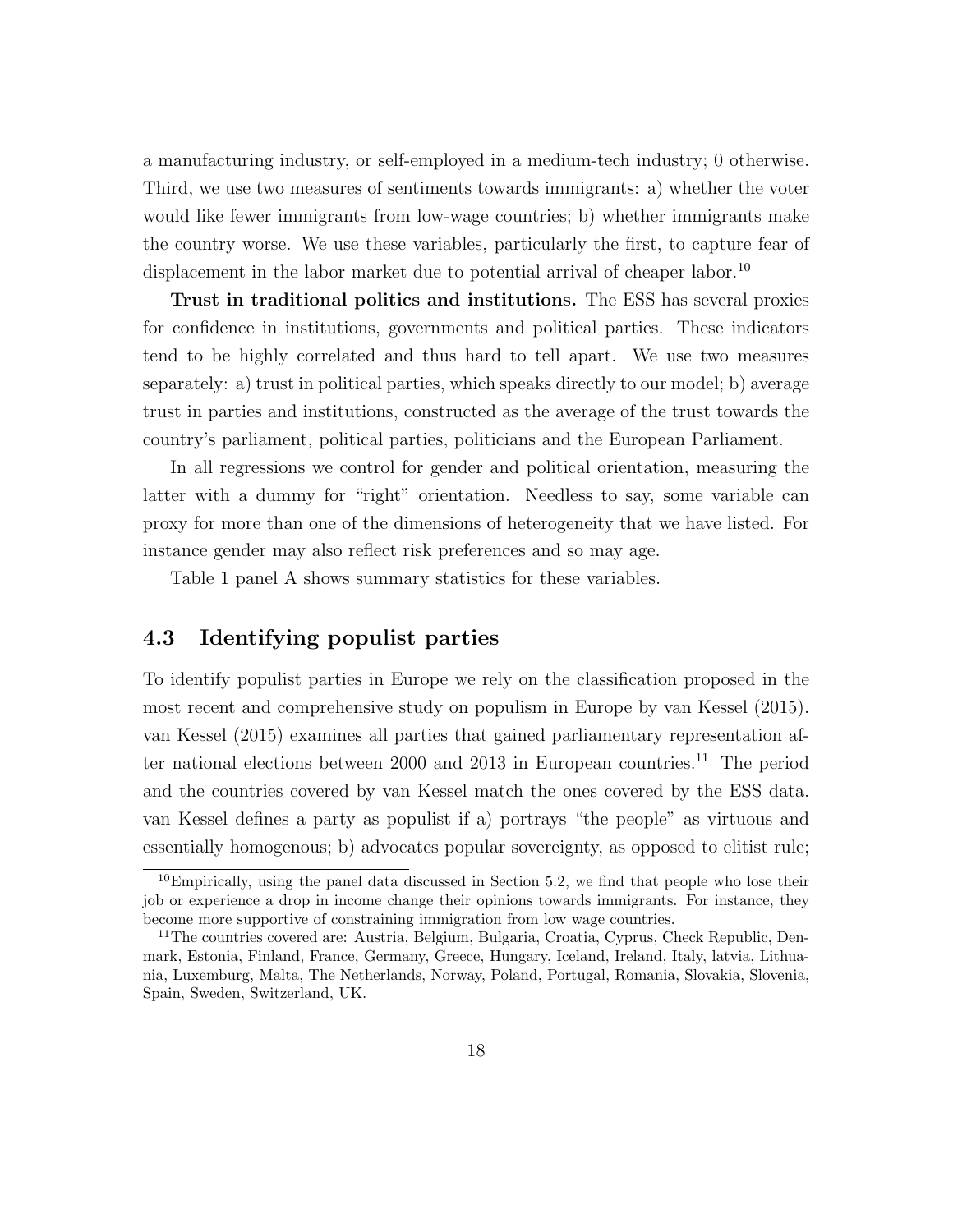| Variable                                               | Obs.               | Mean         | St. Dev.      | Min                                  | Max                            |
|--------------------------------------------------------|--------------------|--------------|---------------|--------------------------------------|--------------------------------|
|                                                        |                    |              |               |                                      |                                |
| A. Demand analysis                                     |                    |              |               |                                      |                                |
| Vote for populist party                                | 130,663            | 0.08         | 0.27          | $\theta$                             | $\mathbf{1}$                   |
| Voted                                                  | 200,269            | 0.78         | 0.41          | $\boldsymbol{0}$                     | $\mathbf{1}$                   |
| Education<br>TV total                                  | 218,573            | 12.65        | 3.93<br>2.05  | $\boldsymbol{0}$<br>$\boldsymbol{0}$ | 25<br>$\overline{\phantom{a}}$ |
|                                                        | 218,130            | 4.23<br>1.98 | 1.32          | $\overline{0}$                       | $\overline{\mathcal{I}}$       |
| TV politics                                            | 210,098            | 47.86        |               | 14                                   | 100                            |
| Age<br>Risk aversion                                   | 217,724<br>207,213 | 3.88         | 18.47<br>1.44 | $\mathbf{1}$                         | 6                              |
| Unemploymen                                            | 217,445            | 0.13         | 0.34          | $\boldsymbol{0}$                     | $\mathbf{1}$                   |
| Income difficulties                                    | 213,074            | 0.95         | 0.87          | $\boldsymbol{0}$                     | 3                              |
| Explosure to globalization                             | 218,573            | 0.02         | 0.17          | $\boldsymbol{0}$                     | 2                              |
| Immigrants make country worse                          | 208,634            | 4.95         | 2.25          | $\overline{0}$                       | 10                             |
| Want less immigrants from outside EU                   | 210,744            | 2.50         | 0.89          | $\mathbf{1}$                         | $\overline{4}$                 |
| Female                                                 | 218,303            | 0.53         | 0.50          | $\boldsymbol{0}$                     | $\mathbf{1}$                   |
| Right wing                                             | 193,311            | 5.13         | 2.16          | $\boldsymbol{0}$                     | 10                             |
| Trust in political parties                             | 185,933            | 3.69         | 2.36          | $\boldsymbol{0}$                     | 10                             |
| Trust in politicians                                   | 214,557            | 3.75         | 2.38          | $\theta$                             | 10                             |
| Trust in the European Parliament                       | 197,558            | 4.49         | 2.42          | $\boldsymbol{0}$                     | 10                             |
| Trust in National Parliament                           | 213,065            | 4.54         | 2.57          | $\overline{0}$                       | 10                             |
| Government satisfaction                                | 209,799            | 4.36         | 2.44          | $\overline{0}$                       | 10                             |
| Trust in parties and institutions (Princ. Comp.)       | 169,767            | 0.37         | 0.24          | $\overline{0}$                       | $\mathbf{1}$                   |
| Health                                                 | 218,343            | 3.84         | 0.91          | $\mathbf{1}$                         | 5                              |
|                                                        |                    |              |               |                                      |                                |
| B. Pseudo panel analysis<br>Trust in political parties | 4,283              | 3.42         | 1.12          | $\boldsymbol{0}$                     | $\overline{\mathcal{I}}$       |
| Unemploymen                                            | 4,898              | 0.12         | 0.11          | $\overline{0}$                       | 1                              |
| Income difficulties                                    | 4,842              | 1.10         | 0.49          | $\theta$                             | 3                              |
| Explosure to globalization                             | 4,899              | 0.02         | 0.04          | $\overline{0}$                       | $\mathbf{1}$                   |
| Immigrants make country worse                          | 4,899              | 5.24         | 0.88          | $\overline{2}$                       | 9                              |
| Want less immigrants from outside EU                   | 4,899              | 2.65         | 0.38          | $\mathbf{1}$                         | $\overline{4}$                 |
| Risk aversion                                          | 4,842              | 2.88         | 0.56          | $\mathbf{1}$                         | 5                              |
| Importance safeness                                    | 4,843              | 4.74         | 0.44          | 3                                    | 6                              |
| Education                                              | 4,899              | 11.48        | 2.32          | 2.88                                 | 18                             |
| Age                                                    | 4,899              | 54.92        | 16.60         | 22                                   | 88                             |
| TV total                                               | 4,899              | 4.43         | 0.78          | $\overline{c}$                       | 7                              |
| TV politics                                            | 4,899              | 2.15         | 0.51          | $\mathbf{1}$                         | $\overline{\mathcal{I}}$       |
| C. Supply analysis                                     |                    |              |               |                                      |                                |
| Populist parties                                       | 416                | 1.53         | 1.09          | $\overline{0}$                       | 5                              |
| Income difficulties                                    | 323                | 1.29         | 0.49          | $\mathbf{1}$                         | 3                              |
| Unemploymen                                            | 323                | 0.39         | 0.08          | $\boldsymbol{0}$                     | $\mathbf{1}$                   |
| Immigrants make country worse                          | 323                | 2.34         | 0.35          | $\overline{2}$                       | 3                              |
| Mean (log) education                                   | 323                | 2.48         | 0.08          | $\overline{2}$                       | 3                              |
| St. dev. of (log) education                            | 323                | 0.34         | 0.07          | $\overline{0}$                       | $\mathbf{1}$                   |
| Import p.c.                                            | 368                | 10.69        | 7.09          | $\mathbf{1}$                         | 40                             |
| Trust in politicians                                   | 314                | 1.68         | 0.58          | $\mathbf{1}$                         | 3                              |
| Trust in political parties                             | 314                | 1.71         | 0.60          | $\mathbf{1}$                         | 3                              |
| Check and balances                                     | 323                | 4.17         | 1.11          | $\overline{c}$                       | 8                              |
| Fragmentation                                          | 322                | 0.73         | 0.10          | $\boldsymbol{0}$                     | $\mathbf{1}$                   |
| D. Chapel Hill Expert Survey                           |                    |              |               |                                      |                                |
| Distance European integration                          | 706                | 22.70        | 22.30         | $\boldsymbol{0}$                     | 91                             |
| Distance European policy                               | 704                | 109.81       | 129.90        | $\boldsymbol{0}$                     | 717                            |
| Distance ideological issues                            | 706                | 81.63        | 114.49        | $\boldsymbol{0}$                     | 552                            |
| Distance policy issues                                 | 501                | 792.51       | 1061.97       | $\boldsymbol{0}$                     | 5104                           |
| Total distance                                         | 500                | 883.19       | 1447.66       | $\theta$                             | 8854                           |

Table 1: Descriptive statistics

The table shows summary statistics of the variables used to study demand (Panels A and B) and supply (Panel C) of populism. The constriction of the singles variables is discussed in the text and in Appendix A an B.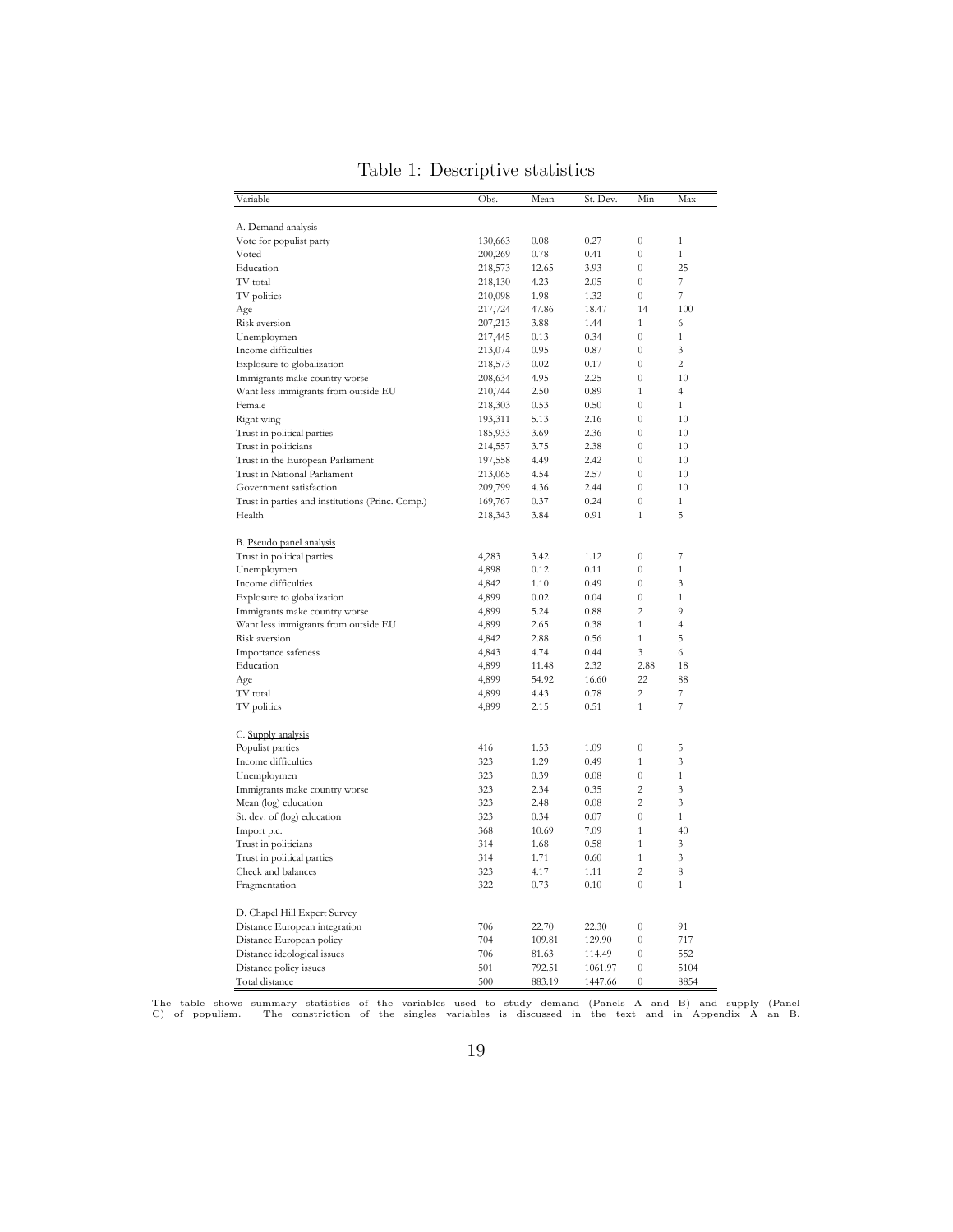c) defines itself against the political establishment, which is alleged to act against the interest of the people. The presence of these features – which are all perfectly consistent with the first component of the definition of populism of the Encyclopedia Britannica (the supply rhetoric) – is detected using primary sources such as party manifestos and speeches. To make sure that the classification is meaningful, van Kessel consults also a pool of country experts that are asked to validate or reject his classification by answering an ad hoc questionnaire. Using these criteria, van Kessel singles out 57 populist parties distributed in 26 of the 33 countries examined.<sup>12</sup> There are several advantages to this classification. First, it is based on a clear set of attributes of what a populist party is in terms of political strategy, rather than on subjective judgements. As explained in the introduction, the Encyclopedia's definition of populism considers, on top of the anti-elite supply rhetoric, the pandering to people's fears and the shrouding of the future costs of their policies. Ideally one would want to use all three dimensions to try to identify populist parties. van Kessel essentially leverages on the first dimension. This is a sensible choice, as the other two lack observability and would require more judgement to be empirically implemented, whereas the "supply rhetoric" is observable.<sup>13</sup> The other main advantages of van Kessel's characterization of populist parties are (1) that it covers all relevant European countries and (2) that it allows the definition to be time varying, so that a non-populist party may turn populist in a certain year, a feature which is important for studying the supply side of populism.

Despite these merits, the classification unavoidably contains a certain amount of judgment. To validate van Kessel's classification, we compare it with two alternative ones. The first is simply the one available in the ESS itself. As part of the background documentation, the ESS reports whether a party is populist or not. The classification is done by the ESS country experts. We prefer van Kessel's classification for two reasons: first, the ESS provides the classification only for the last three waves while van Kessel covers every year in our sample. Second, the ESS classification does

 $12$ Van Kessel's definition is very close to that of Cas Mudde (2007); in fact, the parties identified as populist by both Mudde and van Kessel are essentially the same.

 $13$ Trump's first statement in his inauguration speech was "..we are transferring power from Washington D.C. and giving it back to you, the people" - an observable fact.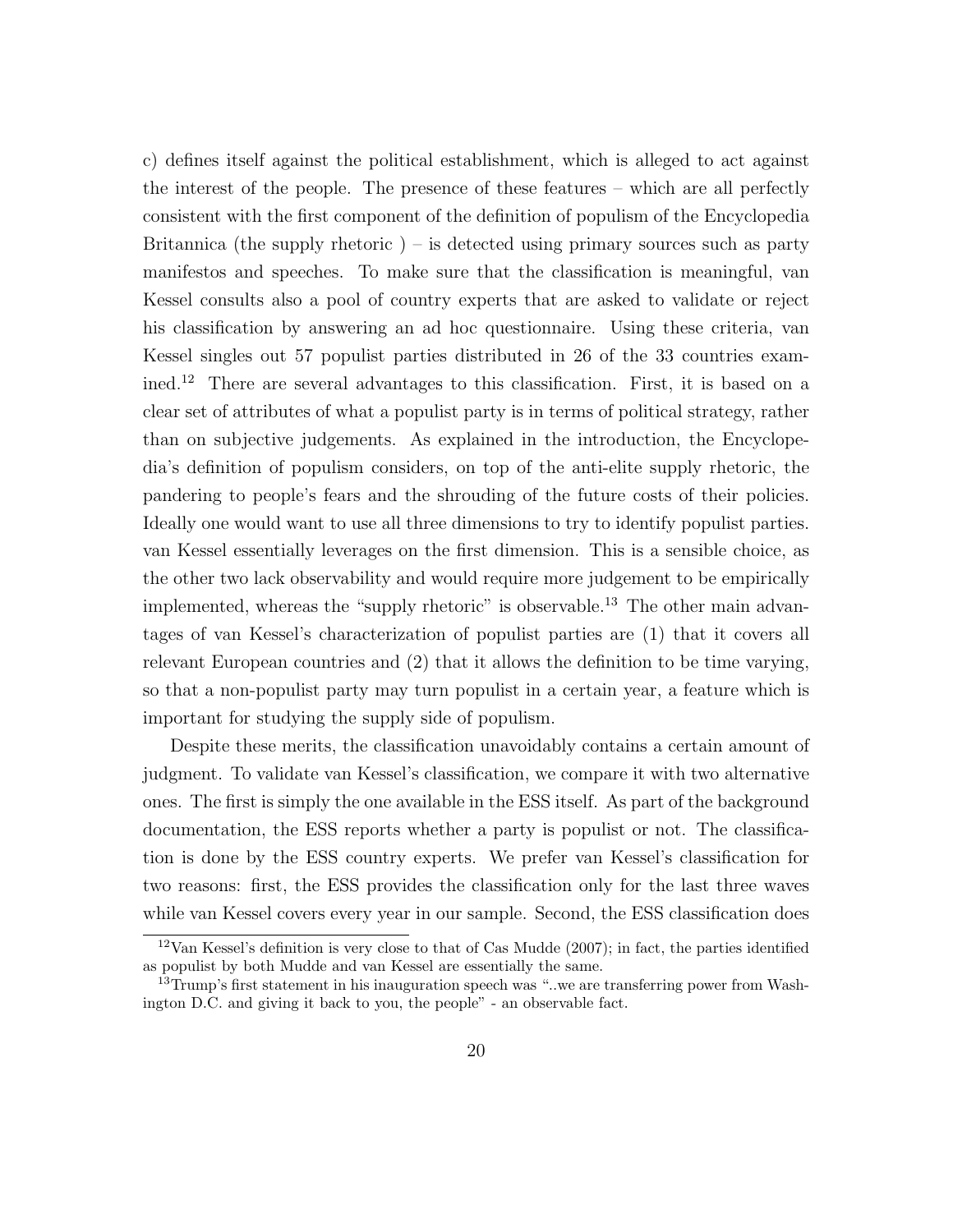not follow a pre-specified unique protocol and definition. Rather, whether to classify a party as populist and the criteria used to define a populist party are left to the discretion and judgment of the country experts. The second classification is the one used by Inglehart and Norris (2016), based on the 2014 Chapel Hill Expert Survey (CHES) data. Inglehart and Norris (2016) classify a party as populist if it scores more than 80 points on a standardized 100-point scale built using thirteen selected indicators contained in the CHES, where experts rate the position of European parties on a range of characteristics such as support for traditional values, liberal lifestyles, and multiculturalism, as well as their economic stance towards market deregulation, state management of the economy, and preferences for either tax cuts or public services (see below and Section 6 for more details about CHES). Out of 57 populist parties in the van Kessel classification, 25 are defined as populist also in Inglehart and Norris  $(2016)$  more stringent classification.<sup>14</sup> Van Kessel's classification is time varying, hence it serves our goal well to trace populism supply over the years of our study. Comparing the ESS classification with the van Kessel classification, it turns out that out of 19 parties classified as populist in the last three ESS waves 14 are also classified so by van Kessel and 12 by Inglehart and Norris.

Tables A1 and A2 in the Appendix list the populist parties based on the three definitions.

#### 4.4 Validating survey data on voting

Since true voting behavior is unobserved, the analysis of voting decision is based on reported voting. Clearly, what people state in the ESS is not necessarily what they actually did in the ballot box. Besides reported voting being potentially affected by recall bias, people may be reluctant to report truthfully their voting choice. The correlation between turnout in the ESS and actual turnout is quite high, 80%. Fur-

<sup>&</sup>lt;sup>14</sup>Van Kessel (2015) assumes that populism is a set of ideas rather than a set of specific socioeconomic policies. In his view, socio-economic positions on issues like European integration, unemployment, immigration should be treated as accompanying properties ( possibly non-stable because populist parties are chameleonic in nature). Inglehart and Norris use a very different approach defining a party as populist if it scores high on an index of progressive/liberal values.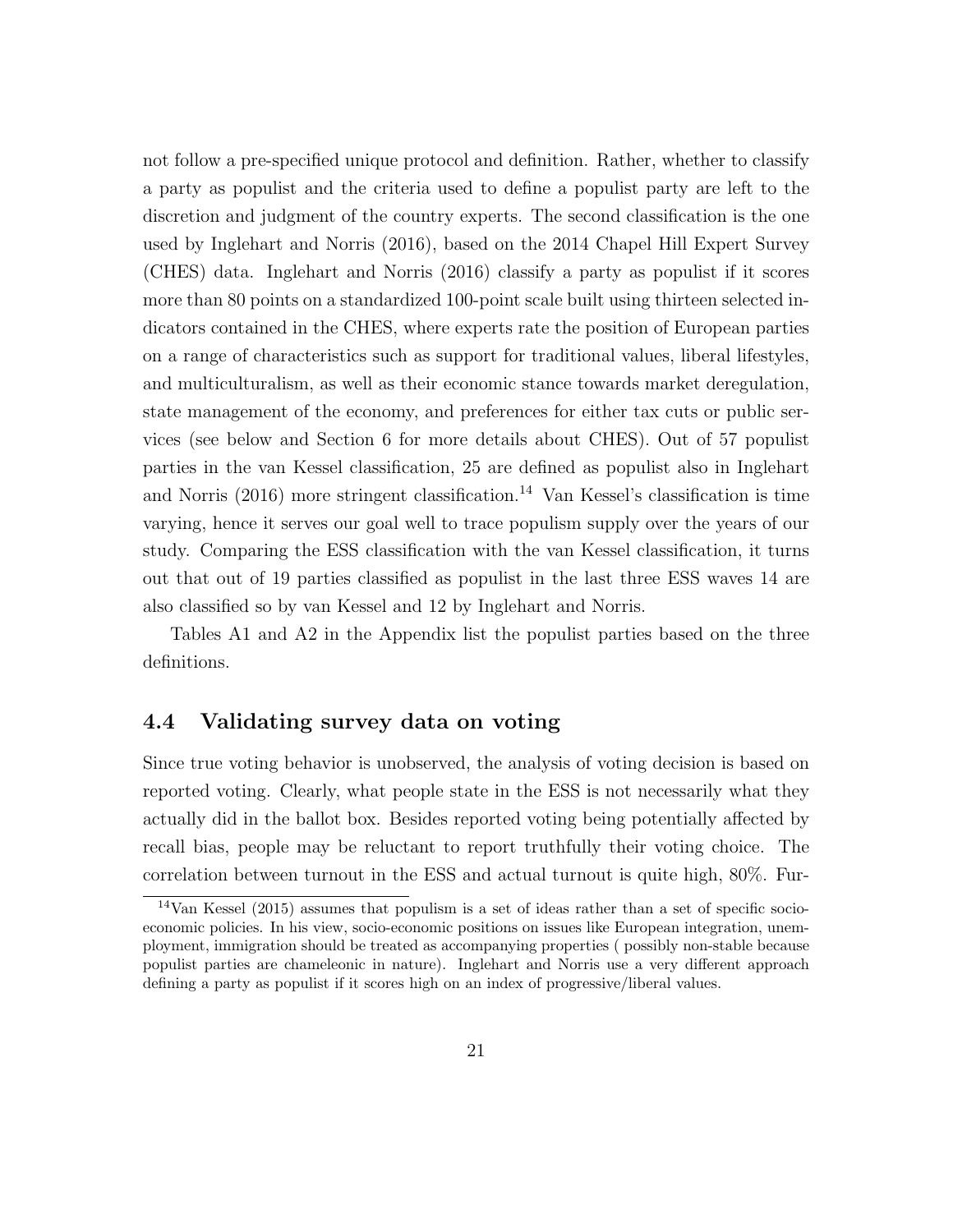thermore, in a regression of ESS on actual turnout the slope coefficient is not statistically different from 1, though there is tendency of the ESS to exceed actual turnout on average. The correlation between ESS votes to populist parties conditional on participation and actual voting is lower, at 63%. This is not surprising. Besides some reluctance to reveal voting choice, the survey may be representative of the country's adult population but not necessarily of the electorate. Furthermore, the low correlation can be traced to seven observations out of 79 where the ESS understates actual voting to the populist party by more than 25 percentage points. Dropping these observations the correlation is 85% and a regression of average populist voting in the ESS on actual voting yields a slope of 0.86 and a negative constant of 4.3 percentage points. The joint hypothesis that the slope is 1 and the constant 0 is rejected, suggesting that the ESS sample participants tend to understate systematically populist voting. However, if this measurement error were positively correlated with preferences for populist voting, our estimates of the effect of economic insecurity on voting would be a conservative estimate of the true effects.

### 4.5 Data on supply

We use the ESS mostly to study individual voting behavior - what we call the demand side of populism. To study the supply side, we complement the ESS data with several other datasets. First, we obtain data on national political institutions from the World Bank Database of Political Institutions. Second, we obtain data on trade with China, India and the rest of the world from the World Bank WITS statistics (UN Comtrade). Finally, we use the five waves (1999, 2002, 2006, 2010, 2014) of the Chapel Hill Expert Survey (CHES) to study whether populism, once it appears, spills over to other non-populist parties. CHES reports for each party in each country in our sample a measure of the party position on a set of relevant issues, which we use to obtain measures of distance between the position of a non-populist party in a country from that of the populist party in that country. Table 1, panel D shows summary statistics of these measures, described in detail in Section 6.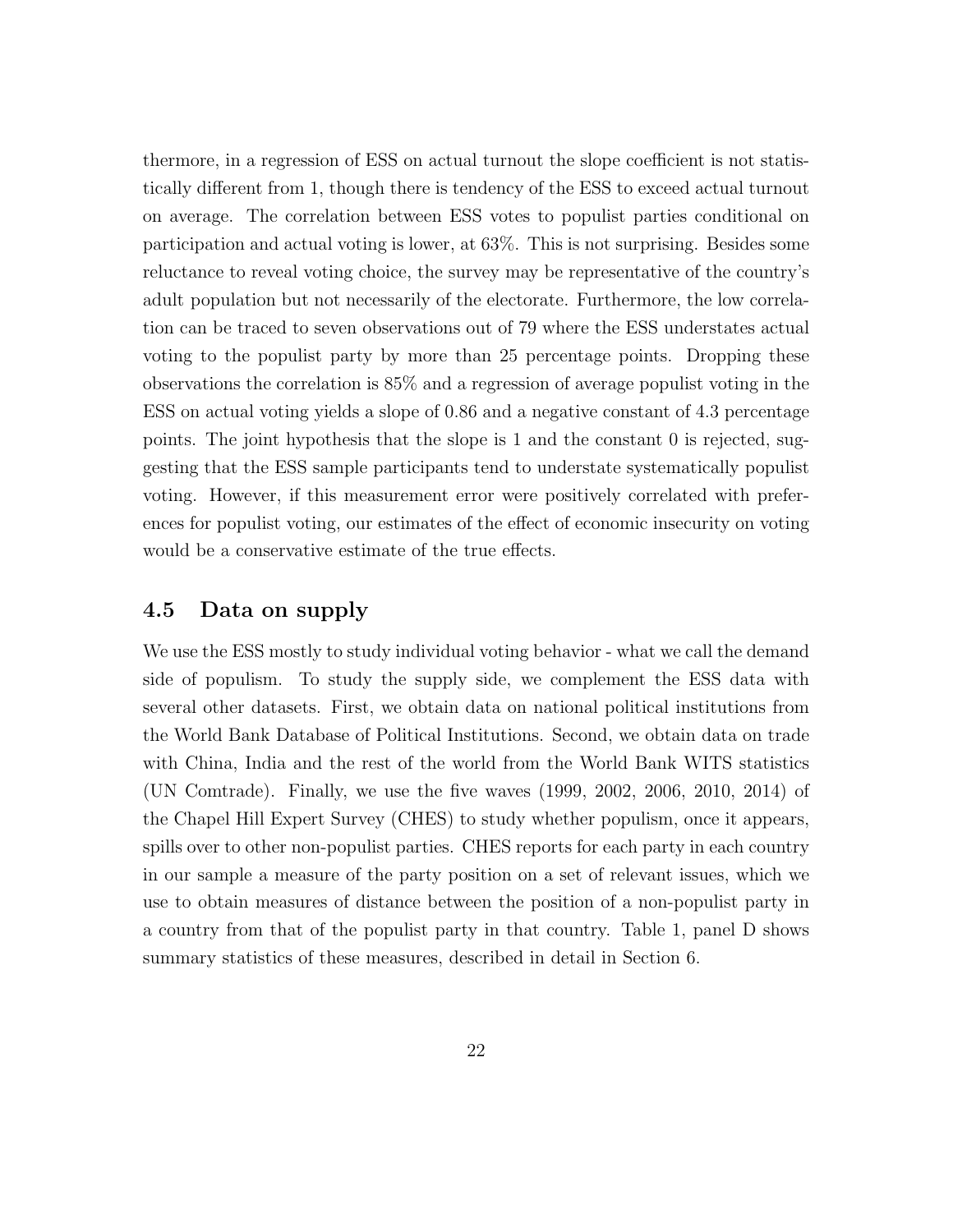### 5 Results on voters' behavior

We first show results on the drivers of people vote for a populist party using the ESS data. As argued, citizens make two decisions: a) whether to participate in an election (participation decision); b) conditional on participation, which party to support with their vote – in particular, whether to vote for a populist party or not (voting decision). Clearly, countries that have no populist party (yet) in the ESS wave-year do not belong to the sample. To account for the fact that the party choice only applies to voters who participate in the election, itself a choice variable, we estimate a two step Heckman probit model. In the first stage, we estimate the probability of participation; in the second stage the probability of voting for the populist party. As discussed in Section 3, participation in election will depend on the same set of variables that affect the party choice but possibly with opposite signs: that is, voters' characteristics that increase the chances of voting for a populist party may also discourage participation. For identification, we assume that at least one personal characteristic affects the net benefit of voting (benefit-cost), but not the choice of the party conditional on participation. We use one such instrument: a measure of the health status of the individual. This variable affects the cost of going to the poll and it seems plausible that per se it should not affect people preferences for populist or non-populist parties, particularly when all other controls are included.

In all specifications we control for age and trust in political parties, we include country-level fixed effects and ESS wave effects, and we run weighted regressions using sampling weights to account for differences in sample size across countries. Importantly, country fixed effects capture all the features of the country context that may affect the success of populist platforms: e.g., the electoral system, the responsiveness of existing parties to salient political issues (such as competitive pressure from immigrants), or the level of corruption.<sup>15</sup> Our final dataset includes  $134,834$ observations from 24 European countries when estimating the specification with all controls.

<sup>&</sup>lt;sup>15</sup>These are some of the context variables that studies of populism (e.g. van Kessel, 2015) consider critical in explaining populists' success.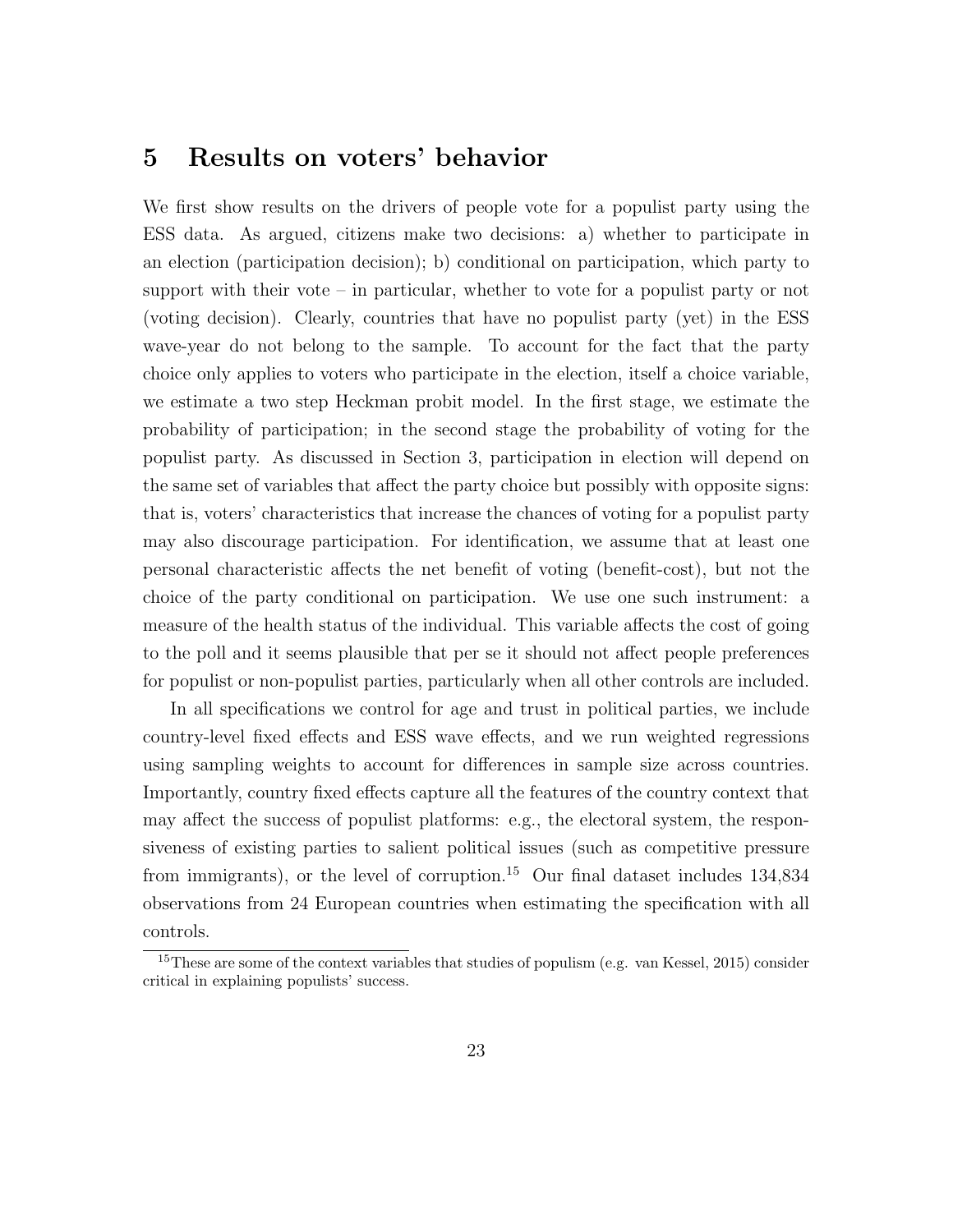Table 2 shows the results of the estimates of several specifications, each time augmenting the set of controls. The first two columns show results of participation and voting decisions controlling for risk and time preferences, education and information about political matters, gender, political orientation and trust in political parties. The decision to participate is strongly affected by health status: people in good health are much more likely to participate, suggesting that health is a strong instrument. The proxy for risk aversion has a significant positive effect on participation: participation is more likely among people who consider it important to avoid taking risks. This measure has no effect on the choice of voting for a populist party. Hence, we find no evidence supporting the idea that since the populist choice entails risk it is more appealing for a risk tolerant voter. Age affects participation positively but it has no effect on voting populist.

Education - our proxy for people's ability to foresee the long term costs of current policies - has a positive and precisely measured effect on participation in elections and, conditional on participation, has a negative effect on the vote for a populist party. This is consistent with the model prediction. Education is economically key. Increasing education by 4 years (one sample standard deviation) increases the participation rate by 19 percentage points (35% of the sample mean) and lowers the probability of voting for a populist party by 1.75 percentage points - as much as 22% of the sample mean. The proxy for political information, while having a significant impact on the participation probability - more politically informed citizens are more likely to participate - has no effect on voting for a populist party (see the brief discussion on the reasonableness of these findings in footnote 9). .

Interestingly, women are less likely to participate, but, conditional on going to the polls, they are also less likely to support populist platforms. People with orientation to the right are more likely to participate and vote for a populist party - a finding that is robust to specification and consistent with the right wing orientation of most populist parties in Europe (e.g. van Kessel, 2015; Mudde, 2007). Finally, consistent with the prediction of the model and our interpretation, we find that people with greater confidence in political parties are more likely to participate in elections and to vote for a non-populist party. Those who have lost faith in political parties are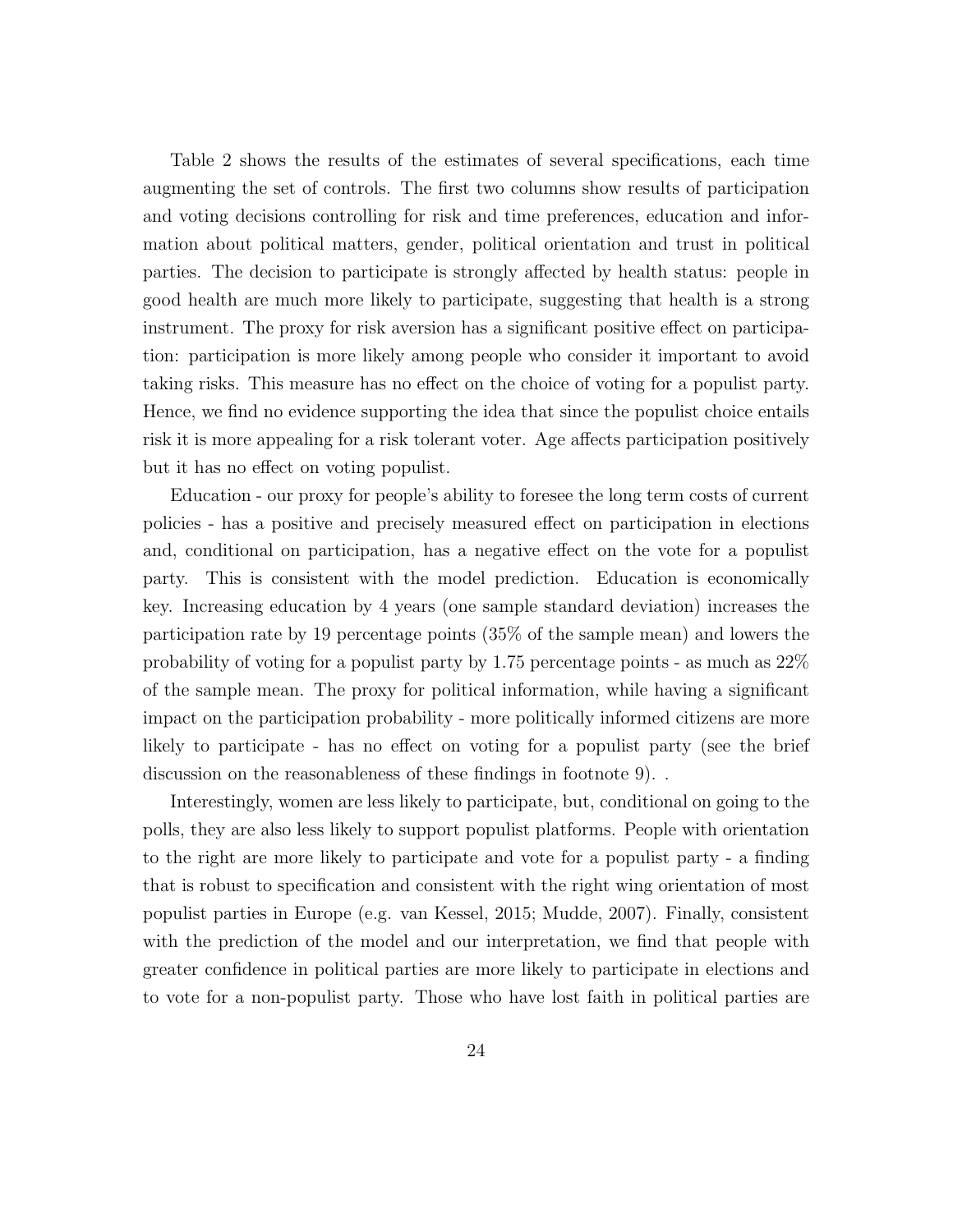more likely to give up expressing their vote, but if they do express it, they are more likely to vote for a populist party. Trust in political parties is on a scale between 0 and 10; a drop by 5 points on this scale increases the probability of voting for a populist party by 1 percentage point. Confronted with the unconditional sample probability of voting for a populist party of 7.8%, this is a 11.5 percent increase in the support for a populist platform. Similarly strong is the effect of trust in political parties on participation: a drop in trust by 5 percentage points lowers the chance of participation in elections by 8 percentage points - more than 10% of the unconditional mean electoral turnout.

The second pair of columns add the proxies for economic insecurity. Overall, the effect of these measures is clear: economic insecurity acts on two margins: it discourages participation and increases the chance of voting for a populist party among those who decide to exert their voting right. The effect on the participation margin is more precisely estimated and very responsive to being unemployed, suffering an income loss and being exposed to competition from immigrants; it is not affected by exposure to globalization (once controlling for sentiment towards immigrants). A vote for a populist party is more likely among those who suffer an income loss, are exposed to globalization and to competition from immigrants. Having lost employment, instead has no statistically detectible effect on the vote for a populist party, possibly because, as documented, those who lose their job refuse to participate rather than vote against the incumbent. The effects of economic insecurity are quantitatively important on both the participation and the voting decisions. Being unemployed lowers participation by 3.1 percentage points; feeling you live in difficulty on current income, compared to living comfortably on current income, lowers participation by 9.6 percentage points; while moving immigrants fears from the lowest to the mean value lowers participation by 2 percentage points. Similarly, being exposed to globalization increases the chance of voting for a populist party by 1.6 percentage points (20% of the sample mean), feeling you live in difficulty on current income, compared to living comfortably, increases voting for a populist party by 1 percentage point (9% of the sample mean) while moving immigrants fears from the lowest to the mean value increases the chances of voting for a populist party by more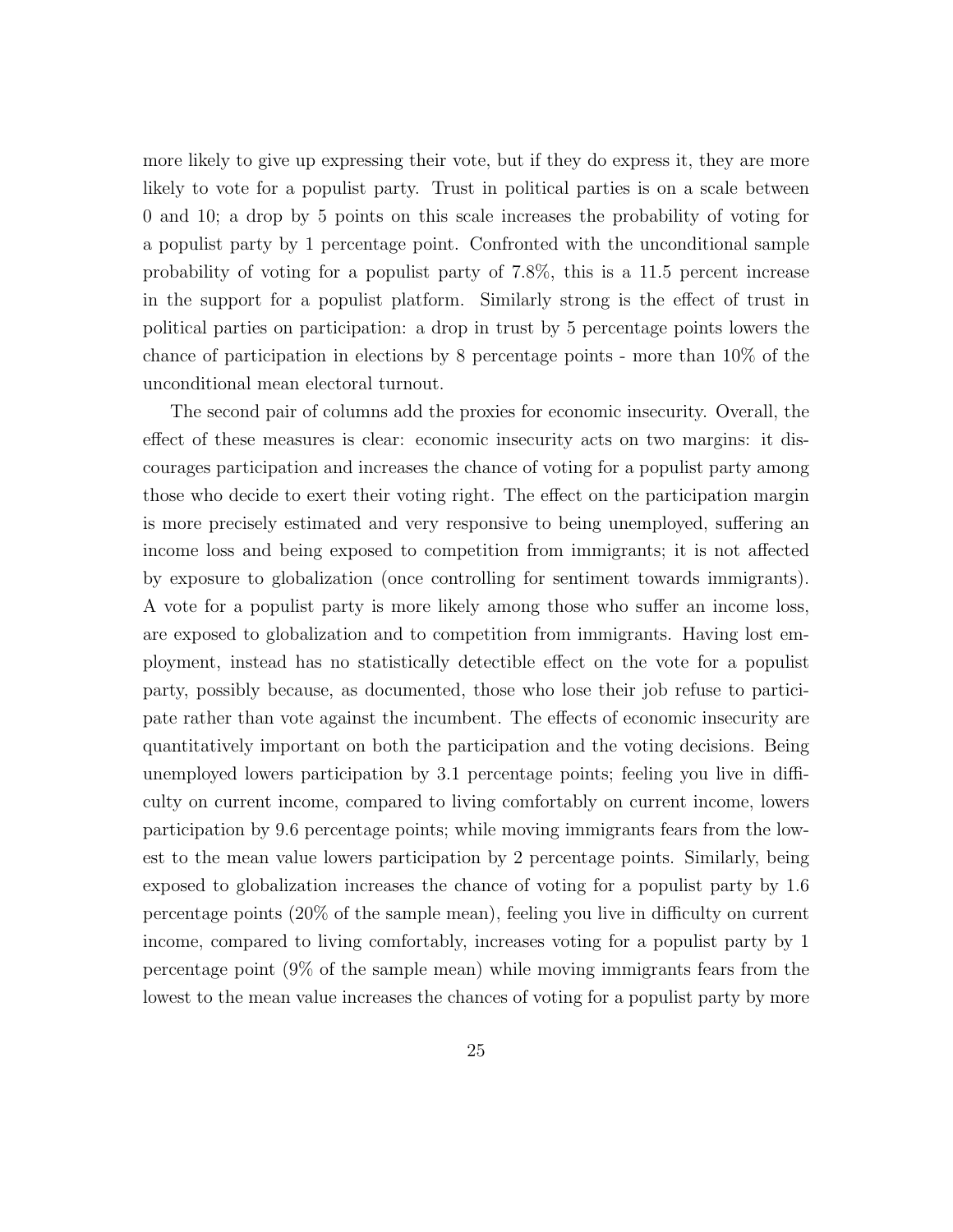|                               | (1)         |              | (2)          |              | (3)         |              |
|-------------------------------|-------------|--------------|--------------|--------------|-------------|--------------|
|                               | Heckprobit  |              | Heckprobit   |              | Heckprobit  |              |
|                               | Populist    | Vote         | Populist     | Vote         | Populist    | Vote         |
| Health                        |             | $0.115***$   |              | $0.0818***$  |             | $0.0821***$  |
|                               |             | (0.00695)    |              | (0.00786)    |             | (0.00817)    |
| Risk aversion                 | 0.00117     | $0.0241***$  | 0.00357      | $0.0275***$  | 0.00489     | $0.0270***$  |
|                               | (0.00999)   | (0.00429)    | (0.0113)     | (0.00474)    | (0.0117)    | (0.00490)    |
| ln(Age)                       | $-0.0265$   | $1.142***$   | $-0.101*$    | 1.138***     | $-0.0869$   | 1.131***     |
|                               | (0.0507)    | (0.0150)     | (0.0572)     | (0.0169)     | (0.0578)    | (0.0174)     |
| ln(Education)                 | $-0.278***$ | $0.624***$   | $-0.216***$  | $0.594***$   | $-0.207***$ | $0.593***$   |
|                               | (0.0442)    | (0.0200)     | (0.0510)     | (0.0229)     | (0.0519)    | (0.0238)     |
| TV total                      | $0.0172**$  | $-0.0283***$ | 0.000801     | $-0.0228***$ | 0.00125     | $-0.0210***$ |
|                               | (0.00726)   | (0.00336)    | (0.00831)    | (0.00374)    | (0.00863)   | (0.00389)    |
| TV politics                   | $-0.00324$  | $0.0618***$  | 0.00135      | $0.0514***$  | 0.00180     | $0.0469***$  |
|                               | (0.0109)    | (0.00506)    | (0.0122)     | (0.00564)    | (0.0127)    | (0.00582)    |
| Unemployment                  |             |              | $-0.0317$    | $-0.0947***$ | $-0.0243$   | $-0.0962***$ |
|                               |             |              | (0.0447)     | (0.0189)     | (0.0464)    | (0.0195)     |
| Income difficulties           |             |              | $0.0409**$   | $-0.0990***$ | $0.0325*$   | $-0.0980***$ |
|                               |             |              | (0.0187)     | (0.00872)    | (0.0195)    | (0.00906)    |
| Explosure globalization       |             |              | $0.117*$     | $-0.00661$   | $0.123*$    | $-0.0164$    |
|                               |             |              | (0.0701)     | (0.0382)     | (0.0735)    | (0.0397)     |
| Less imm. no EU               |             |              | $0.0782***$  | $-0.0205**$  | $0.0708***$ | $-0.0201**$  |
|                               |             |              | (0.0182)     | (0.00842)    | (0.0191)    | (0.00873)    |
| Imm. country worse            |             |              | $0.0406***$  | $-0.0123***$ | $0.0374***$ | $-0.0118***$ |
|                               |             |              | (0.00755)    | (0.00332)    | (0.00791)   | (0.00345)    |
| Trust in pol. parties         |             |              | $-0.0190***$ | $0.0485***$  |             |              |
|                               |             |              | (0.00697)    | (0.00312)    |             |              |
| Trust in part. and inst. (PC) |             |              |              |              | $-0.230***$ | $0.426***$   |
|                               |             |              |              |              | (0.0706)    | (0.0317)     |
| Female                        | $-0.132***$ | $-0.0473***$ | $-0.128***$  | $-0.0520***$ | $-0.118***$ | $-0.0529***$ |
|                               | (0.0238)    | (0.0111)     | (0.0270)     | (0.0123)     | (0.0279)    | (0.0127)     |
| Right wing                    | $0.0621***$ | $0.0124***$  | $0.0448***$  | $0.0145***$  | $0.0447***$ | $0.0141***$  |
|                               | (0.00553)   | (0.00258)    | (0.00645)    | (0.00294)    | (0.00667)   | (0.00306)    |
| Observations                  | 176,259     | 176,259      | 144,610      | 144,610      | 135,200     | 135,200      |
| Wave FE                       | <b>YES</b>  | <b>YES</b>   | <b>YES</b>   | <b>YES</b>   | <b>YES</b>  | <b>YES</b>   |
| Country FE                    | <b>YES</b>  | <b>YES</b>   | <b>YES</b>   | <b>YES</b>   | <b>YES</b>  | <b>YES</b>   |
| Countries                     | Kessel      | Kessel       | Kessel       | Kessel       | Kessel      | Kessel       |

Table 2: Main specification: Heckman probit estimates of populist party vote and participation in voting

The table shows Heckman probit estimates of the decisions to vote in the election (Vote) and the choice of voting for a populist party conditional on participation (Populist). Left hand side variables : a dummy if a voter has chosen a populist party<br>in the columns Populist and a dummy if (s)he has participated in the election in the column Vot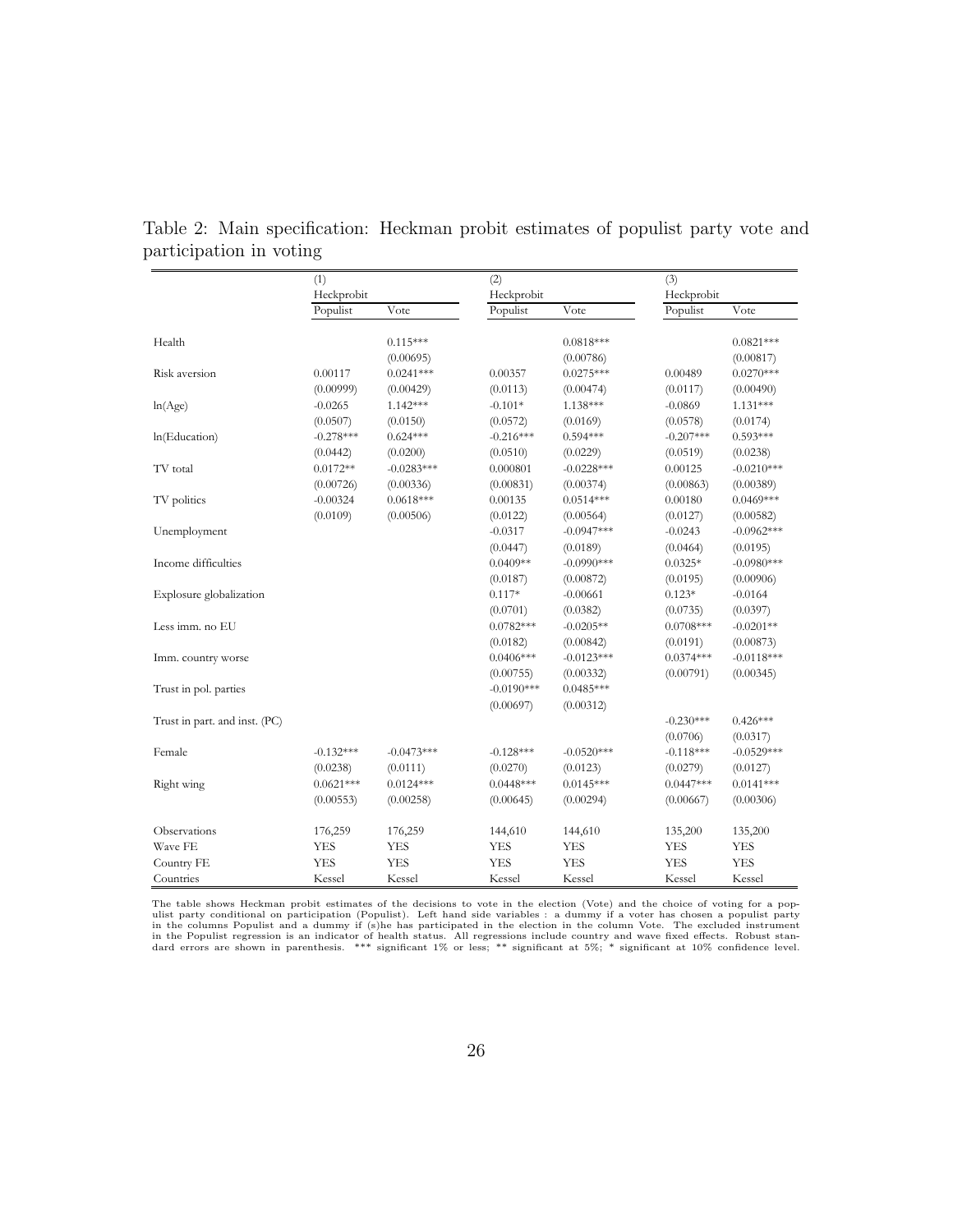than 1.4 percentage points (17% of the sample mean). These effects are large if we consider that the sample average of populist votes is 7.8%. The last pair of columns shows estimates replacing trust towards political parties with the principal component of trust towards political parties, politicians, the national parliament and the European parliament. Results are unaffected.

The estimates in Table 2 restrict the effects of the various components of economic insecurity on participation and on voting for populist parties to be the same across European countries. Even though the distinctive feature of all populist parties platforms is to offer short term protection - as we have advocated - populist parties in different countries may stress different components of insecurity. Because of this, the responses to each component may differ across countries. For instance, in Northern Europe populist platforms may put more emphasis on immigration than in Southern countries, while Southern European populists may emphasize more unemployment arising from austerity policies. To check this possibility we have built an indicator variable equal to 1 for Northern European countries (Germany, France, The Netherlands, Belgium, Sweden, Finland, Denmark and Austria) and interacted it with the five measures of insecurity in the estimates of the Heckman corrected probit model. The estimates (unreported) show some evidence that vote to populist parties among participants is less sensitive to income losses in Northern Europe; but in these countries vote to populists is also less sensitive to threat of immigrants. On turnout, there is some evidence that Northern European citizens are more likely to give up participating in elections when they lose their job; yet, a joint test that the sensitivity to all measure of economic insecurity is the same across all European countries cannot be rejected (p-values 0.0023 and 0.001 in the populists voting and in the participation regression, respectively).

In sum, the evidence shown is broadly consistent with the model implications. Voting for populist parties is more likely among people experiencing economic insecurity and among people that have a harder time in foreseeing the future costs of populist policies. The role of risk preferences is unclear. Voting for a populist party is a risky option - which may require high risk tolerance to take it. But it may be argued that gambling for resurrection may be the only option that loss averse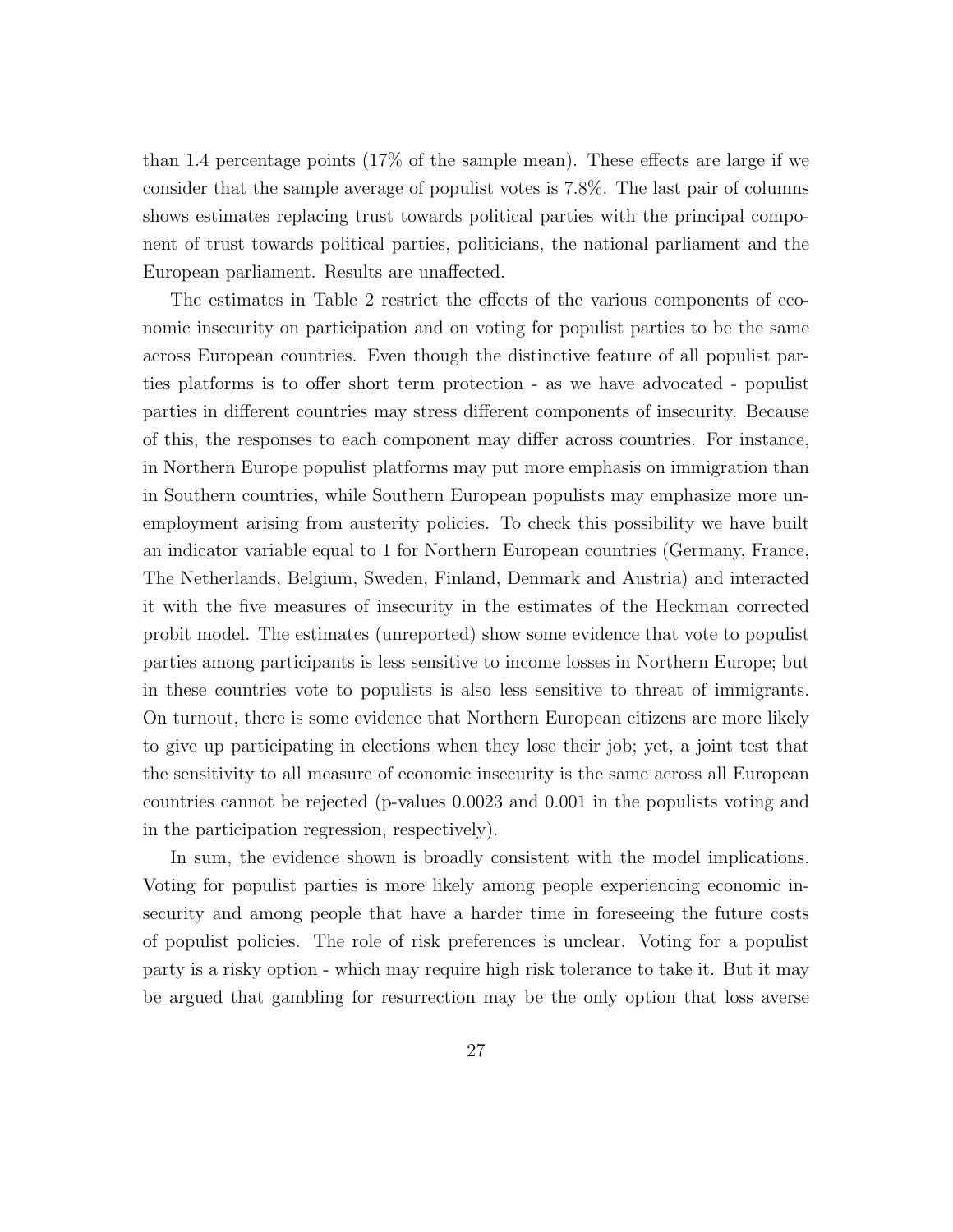citizens, who ended up in the domain of economic losses, think is available to them.

Economic insecurity plays an economically important direct role in explaining the voting decisions of people that choose to participate in elections. However, there are at least two other *indirect* important channels through which economic insecurity shocks are crucial determinants of the populist wave: The first is through selection of participants in elections. The second is through the effect of economic misfortune and insecurity on people's trust in incumbent parties. The first softens the effect of economic insecurity on populist voting, the second amplifies it. We discuss each one next.

#### 5.1 Economic insecurity, participation and populist support

Changes in economic insecurity and confidence towards political parties affect the success of a populist party, both because these variables affect the preferences of the population of voters regarding the various parties and because they affect the individual decision to express those preferences by actually participating in the elections. Jointly, the two channels shape the effect of economic insecurity and confidence in political parties on voting for a populist party conditional on participation. Because economic insecurity results in a lower participation among those that suffer from it the most, some people that have a higher chance of supporting a populist party do not express their vote, resulting in a lower share of populist votes among the participants. In other words, because of the selection induced by economic insecurity, populist parties get a lower share of votes than if this selection effect were absent. Accounting for selection is important and has been ignored in studies related to ours (e.g. Inglehart and Norris, 2016). For instance, the marginal effect on voting for a populist party of an increase in income difficulties would be 26% larger in the absence of any effect on participation, that of an increase in the fear of immigration 10% larger and that of a drop in confidence in political parties 28% larger. The presence of this (adverse to populists) selection effect determines an additional rationalization of the rhetoric that characterizes populist parties (see e.g. Kitschelt and McGann, 1995; Hans-Georg, 2002): the anti-elite rhetoric is a tool to build populist-inclined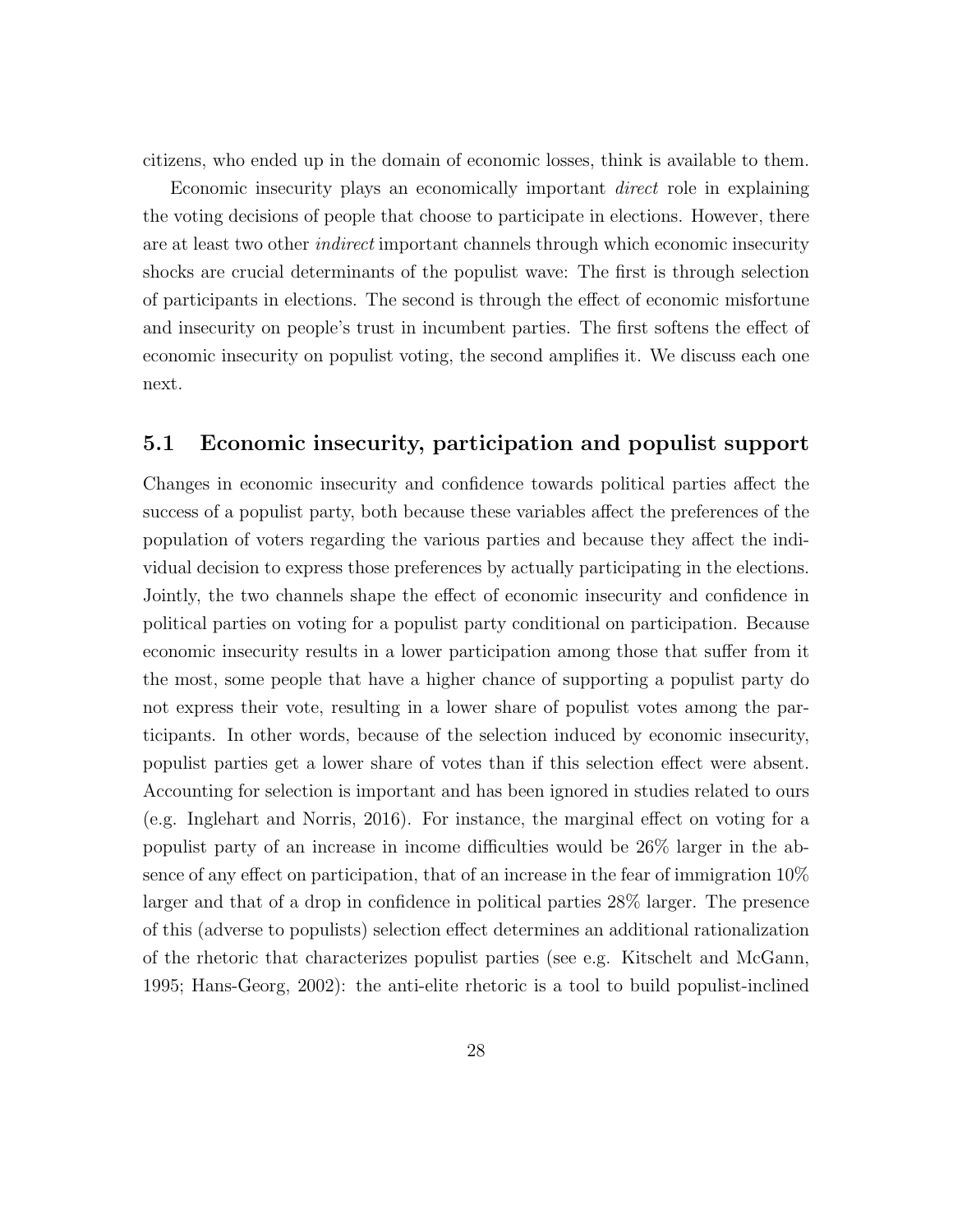voter identity and raise their willingness to participate in elections.

#### 5.2 Economic insecurity and trust in political parties

Economic insecurity can affect both participation in an election and voting for a populist party because it affects people's confidence in political parties. As Figure 1 documents, the sharp drop in income in Italy in 2009 and the dismal performance of the economy since then are highly correlated with an impressive loss of confidence in political parties. Needless to say, causality can in principle go both ways. A negative shock to confidence in politics, taking place for whatever reason, may lead to a sudden stop of the economy, for instance if debt holders were to reduce financing to the government. This is the channel a substantial amount of literature has focused on when trying to understand systematic and persistent differences in per-capita GDP across countries (see e.g. Zak and Knack, 2001; Algan and Cahuc, 2010). This literature emphasizes the relevance of trust not in politics but in people, which is considered as a slow moving trait. A recent strand emphasizes the opposite causality link that sees drops in confidence as caused by sharp drops in economic activity. This literature focuses on movements in trust over time at the business cycles frequency rather than on persistent differences in trust levels across communities. There is evidence that recessions cause drops in people trust. Ananyev and Guriev (2016) are able to isolate the causal effect of economic downturns on people's trust during the 2009 recession in Russia, exploiting variation across regions in industrial structure inherited by the Soviet Union, and noticing that capital-intensive and oil-related industries are more responsive to shocks to GDP. They find that a drop in GDP causes a sizable drop in trust in other people. The same logic can be used to argue, perhaps even nore plausibly, that recessions can cause a drop in trust in political parties and politicians, for instance because citizens blame incumbent parties (and the government) for poor economic performance.

Table 3 shows correlations between measures of economic insecurity and trust in political parties, average trust and a measure of people's confidence in the government, respectively, using cross sectional variation in the pooled ESS. Unambiguously,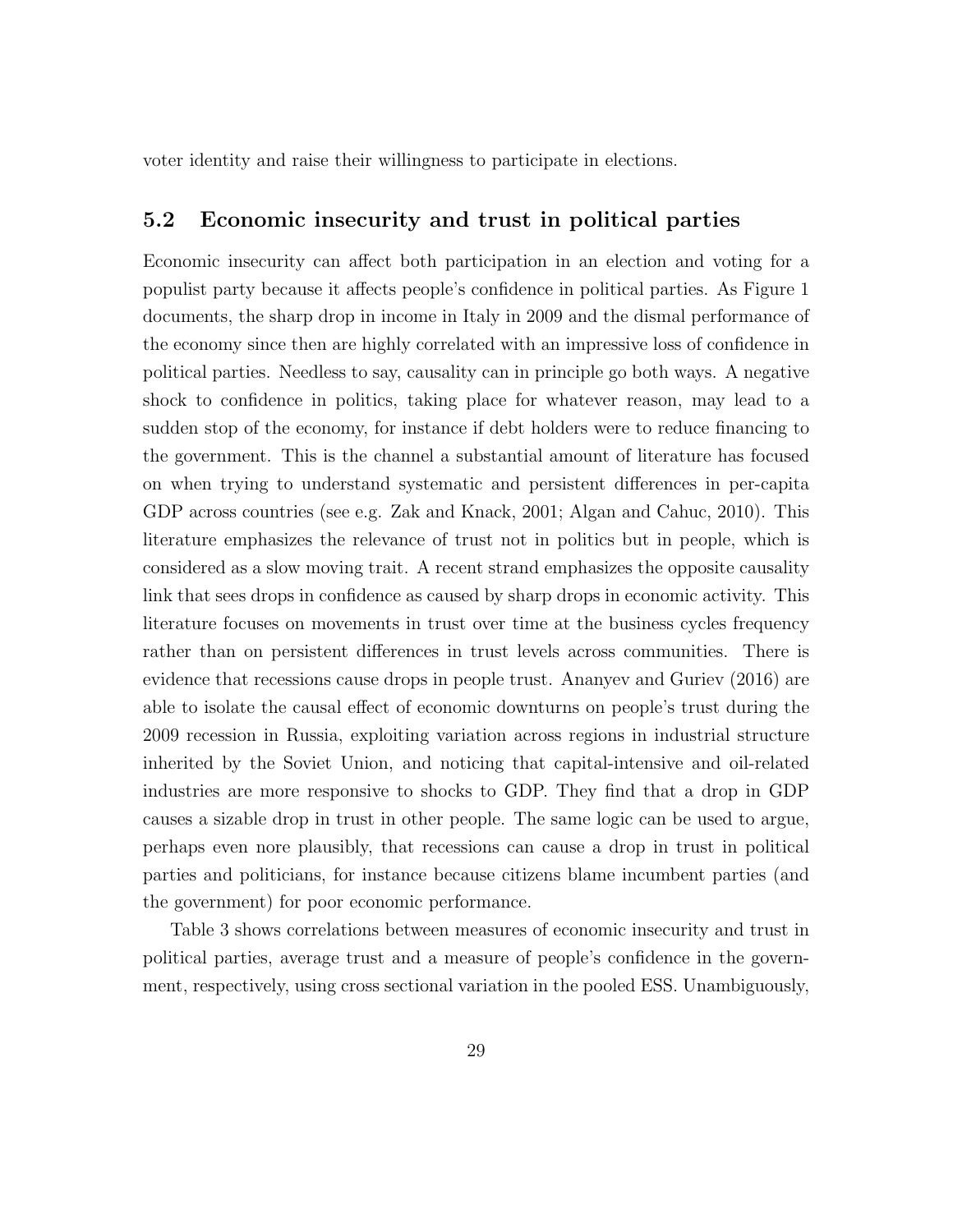all measures of economic insecurity are negatively correlated with trust in political parties and institutions and with confidence in the government. For instance, people who find it difficult to live with their current income, trust political parties  $21\%$  less than the average citizen; and being unemployed has an equally sized negative effect. Of course these correlations may just reflect unobserved heterogeneity - i.e. some individual characteristics that are not controlled for that drive both the economic insecurity measures and people's trust/confidence measures. To address this problem, we follow Deaton (1985) and use a pseudo panel constructed from the sequence of ESS waves. We group the data into eleven 5-year age cohorts of male and female individuals in each country, respectively. Unobserved heterogeneity is taken care of by cohort-specific fixed effects.<sup>16</sup>

Figure 2 shows simple bivariate correlations between the change in trust in political parties and the change in unemployment, income difficulty and exposure to immigrant competition among the pseudo panel cohorts. In all cases an increase in economic insecurity experienced by the age cohorts leads to a decrease in trust in political parties. Table 4 shows controlled fixed-effects pseudo panel regressions of our confidence indicators on our measures of economic insecurity and individual time varying controls (the measure of risk aversion, age, exposure to the media) as well as time effects common to all cohorts. With the exception of the exposure to globalization, which has no statistically significant effect on trust in political parties, all other measures have a negative and statistically significant effect. Because these are fixed effects regressions, results cannot be driven by unobserved heterogeneity.<sup>17</sup> They are consistent with the idea that a deterioration in individual economic security causes a loss in confidence in political parties and institutions.<sup>18</sup> Similar results can

<sup>16</sup>Our pseudo panel consists of 785 age-country-year of birth groups. Cohorts are relatively large, with an average number of observation equal to 294. This reassures that measurement error in building the cohort means is likely to be negligible. Dropping cohorts with fewer than 50 observations (8% of the total) leaves our results unchanged.

<sup>&</sup>lt;sup>17</sup>Of course, the pseudo panel regressions identify the causal effect of economic insecurity on trust in political parties that is due to: a) individuals in the cohort changing their attitudes when they experience insecurity directly; b) changes in trust towards parties in that cohort reflecting group effects. For instance, an individual in a given cohort that looses confidence in political parties because he/she observes that other members of the same cohort have experienced unemployment.

<sup>&</sup>lt;sup>18</sup>The reverse causality - an individual who revises trust towards parties downwards and because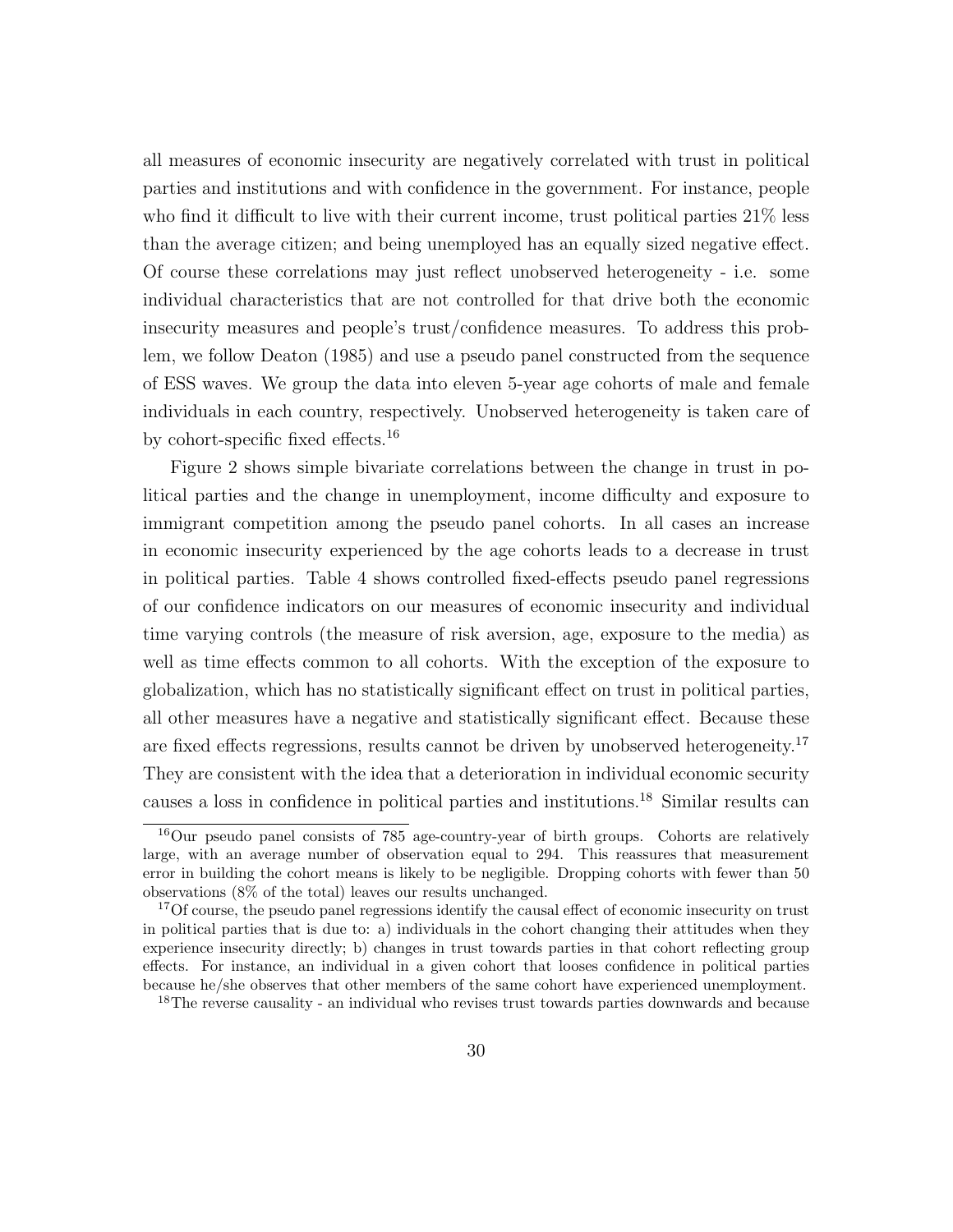|                         | (1)           | (2)           | (3)          |
|-------------------------|---------------|---------------|--------------|
|                         | Trust parties | Trust PC      | Gov. satis.  |
|                         |               |               |              |
| Unemployment            | $-0.190***$   | $-0.0230***$  | $-0.264***$  |
|                         | (0.0294)      | (0.00319)     | (0.0299)     |
| Income difficulties     | $-0.246***$   | $-0.0275***$  | $-0.367***$  |
|                         | (0.0132)      | (0.00140)     | (0.0133)     |
| Explosure globalization | $-0.0409$     | $-0.00522$    | $-0.0205$    |
|                         | (0.0732)      | (0.00755)     | (0.0635)     |
| Less imm. no EU         | $-0.0659***$  | $-0.00809***$ | $-0.0352***$ |
|                         | (0.0131)      | (0.00137)     | (0.0135)     |
| Imm. country worse      | $-0.201***$   | $-0.0221***$  | $-0.215***$  |
|                         | (0.00524)     | (0.000560)    | (0.00546)    |
| In(Education)           | $-0.178***$   | $-0.0104***$  | $-0.240***$  |
|                         | (0.0334)      | (0.00364)     | (0.0355)     |
| ln(Age)                 | $-0.352***$   | $-0.0172***$  | $-0.101***$  |
|                         | (0.0255)      | (0.00270)     | (0.0251)     |
| Risk aversion           | 0.000799      | $0.00162**$   | $0.0182**$   |
|                         | (0.00733)     | (0.000770)    | (0.00752)    |
| TV total                | $-0.0209***$  | $-0.00298***$ | $-0.000440$  |
|                         | (0.00566)     | (0.000611)    | (0.00585)    |
| TV politics             | $0.118***$    | $0.0106***$   | $0.0383***$  |
|                         | (0.00879)     | (0.000933)    | (0.00897)    |
| Female                  | $0.0782***$   | $0.0105***$   | $-0.00916$   |
|                         | (0.0182)      | (0.00194)     | (0.0188)     |
| Right wing              | $0.0729***$   | $0.00918***$  | $0.144***$   |
|                         | (0.00487)     | (0.000512)    | (0.00509)    |
|                         |               |               |              |
| Observations            | 144,671       | 135,258       | 160,455      |
| R-squared               | 0.211         | 0.213         | 0.178        |
| Wave FE                 | <b>YES</b>    | <b>YES</b>    | <b>YES</b>   |
| Country FE              | <b>YES</b>    | <b>YES</b>    | <b>YES</b>   |
| Countries               | Kessel        | Kessel        | Kessel       |

Table 3: Trust and Insecurity

The table shows regressions of measures of confidence in parties (first column), political system and institutions (an average of<br>trust in political parties, politicians, the national and the European parliament) (second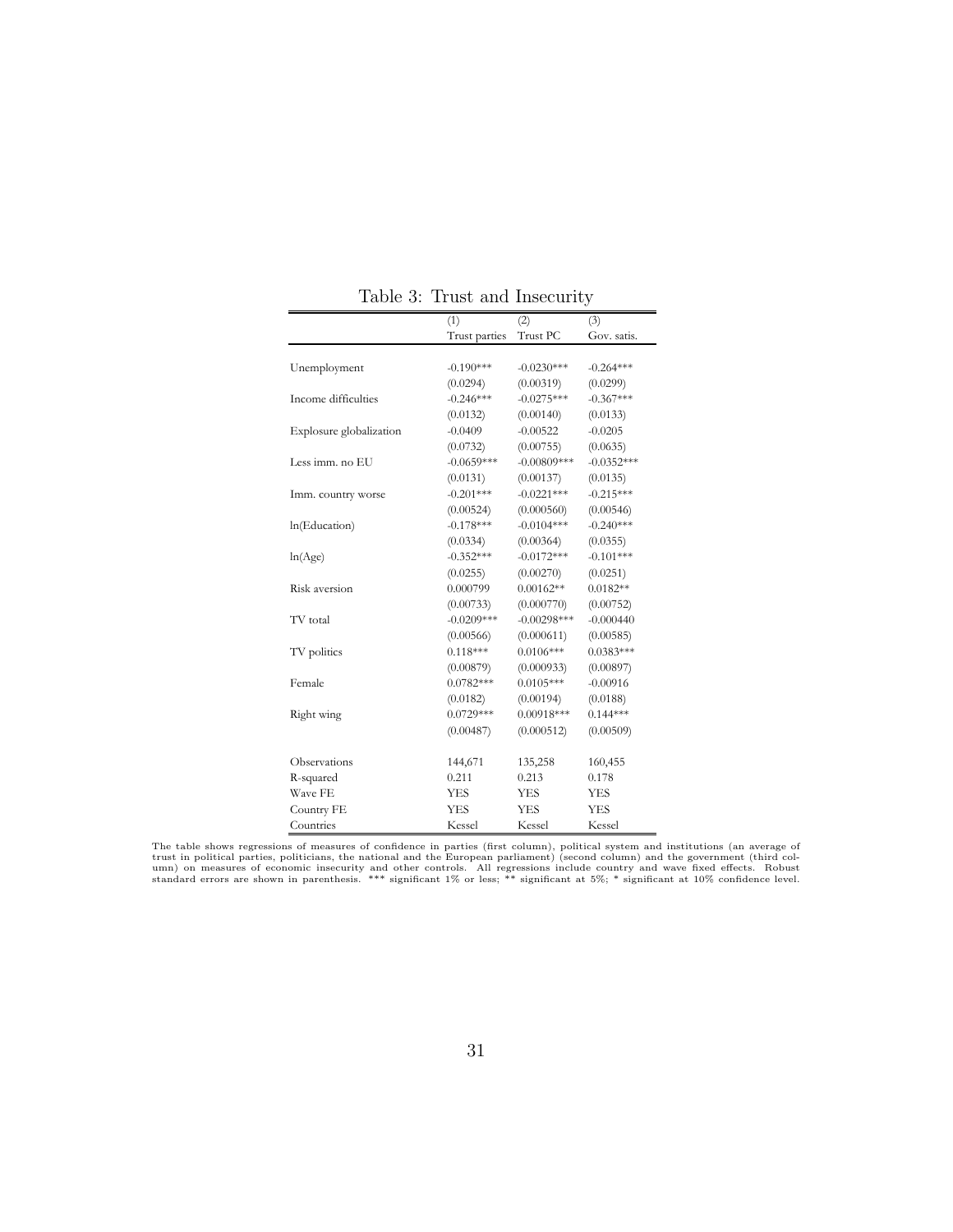

#### Figure 2: Change in Trust and Change in Insecurity

be obtained in terms of the endogeneity of attitudes towards migration.

The impact of economic insecurity on the probability of voting for a populist party through its effects on confidence is relevant. For example, moving the feeling on living on current income from "comfortably" to "very difficult" increases the chances of voting populist because it reduces confidence in political parties by 3.8 percentage points of the sample mean; this adds to the direct effect of 9 percentage points of the sample mean. Similarly, it lowers the probability of voting by 5.6 percentage points of the sample mean, which is almost half of the direct effect (12.3% of the sample mean).

of this is more likely to lose his/her job or to suffer an income loss - does not seem plausible, particularly in light of the fact that any effect that a generalized loss of confidence in politics has on the economy is already picked up by the time fixed effects.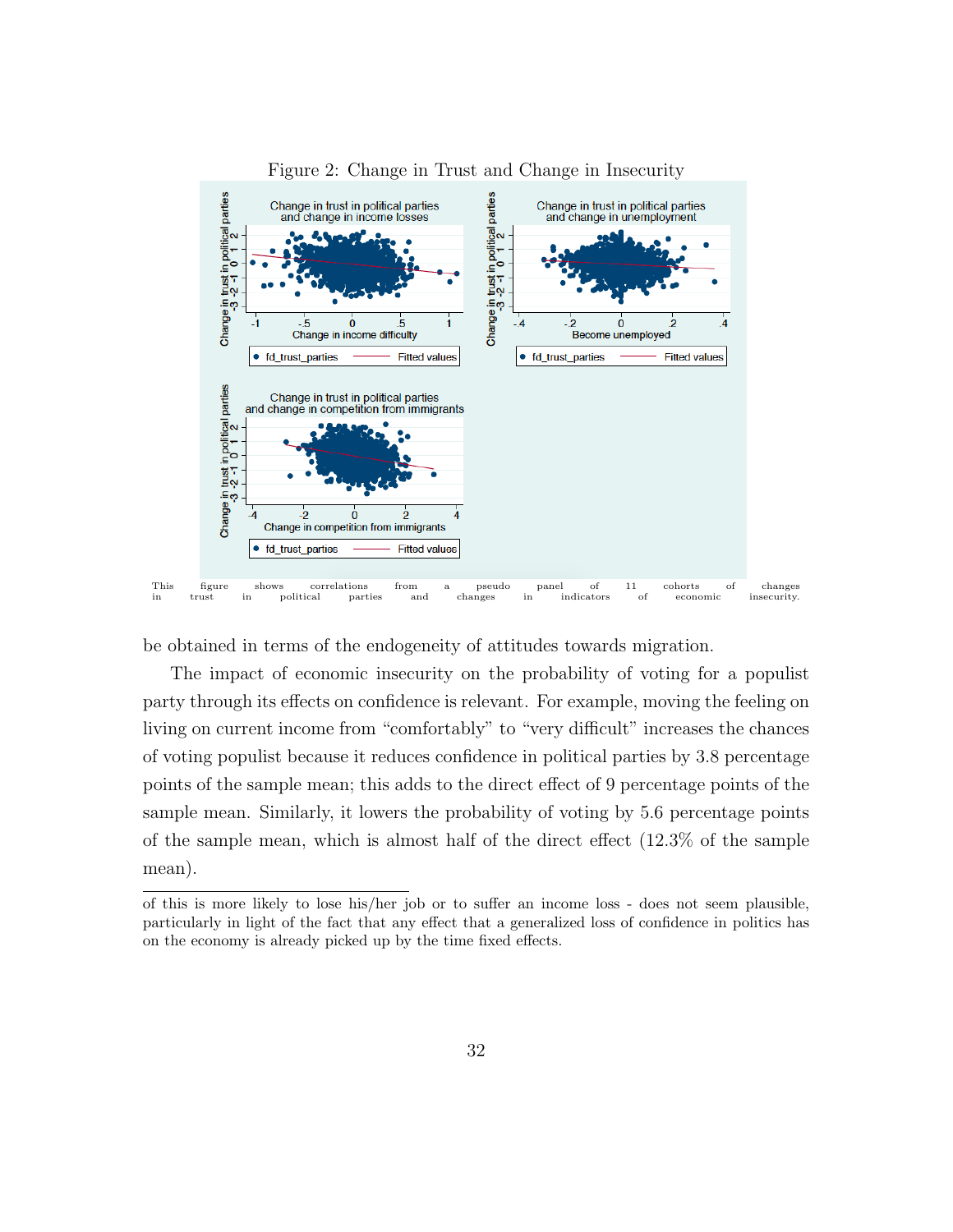|                         | Trust parties |
|-------------------------|---------------|
|                         |               |
| Unemployment            | $-0.703***$   |
|                         | (0.202)       |
| Income difficulties     | $-0.990***$   |
|                         | (0.0781)      |
| Less imm. no EU         | $-0.0365$     |
|                         | (0.0730)      |
| Explosure globalization | 0.0695        |
|                         | (0.375)       |
| Imm. country worse      | $-0.277***$   |
|                         | (0.0318)      |
| ln(Education)           | $-0.585***$   |
|                         | (0.168)       |
| ln(Age)                 | $-0.0786$     |
|                         | (0.474)       |
| Risk aversion           | $-0.223***$   |
|                         | (0.0486)      |
| Importance safeness     | 0.0149        |
|                         | (0.0521)      |
| TV total                | 0.0341        |
|                         | (0.0370)      |
| TV politics             | $-0.0809$     |
|                         | (0.0514)      |
|                         |               |
| Observations            | 3,358         |
| Number of id            | 756           |
| R-squared               | 0.205         |
| Wave FE                 | <b>YES</b>    |
| Countries               | Kessel        |

Table 4: Trust in Parties and Economic Insecurity - Pseudo Panel Estimates

The table shows regression results of trust in political parties and measures of economic insecurity in a pseudo<br>panel of 11 cohorts constructed from the ESS surveys include individual cohort fixed effects and thus corre-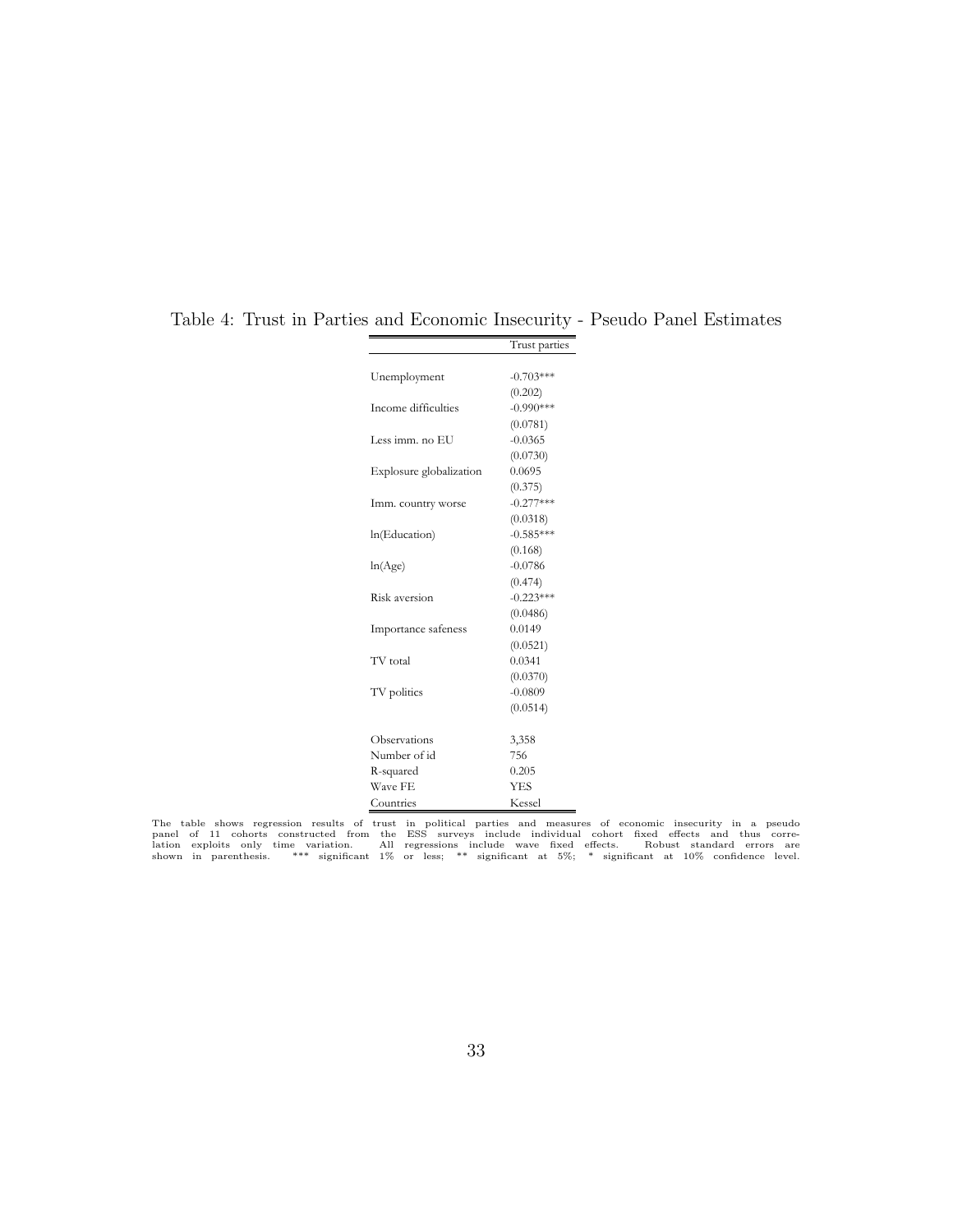# 6 The supply side of populism

### 6.1 Presence and entry of populist parties

Populist parties are not always present. Figure 3 (left panel) shows the share of countries with at least one populist party in the 26 European countries in our sample. In the year 2000, less than 70% of the countries have a populist party; by year 2009 all countries have a populist party, but in the later years of the sample some countries lose their populist party. Our model suggests that the presence of populist parties in a country is heavily affected by how much potential demand there is for it: if underlying support is sufficiently large, a populist platform is more likely to emerge (and to disappear if support fades away). In Section 5 we have documented that economic insecurity and confidence towards political parties and the political system have a strong predictive power on the demand for populism. To test whether the presence of these factors in the population facilitate the emergence of populist parties, from each wave and country in the ESS we compute summary statistics of the drivers of the voting decision in favour of a populist party. Importantly, the calculation also covers the countries where no populist party exists, and so uses information from all voters whether or not they participated in elections. We then use this data to explain the heterogeneity in the supply of populist parties across countries and time. We measure the latter with a discrete variable counting the number of parties in each country, defined as populist by van Kessel, over the years between 2000 and 2015. Figure 3 (right panel) shows the distribution of this variable. Because the ESS is run every two years, for the country/years where the survey is not available we extend the summary statistics of the drivers of the demand from the nearest ESS wave.

Because the emergence of populist platforms may be affected by institutional features (e.g. van Kessel, 2016) we match the panel with information on a number of institutional characteristics. Finally we complement the data with country-level information on overall exposure to trade, in particular to imports from the rest of the world.

Table 5 shows the results of the estimates of a Poisson model controlling for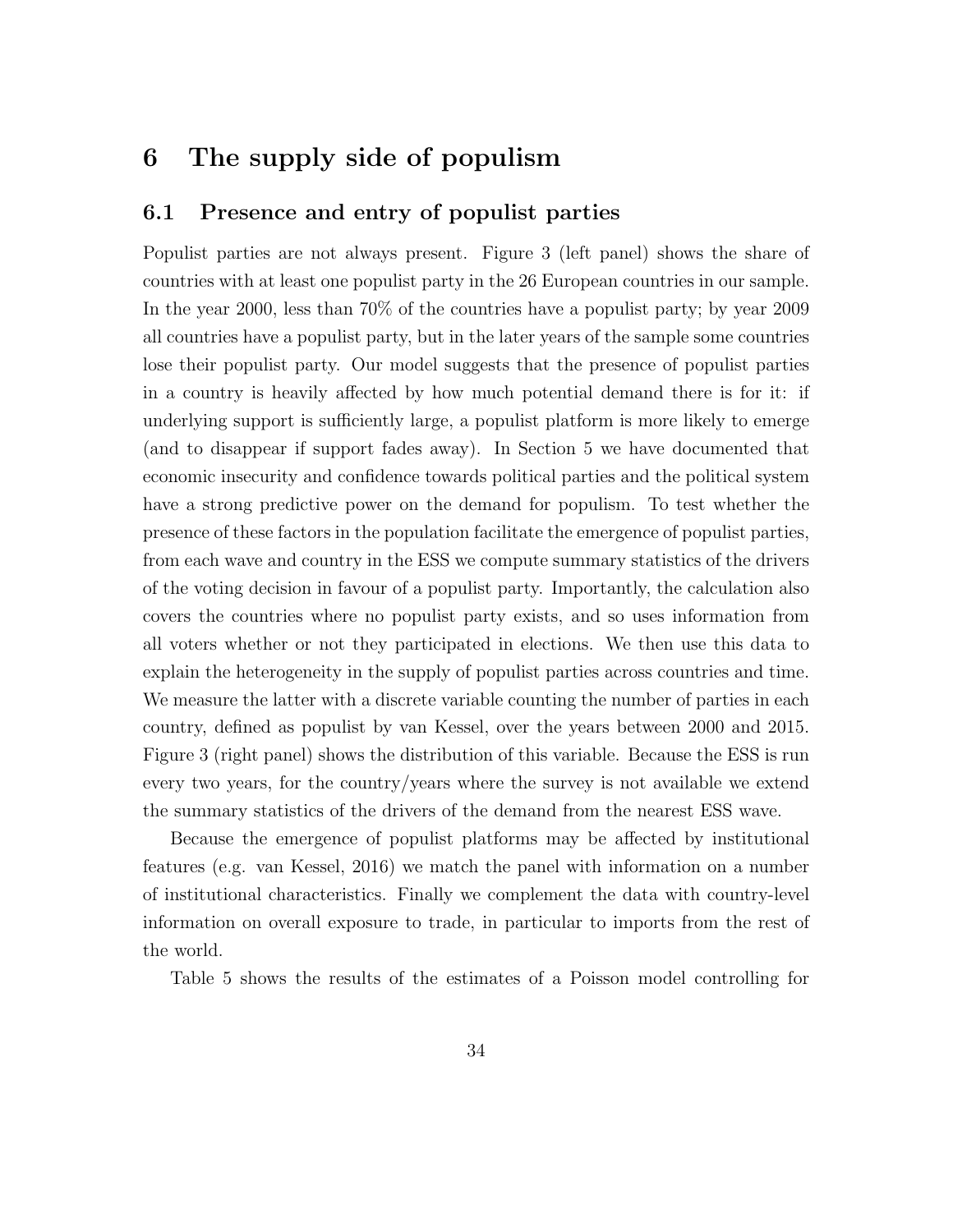

Figure 3: The Rise of Populism

year fixed effects, to account for the trend in populist parties documented in Figure 3. Since the demand drivers of populist voting may have a different effect on the emergence of a populist platform, depending on how concentrated or spread out in the population is the specific driver, we scale the mean of the variable with its cross sectional standard deviation. The table shows that the economic variables that drive individual voting for a populist party help explain the existence and number of populist parties across countries. The supply of populism is higher when/where more people in the population feel it is very difficult to live on their current income, where a larger share have experienced unemployment and where more people feel threatened by immigrant competition - that is, where economic insecurity is more spread in the population. It is lower instead where average education is higher and more unevenly distributed in the population. All these effects are fully consistent with the predictions of the model. We find that empirically, for the supply of populism, it is important to distinguish between trust in politicians and trust in political parties: a higher average trust in politicians in the population discourages the supply of populism, while a higher trust in political parties, ceteris paribus, raises it. Both effects are statistically significant. Interestingly, the country exposure to globalization,

The left panel shows the time evolution of the share of European countries in the ESS sample that have at least one populist party. The left panel shows the histogram of the number of populist parties in our sample.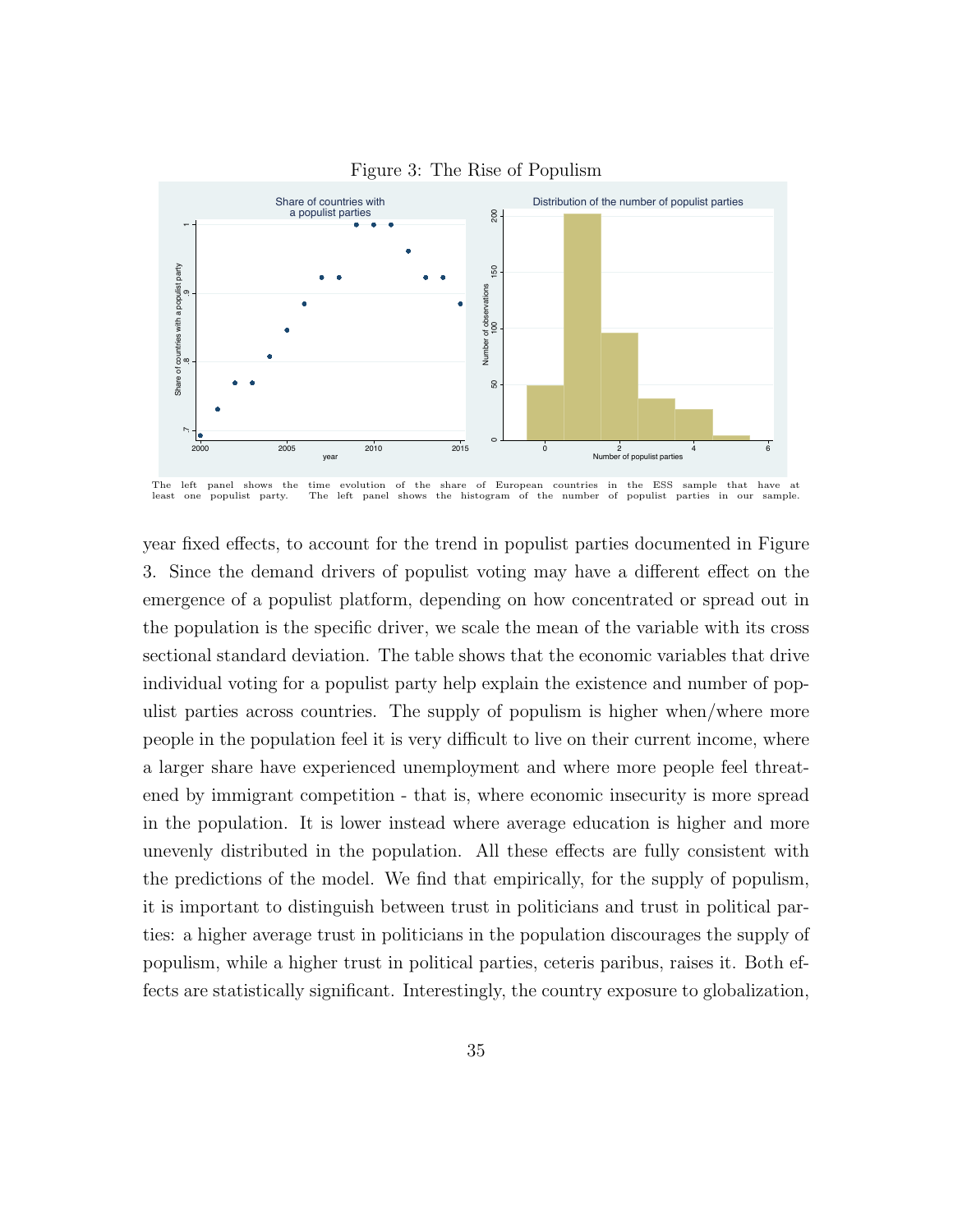|                     | Populist parties |
|---------------------|------------------|
|                     |                  |
| Income difficulties | $0.406**$        |
|                     | (0.188)          |
| Unemployment        | $2.312*$         |
|                     | (1.192)          |
| Imm. country worse  | $0.624***$       |
|                     | (0.128)          |
| Education (mean)    | $-1.595***$      |
|                     | (0.543)          |
| Education (sd)      | $-3.995***$      |
|                     | (0.651)          |
| Import p.c.         | $0.0140***$      |
|                     | (0.00505)        |
| Trust politicians   | $-1.985*$        |
|                     | (1.145)          |
| Trust parties       | $2.464**$        |
|                     | (1.099)          |
| Check and balances  | $-0.167***$      |
|                     | (0.0387)         |
| Fragmentation       | 1.548***         |
|                     | (0.413)          |
|                     |                  |
| Observations        | 256              |
| Year FE             | YES              |

Table 5: Explaining the Rise of Populist Parties

The table shows regression results for the number of populist parties in a country as a function of measures of voters' insecurity and countries' institutional characteristics. The left hand side is the number of populist parties in a country in a given year. Voters' characteristics are those in the closest past ESS survey. All regressions include year fixed effects. Robust stan-<br>dard errors are shown in parenthesis. \*\*\* significant 1% or less; \*\* significant at 5%; \* sig

measured by the average value of imports per capita, has a positive and statistically significant effect on the supply of populism.

Finally, after experimenting with several institutional characteristics of the country, we find that two in particular have significant predictive power on the supply of populism. The presence of checks and balances and the fragmentation of the political system. Countries with stronger checks and balances are able to contain the supply of populism while political fragmentations shifts it up. <sup>19</sup>

 $19$ Other measures of institutional features such as the nature of the political system, whether it is a presidential or a parliamentary system or the degree of polarization have no explanatory power. The only other variable that has predictive power is an indicator for a proportional electoral system, which has a negative effect on the supply of populism. In principle, a proportional system should encourage the supply of populist parties as it lowers the entry costs; but because lower entry costs facilitate entry of other parties as well, per se, may dilute the benefit of offering a populist platform,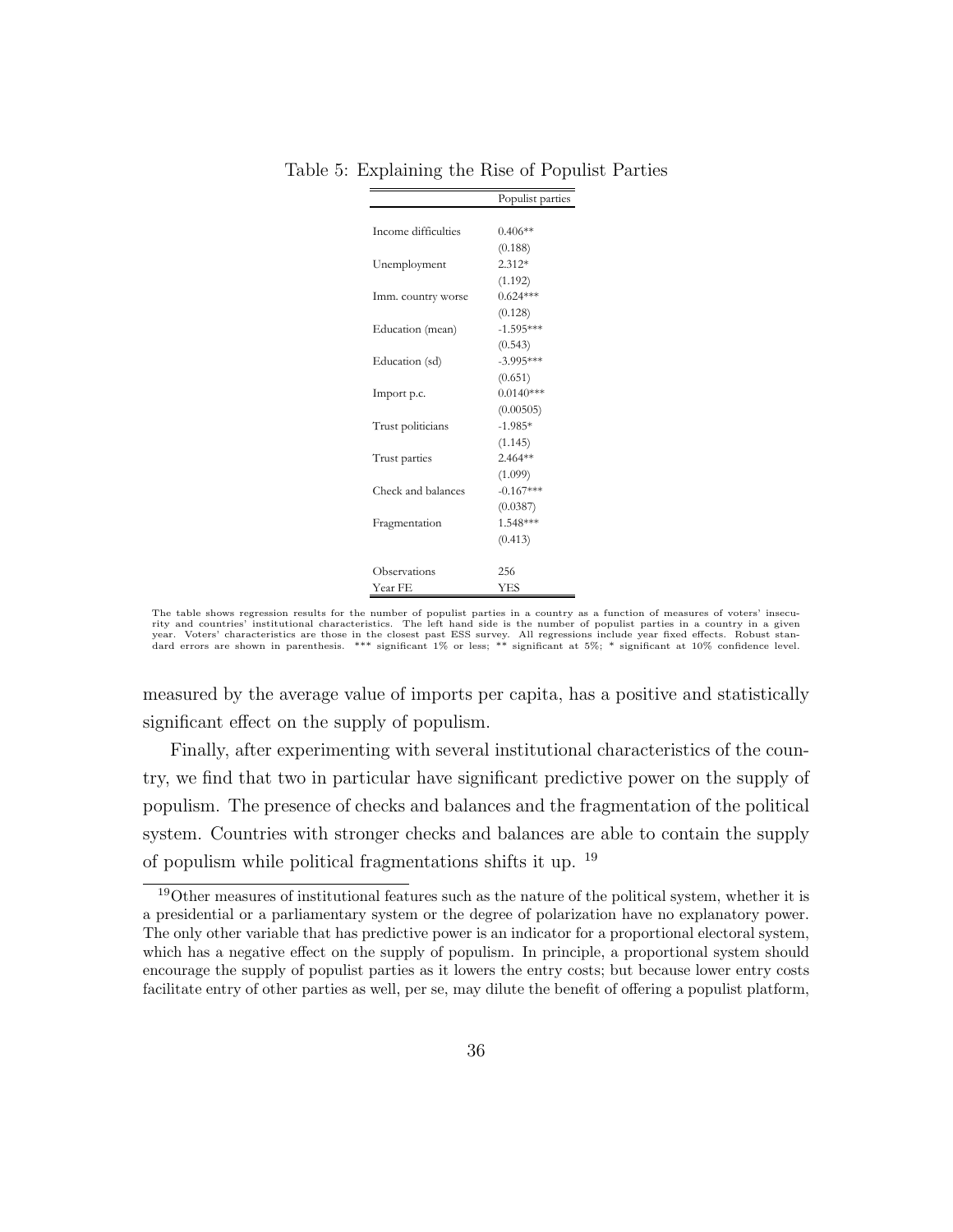#### 6.2 Non-populist parties reaction to populism

One hypothesis, consistent with the electoral competition consequences of the entry of a populist party, is that non-populist parties will adapt their political platforms mimicking that of a successful populist party. To test this implication we rely on the five waves of the Chapel Hill Expert Survey (CHES). For each of a list of several issues (see Appendix B for a complete description), the CHES reports the position of the party on a scale between 0 and 10 (for some issues the scale is between 1 and 7; in this case we rescale to a 0-10 scale). To assess the party position CHES relies on a pool of experts in each country. For instance, on the issue of deregulation /regulation the position of the party is described by a number, between 0 and 10, where 0 means strongly opposes deregulation and 10 strongly supports deregulation. Numbers in between reflect intermediate positions on deregulation. We disregard issues that are only present in one or two surveys and focus on those that are assessed in all five or at least three surveys. We group positions into four families: overall European integration (P EI); European policy (P EU, obtained summing the scores on three issues: powers of European institutions, European cohesion policy, and European Union foreign and security policy); position on ideological issues (P<sub>JD</sub>, obtained summing the scores on three issues: general ideological stance on left/right dimension, stance of intensity of government intervention in the economy, position on the libertarian versus traditional/authoritarian stance); and an index of the positions on a set of eleven policy issues (P PD: government expenditure versus taxation, deregulation, redistribution of wealth, civil liberties versus law and order, social lifestyle, religious principles in politics, immigration policy, multiculturalism, urban versus rural interests, political decentralization to regions/localities and position towards ethnic minorities). The first three indeces are available for all surveys, the last one for the last three waves. In addition we build an overall measure of the party position (P total) by summing the scores on the four indexes; of course, this total index is defined only for the last three ways.

To compare platforms we proceed as follows. Let  $y_{icjt}$  denote the position of party

as it may leave a lower share of votes on the table.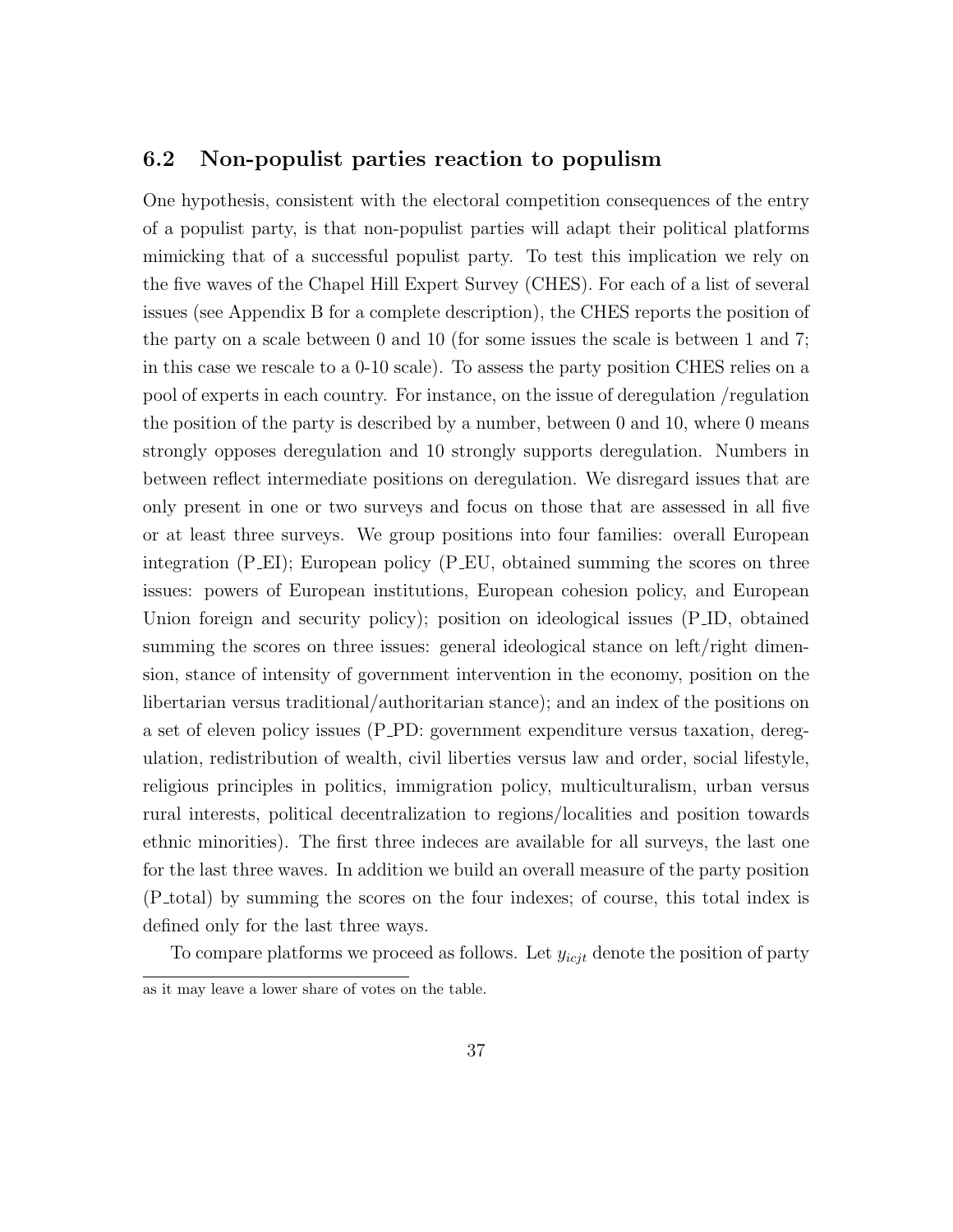Figure 4: Distance from populist platform and share of votes to populist parties (Graphs)



The figures shows the local polynomial smooth relation between measures of distance of non-populist from<br>populist platforms and the share of votes to populist parties in the last past election. The relation is populist platforms and the share of votes to populist parties in the last past election. The relation is shown for distance in the position on four issues (first four panels) and one aggregate measure (last panel).

i in country c on issue  $j$  (EI, EU, ID, PD, Total) in year t. Let us distinguish between platforms of populist, P, and non populist, NP, parties and let  $D_{ijct} = (P_{ijct}^{NP} - P_{jet}^{NP})^2$ denote the distance between the platform of non-populist party i and the populist party in its country, if there is one. If there is more than one populist party we compute the distance from the mean populist parties position. Let  $s_{t-1}^p$  denote the share of votes to the populist party (or the sum of the shares to the populist parties) in the last election before the survey. We test our proposition by running the regression:

$$
D_{icjt} = f_T + f_P + \gamma s_{t-1}^P + u_{icjt}
$$

where  $f_T$  are time fixed effects,  $f_P$  are non-populist parties fixed effects and  $u_{it}$ an error term. Because parties are specific to the country, the party fixed effects also capture systematic differences across countries. Our model predicts a negative value of  $\gamma$ , that is the platforms of non-populist parties should tend to get closer to that of the populist party after the latter becomes more successful.

Figure 4 plots the relation between the distance of the platforms of non-populist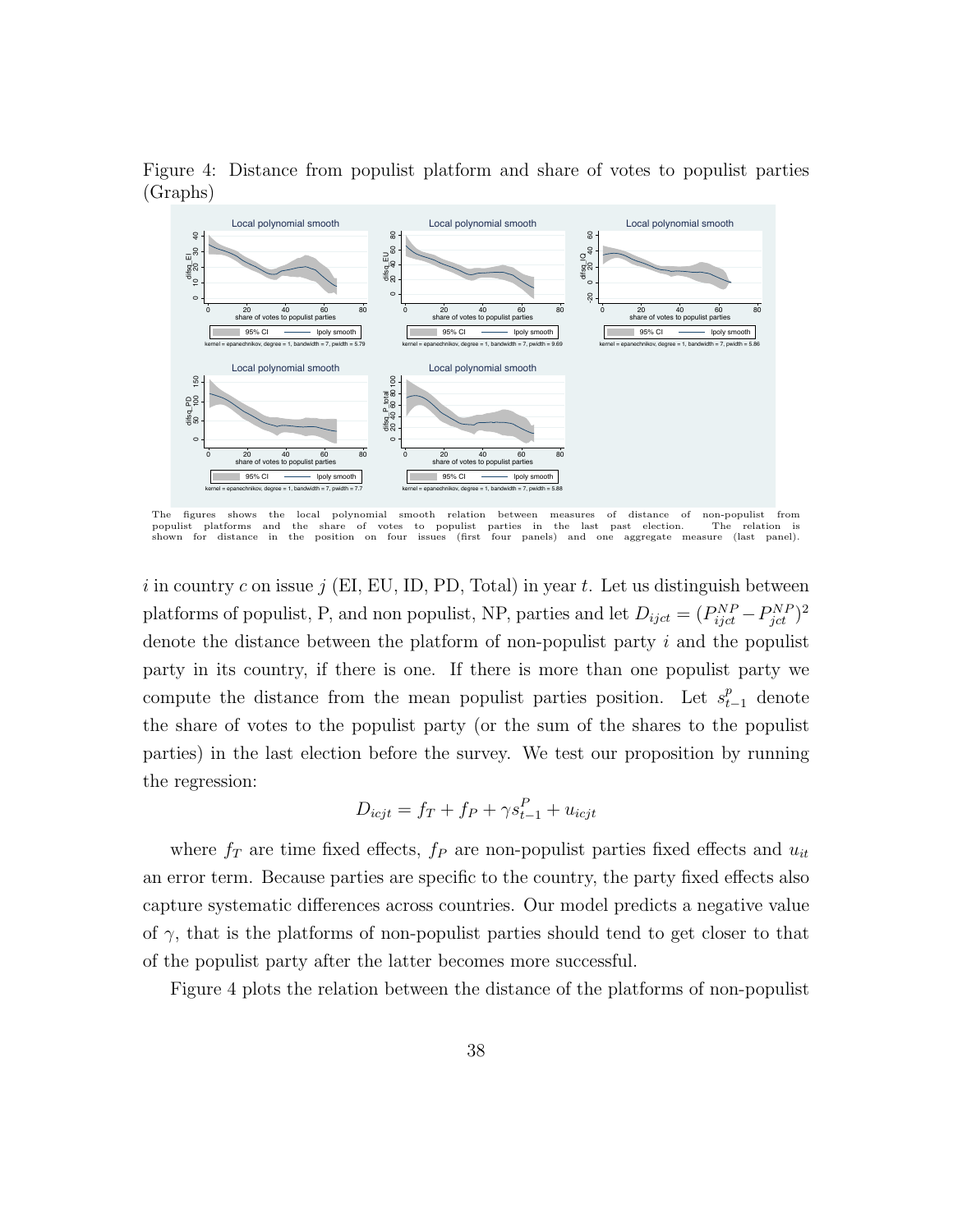parties from those of the populist and the share of votes to the populist party in the last election before the survey for each of the issues and the total index. To pick up possible non-linearities we plot a local polynomial regression, together with the 95% confidence band. Interestingly, in all issues the distance falls after populist parties gain consensus, consistent with the model prediction. Table 6 shows the estimates of the linear regression specified above. The results confirm the visual inspection of Figure 4: as populist parties gain support, non-populist parties seem to adapt their platforms to reduce the distance from that of the successful populist party. The effects are substantial: increasing the share of votes to the populist party by one standard deviation (16 percentage points) reduces the distance between the non-populist and populist overall platforms by 34% of the sample mean. Hence, just counting the number of populist parties, or their share of votes/seats in elections, understates the supply of populist policies in a country.

Table 6: Distance from populist platform and share of votes to populist parties (Empirics)

| Dependent variable | Coefficient | Std. Err. | Year FE | Obs. | R2    |
|--------------------|-------------|-----------|---------|------|-------|
|                    |             |           |         |      |       |
| $(1)$ P_EI         | $-0.365***$ | (0.0904)  | YES     | 397  | 0.923 |
| $(2)$ P_EU         | $-0.128$    | (0.1771)  | YES     | 396  | 0.906 |
| $(3)$ P_IQ         | $-0.407**$  | (0.1438)  | YES     | 397  | 0.923 |
| $(4)$ P_PD         | $-1.408**$  | (0.5896)  | YES     | 286  | 0.815 |
| $(5)$ P total      | $-1.106*$   | (0.5831)  | YES     | 286  | 0.907 |

The table shows the regression of the distance between the position of non-populist parties and that of the populist party on four separate issues and the share of votes to the populist parties in the last past election. The last row shows the regression results for an overall measure of distance. All regressions include year fixed effects. Robust standard er-<br>rors are shown in parenthesis. \*\*\* significant 1% or less; \*\* significant at 5%; \* significant at 1

## 7 Conclusions

We can describe the situation of Western countries in the last decade as a global crisis that has affected both markets and sovereign states at the same time, leaving people without a safety net. This has not been the case previously: the crisis in the 70s was mainly a market crisis, while various types of state crises in the 90s were government crises in a context of markets thriving. The rare combination of markets and governments' inability to guarantee security has shaken the confidence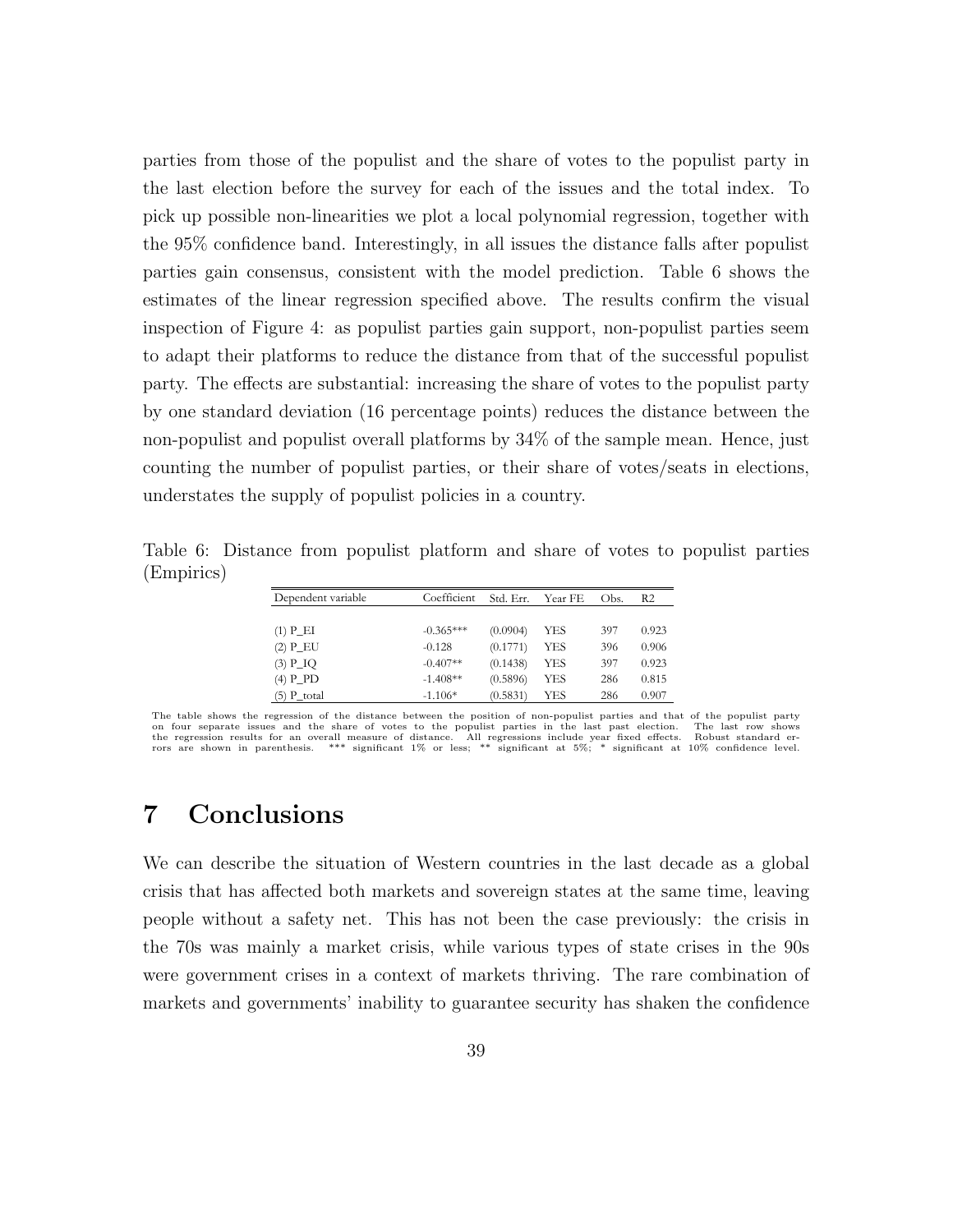in traditional political parties and institutions, facilitating an increase in fear, in turn aggravated by threats such as globalization and mass migration. This paper documents how this global dual crisis affected the demand and supply of populism systematically, namely considering effects on turnout at the same time, on entry decisions, and on electoral competition.

The overall picture that we convey is gloomy. The convergence towards populist policies seems unavoidable, and even non-populist parties downplayed the importance of future consequences. Hopefully, the deeper understanding this paper offers, of the drivers of peoples' fears and demand for protection, will inspire greater concerns for social inequality in the next wave of political development. Far from being "deplorable," those who vote for populists have legitimate demands of protection, due to inequality, poverty, and related fears; thus, parties and politicians should offer a nuanced set of answers to such fears, rather than focusing exclusively on the polarized rhetorics of antipopulism and anti-elitism.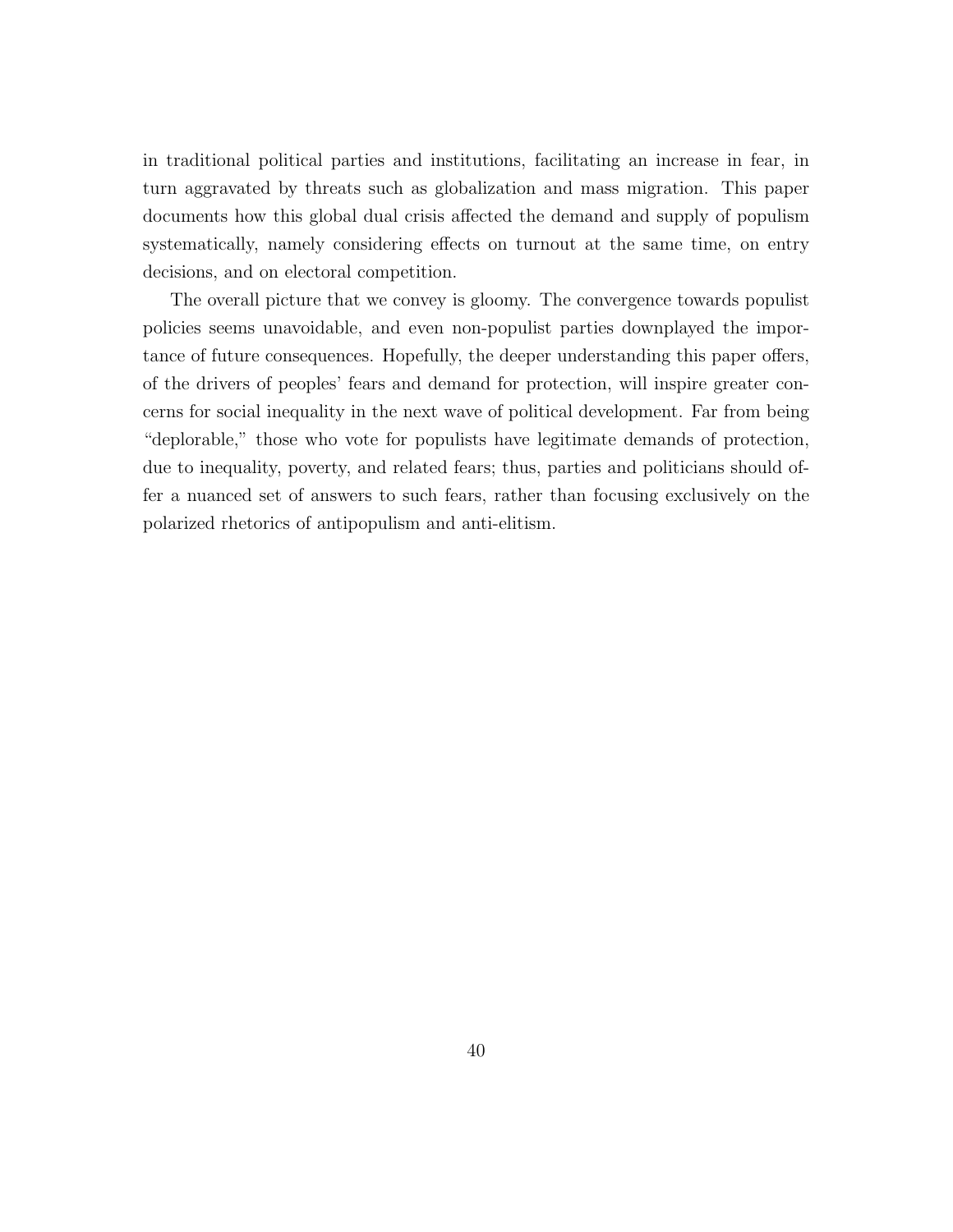### References

- [1] Acemoglu, Daron, Georgy Egorov and Konstantin Sonin (2013), "A Political Theory of Populism", Quarterly Journal of Economics, 771-805.
- [2] Autor, David , David Dorn, Gordon Hanson and Kaveh Majlesi (2016), "Importing Political Polarization? The Electoral Consequences of Rising Trade Exposure", NBER Working Paper No. 22637.
- [3] Algan Yann and Pierre Cahuc, (2010), "Inherited Trust and Growth", American Economic Review, 100 (5): 2060-92.
- [4] Ananyev Maxim and Sergei Guriev (2016), "Effect of Income on Trust: Evidence from the 2009 Economic Crisis in Russia", WP Science Po, Paris.
- [5] Becker, Sascha O. , Thiemo Fetzer and Dennis Novy (2016), "Who Voted for Brexit? A Comprehensive District-Level Analysis", Warwick University WP N. 305.
- $[6]$  Blais, André (2000), "To vote or not to vote?: The merits and limits of rationalchoice theory." University of Pittsburgh Press.
- [7] Boix, Carles (1999), "Setting the Rules of the Game: The Choice of Electoral Systems in Advanced Democracies", The American Political Science Review, 93 (3), 609-624.
- [8] Deaton, Angus (1985) "Panel data from time series of cross-sections", Journal of Econometrics, 30 (1-2), 109?26.
- [9] Colantone, Italo and Piero Stanig (2016), "Global Competition and Brexit", Bocconi University, WP 2016-44.
- [10] Di Tella, Rafael, and Julio J. Rotemberg (2016), "Populism and the Return of the 'Paranoid Style': Some Evidence and a Simple Model of Demand for Incompetence as Insurance Against Elite Betrayal." Harvard Business School Working Paper, No. 17-056.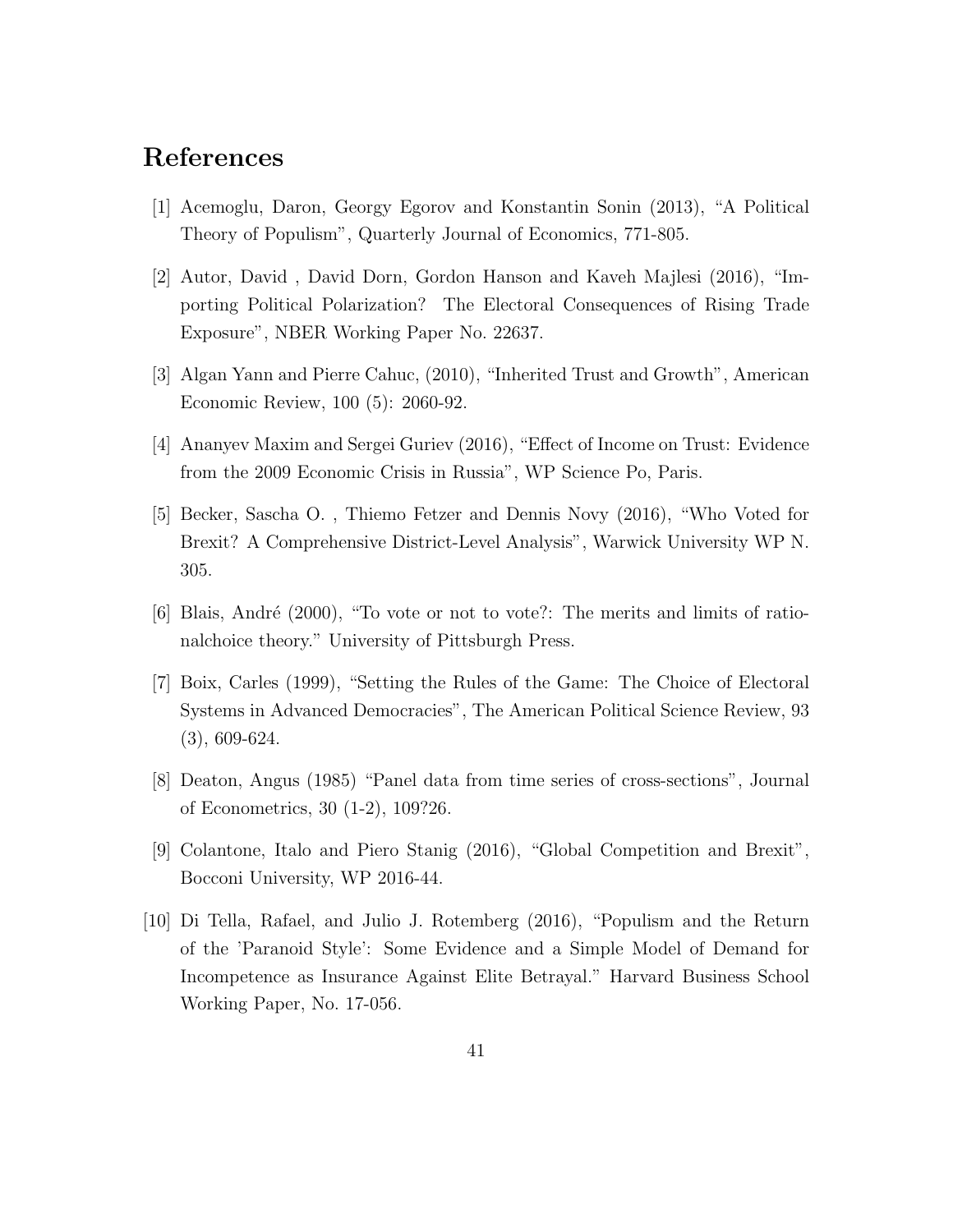- [11] Dornbusch, Rudiger, and Sebastian Edwards, eds., (1991), "The Macroeconomics of Populism in Latin America" University of Chicago Press, Chicago.
- [12] Gidron, Noam and Bart Bonikowski (2013), "Varieties of Populism: Literature Review and Research Agenda", Harvard University, Weathgerhead Center for Internationakl Affairs, WP n. 13.
- [13] Golder, Dawn (2016), "Far Right Parties in Europe", Annual Review of Political Science, 19 (1): 477-497.
- [14] Hans-Georg, Betz (2002), "Conditions favouring the success and failure of radical right-wing populist parties in contemporary democracies?, in Yves Mény and Yves Surel (Eds), "Democracies and the Populist Challenge," Springer, Berlin.
- [15] Inglehart Ronald F. and Pippa Norris (2016), "Trump, Brexit, and the Rise of Populism: Economic Have-Nots and Cultural Backlash", Harvard Kennedy School RWP16-026.
- [16] Jensen, J. Bradford, Dennis P. Quinn, and Stephen Weymouth, (2016), "Winners and Losers in International Trade: The Effects on U.S. Presidential Voting." NBER Working Paper No. 21899.
- [17] Hainmueller, J. and Michael Hiscox (2006): "Learning to Love Globalization: Education and Individual Attitudes Toward International Trade," International Organization, 60:2, 469-498.
- [18] Kitschelt, H. and Anthony J. McGann (1995), "The Radical Right in WesternEurope." Ann Arbor: University of Michigan Press.
- [19] Kriesi, Hanspeter (2014), "The Populist Challenge," West European Politics, 37:2, 361-378.
- [20] Kriesi, H. and Takis Papas (Eds) (2016), "European Populism in the Shadow of the Great Recession," ECPR Press, Colchester UK.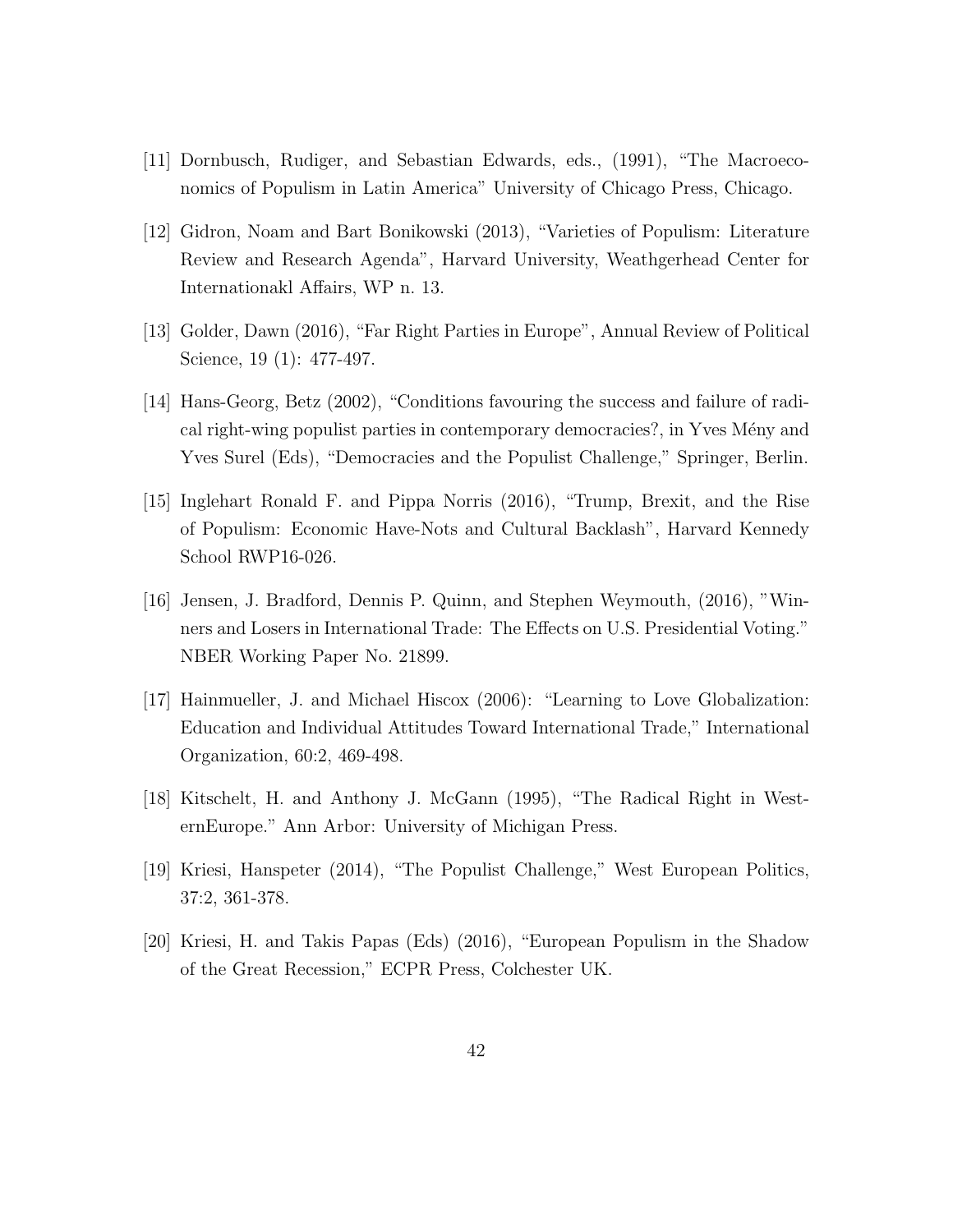- [21] Lucassen, Geertje, and Marcel Lubbers (2012): "Who Fears What? Explaining Far-Right-Wing Preference in Europe by Distinguishing Perceived Cultural and Economic Ethnic Threats." Comparative Political Studies, 45(5), 547-74.
- [22] March, Luke and Cas Mudde (2005), "What's left of the radical left? The European radical left after 1989: Decline and mutation", Comparative European Politics 3 (1): 23-49.
- [23] March, Luke (2007), "Radical left parties in Euirope", Routledge, Oxford UK.
- [24] Mudde, Cas (2007), "Populist radical right parties in Europe", Cambridge University Press, Cambridge UK.
- [25] Mudde, Cas and Cristobal Rovira Kaltwesser (2017), "Populism", Oxford University Press, Oxford UK.
- [26] Muller, Jean-Werner (2016), "What is Populism", University of Pennsivania Press, Philadelphia.
- [27] Norris, Pippa (2005), "Radical Right. Voters and Parties in the Electoral Market", Cambridge University Press, Cambridge UK.
- [28] Pauwels, T (2014), "Populism in Western Europe. Comparing Belgium, germany and the Netherlands. Routledge, New York, USA.
- [29] Sachs, Jeffrey (1989), "Social Conflict and Populist Policies in latin America", NBER WP 2897.
- [30] Schumacher, Gijs (2016): "Do Mainstream Parties Adapt to the Welfare Chauvinism of Populist Parties?" Party Politics, 22(3), 300-12.
- [31] Stavrakakis, Yannis and Giorgos Katsambekis (2014), "Left-wing populism in the European periphery: the case of SYRIZA", Journal of Political Ideologies 19 (2): 119-142.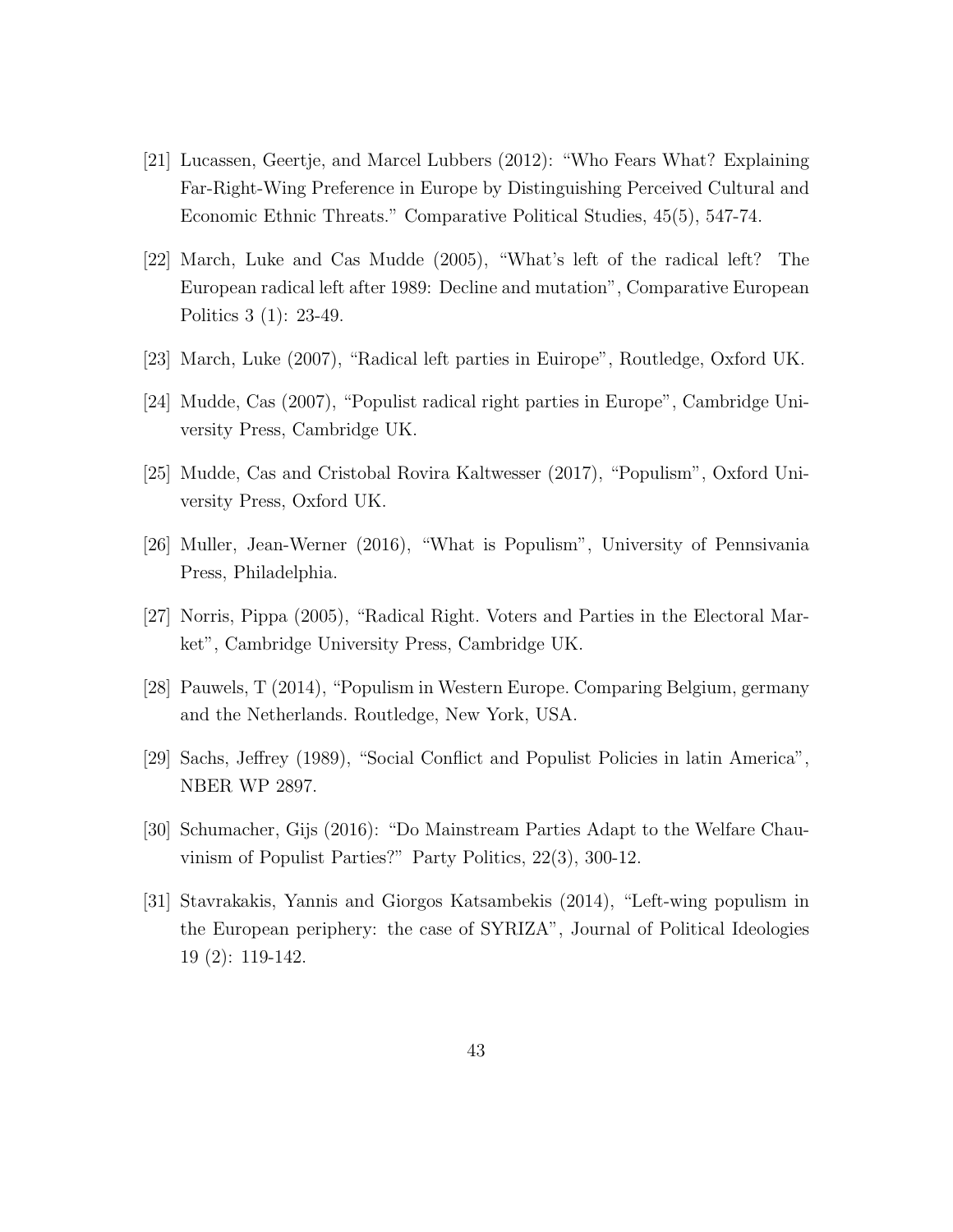- [32] Steiner Nils D. and Christian W. Martin, (2012), "Economic Integration, Party Polarisation and Electoral Turnout," West European Politics Vol. 35 (2): 238- 265.
- [33] Bohmelt, Ezrow, Lehrer, and Ward (2016): "Party Policy Diffusion," American Political Science Review, 110 (2): 397-410.
- [34] Van Kessel, Stijn (2015), "Populist Parties in Europe. Agents of Discontent?", Palgrave MacMillan London.
- [35] Zak, Paul J. and Stephen Knack (2001), "Trust and Growth", The Economic Journal , 111 (470): 295-321.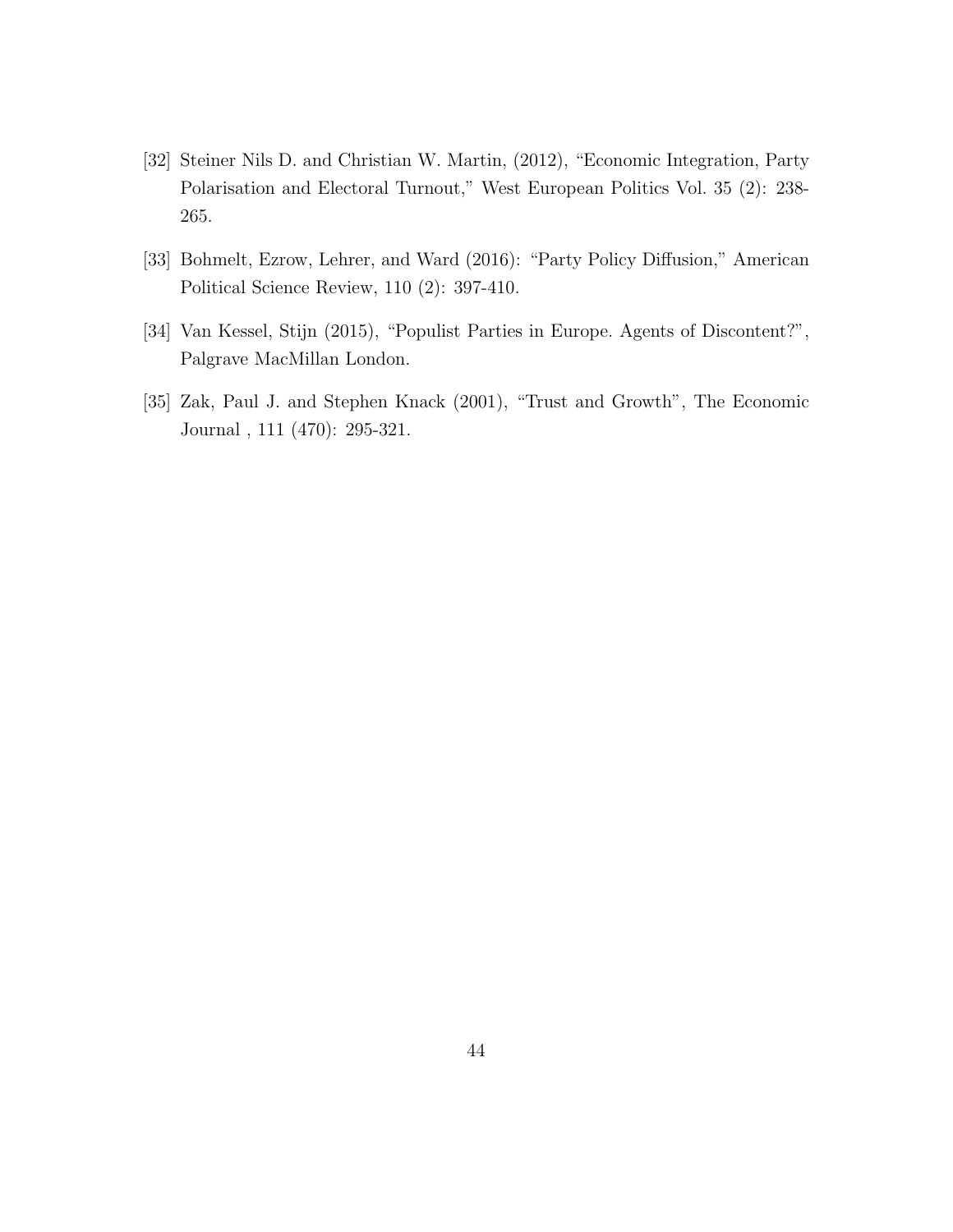# Appendix

### A Populist parties

Table A1 lists parties that are defined as populist by van Kessel (2016) on the one hand and by and Norris & Inglehart (2016) on the other. Table A2, lists all partiues defiuned as popilist in the European Social Survey's Appendixes, and compares the ESS classification with those of van Kessel's and Norris & Inglehart's. It is worth noting that Table A2 presents only the intersection of parties: (i) defined as populist by the ESS, (ii) which received a vote share large enough to be considered by van Kessel in his study, (iii) that are present in the countries analysed by van Kessel. These filters leave out the majority of parties defined as populist in the ESS, which are not of direct interest for this work. Notice also that the ESS provides descriptions on parties only for waves 5, 6 and 7, which partly explains the reduction in the number of partioes compared to Table A1.

### B Political platforms

We obtain innformation on parties political platformsafrom the five waves of the Chapel Hill Expert Survey (CHES). For each of a list of several issues the CHES reports the position of the party on a scale either between 1 and 7 or between 0 and 10. Positions are grouped in fours families: i) overall european integration (P EI); ii) 11 issues on European policy (P EU); 3 position on ideological issues (P ID) and 17 positions on policy issues (P PD). Table A3 lists the issues covered for each family, the scale on which the position is reported and the survey years it is available in CHES. To make sure we have enough coverage over time, we build the EU index P EU usimng the the position on te three issues covered in all 5 surveys (three issues, highlithed in italics in the table) and construct the P PD index using the 11 positions vovered in three surveys (gain highligthed in italics in the table).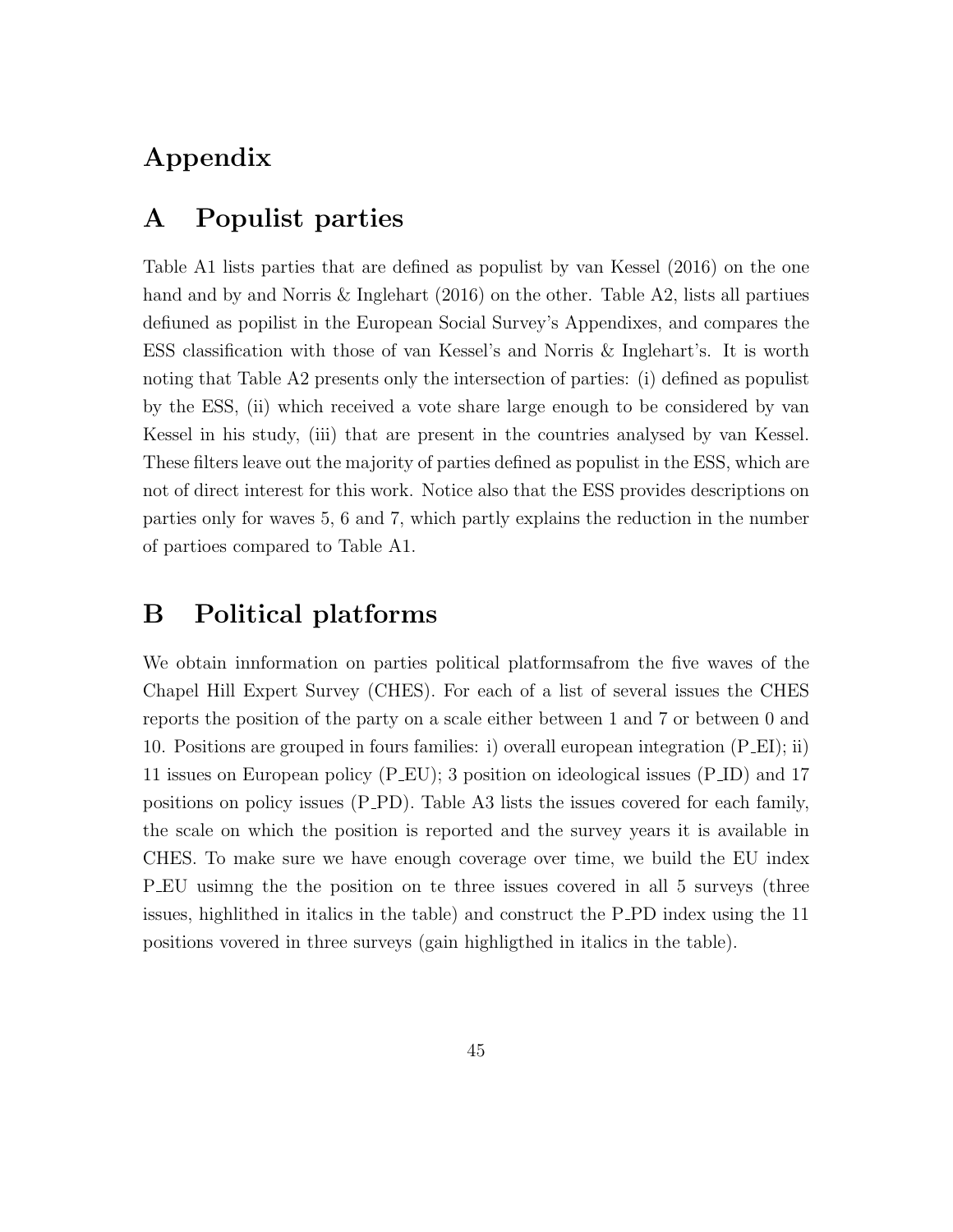Table A1: Comparison Kessel (K) and Norris & Inglehart (N&I)

| Country   | Party                                                      | Kessel       | N&I          |
|-----------|------------------------------------------------------------|--------------|--------------|
| AT        | <b>FPO</b>                                                 | 1            | $\mathbf{1}$ |
| AT        | Alliance for the Future of Austria                         | $\mathbf{1}$ |              |
| AT        | Team Stronach                                              | $\mathbf{1}$ |              |
| BЕ        | Vlaams Blok                                                | $\mathbf{1}$ | $\mathbf{1}$ |
| BЕ        | FRONT NATIONAL                                             | $\mathbf{1}$ |              |
| BЕ        | List Dedecker                                              | 1            |              |
| ВG        | <b>NDSV</b>                                                | $\mathbf{1}$ |              |
| ВG        | Coalition Ataka                                            | 1            | $\mathbf{1}$ |
| ВG        | Law, Order and Justice (Red, Zakonnost, Spravedlivost)     | $\mathbf{1}$ |              |
| ВG        | Citizens for European Development of Bulgaria (GERB)       | $\mathbf{1}$ |              |
| ВG        | VMRO-BND Bulgarian National Movement                       |              | 1            |
| ВG        | NFSB National Front for the Salvation of Bulgaria          |              | 1            |
| ВG        | HSS Croatian Peasants Party                                |              | 1            |
| CН        | Swiss People's Party                                       | 1            | 1            |
| CН        | Swiss Democrats                                            | $\mathbf{1}$ |              |
| CН        | Lega dei Ticinesi                                          | $\mathbf{1}$ |              |
| CН        | Geneva Citizen's Movement                                  | 1            |              |
| CZ        | ANO                                                        | 1            |              |
| CZ        | Public Affairs (Veci Verejne)                              | $\mathbf{1}$ |              |
| CZ        | Usvit                                                      | $\mathbf{1}$ | $\mathbf{1}$ |
| DE        | Die Linke (The Left)                                       | $\mathbf{1}$ |              |
| DE        | NPD National Democratic Party                              |              | $\mathbf{1}$ |
| DE        | AfD Alternative for Germany                                |              | $\mathbf{1}$ |
| DK        | Dansk Folkeparti                                           | $\mathbf{1}$ | $\mathbf{1}$ |
| <b>ES</b> | Podemos                                                    |              | $\mathbf{1}$ |
| FI        | True Finns                                                 | $\mathbf{1}$ | $\mathbf{1}$ |
| FR        | FN (Front National)                                        | $\mathbf{1}$ | $\mathbf{1}$ |
| FR        | MPF Popular Republican Movement                            |              | $\mathbf{1}$ |
| GB        | <b>British National Party</b>                              | $\mathbf{1}$ | $\mathbf{1}$ |
| GB        | UK Independence Party                                      | $\mathbf{1}$ |              |
| GB        | NF National Front                                          |              | $\mathbf{1}$ |
| GR        | SYRIZA                                                     | $\mathbf{1}$ | $\mathbf{1}$ |
| GR        | ANEL.                                                      | $\mathbf{1}$ | $\mathbf{1}$ |
| GR        | XA Golden Dawn                                             |              | $\mathbf{1}$ |
| GR        | LAOS Popular Orthodox Rally                                |              | 1            |
| GR        | ND New Democracy                                           |              | $\mathbf{1}$ |
| HR        | HSP-AS                                                     | $\mathbf{1}$ | 1            |
| HR        | HSS Croatian Peasants Party                                |              | 1            |
| HR        | HDSSB Croatian Democratic Alliance of Slavonia and Baranja |              | 1            |
| HR        | HSP Croatian Party of Rights                               |              | $\mathbf{1}$ |
| HR        | HDZ Croatian Democratic Union                              |              | 1            |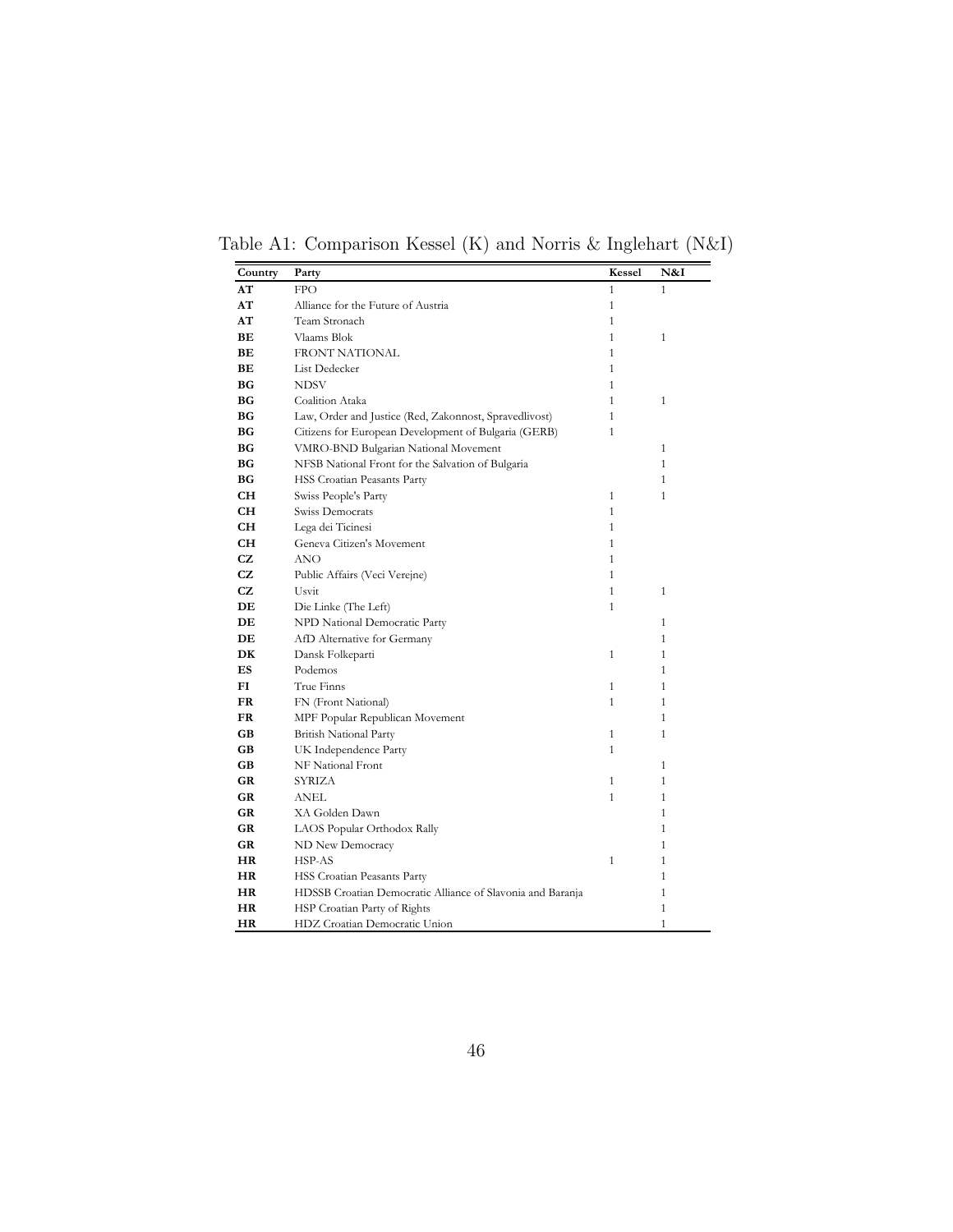| Country        | Party                                                 | Kessel       | N&I          |
|----------------|-------------------------------------------------------|--------------|--------------|
| HU             | FYD-HDF Fed.of Young Democrats&Hungarian Dem.Forum    | $\mathbf{1}$ | 1            |
| HU             | Justice and Life Party (MIEP)                         | $\mathbf{1}$ |              |
| HU             | Movement for a Better Hungary                         | $\mathbf{1}$ | $\mathbf{1}$ |
| HU             | FIDESZ-MPSZ                                           | $\mathbf{1}$ | 1            |
| IE             | Sinn Fein                                             | $\mathbf{1}$ |              |
| IS             | Citizen's Movement (BF)                               | $\mathbf{1}$ |              |
| IT             | Forza Italia                                          | $\mathbf{1}$ |              |
| ľТ             | Lega Nord                                             | $\mathbf{1}$ | $\mathbf{1}$ |
| ľТ             | Movimento Cinque Stelle                               | $\mathbf{1}$ | $\mathbf{1}$ |
| ľТ             | Il Popolo della Liberta (PdL)                         | $\mathbf{1}$ |              |
| IT             | Fdl Brothers of Italy                                 |              | $\mathbf{1}$ |
| LT             | Labour Party (DP)                                     | $\mathbf{1}$ |              |
| LT             | Party "Order and Justice" (TT)                        | $\mathbf{1}$ |              |
| LT             | DK The Way of Courage                                 |              | $\mathbf{1}$ |
| LU             | Alternative Democratic Reform Party                   | 1            | $\mathbf{1}$ |
| LV             | For Fatherland and Freedom/ LNNK                      | $\mathbf{1}$ |              |
| LV             | All for Latvia                                        | $\mathbf{1}$ |              |
| LV             | NA National Alliance                                  |              | $\mathbf{1}$ |
| NL             | List Pim Fortuyn                                      | $\mathbf{1}$ |              |
| NL             | Liveable Netherlands                                  | $\mathbf{1}$ |              |
| NL             | Geert Wilders' Freedom Party (PVV)                    | $\mathbf{1}$ | $\mathbf{1}$ |
| NL             | SGP Political Reformed Party                          |              | 1            |
| NO             | Progress Party (FrP)                                  | $\mathbf{1}$ | $\mathbf{1}$ |
| N <sub>O</sub> | Democrats                                             | $\mathbf{1}$ |              |
| PL             | Samoobrona Rzeczypospolitej Polskiej                  | $\mathbf{1}$ |              |
| PL             | Prawo i Sprawiedliwosc                                | 1            | 1            |
| PL             | SP United Poland                                      |              | $\mathbf{1}$ |
| PL             | KNP Congress of the New Right                         |              | $\mathbf{1}$ |
| RO             | Greater Romania Party                                 | $\mathbf{1}$ |              |
| RO             | People's Party                                        | $\mathbf{1}$ | $\mathbf{1}$ |
| SE             | Sweden Democrats                                      | $\mathbf{1}$ | $\mathbf{1}$ |
| SI             | Slovene National Party (SNS)                          | $\mathbf{1}$ |              |
| SI             | SDS Slovenian Democratic Party                        |              | $\mathbf{1}$ |
| SI             | SDS Slovenian Democratic Party                        |              | $\mathbf{1}$ |
| SK             | HZDS Movement for a Democratic Slovakia               | $\mathbf{1}$ |              |
| SK             | <b>SMER</b>                                           | $\mathbf{1}$ |              |
| SК             | KDH Christian Democratic Movement                     | $\mathbf{1}$ | $\mathbf{1}$ |
| SК             | Slovak National Party (SNS)                           | $\mathbf{1}$ | $\mathbf{1}$ |
| SК             | Ordinary People and Independent Personalities (OLaNO) | $\mathbf{1}$ |              |
| TR             | MHP National Action Party                             |              | 1            |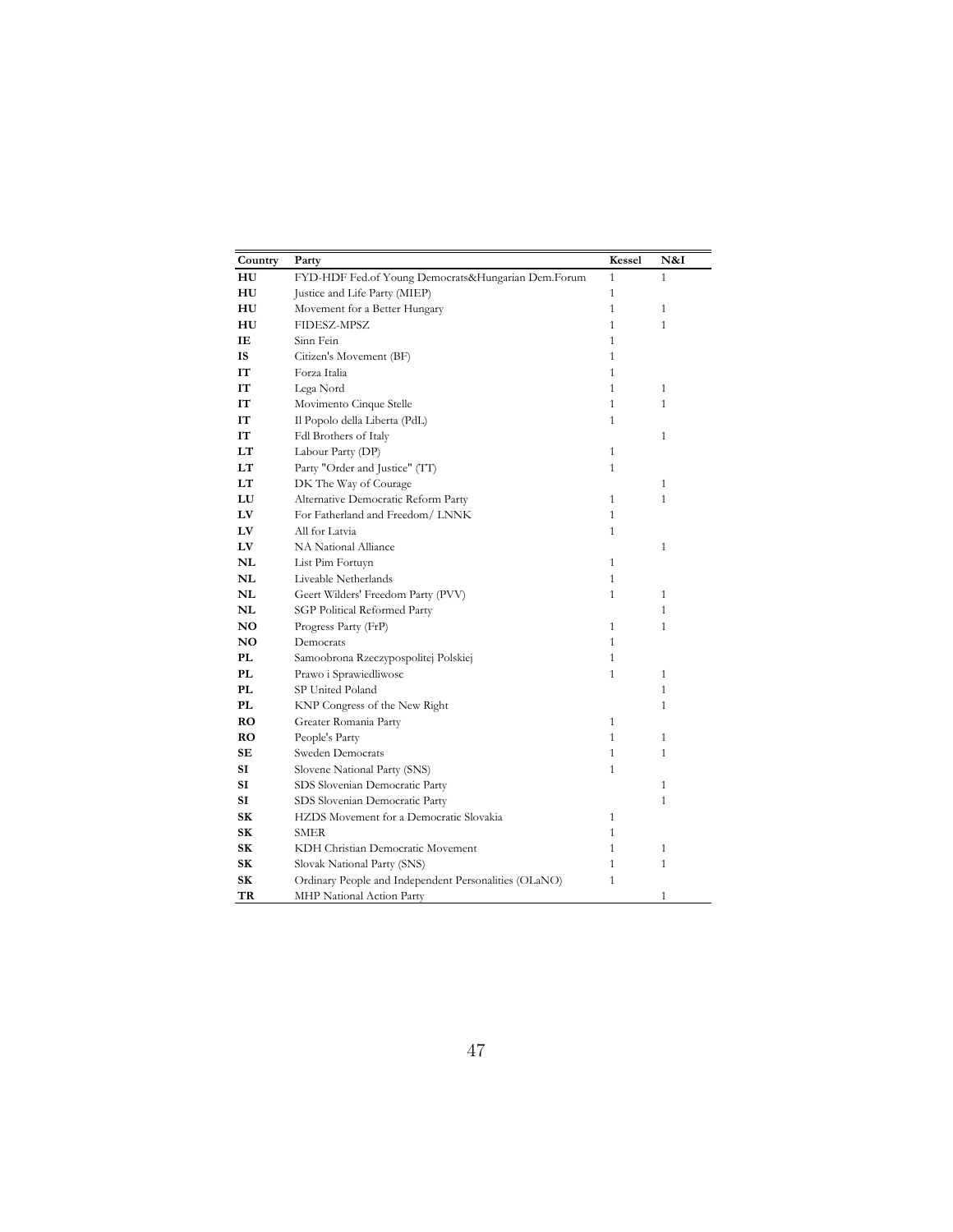| Country   | Party                                             | <b>ESS</b> | <b>Kessel</b> | N&I |
|-----------|---------------------------------------------------|------------|---------------|-----|
| AT        | Freedom Party of Austria                          | 1          | 1             | 1   |
| AT        | Team Stronach for Austria                         |            | 1             |     |
| CH        | Swiss People's Party                              |            | 1             | 1   |
| <b>CH</b> | Bourgeois (Conservative)-democratic Party         | 1          |               |     |
| <b>CH</b> | Ticino League                                     | 1          | 1             |     |
| CZ.       | Dawn of Direct Democracy of Tomio Okamura (Usvit) | 1          | 1             | 1   |
| CZ.       | Public Affairs                                    |            | 1             |     |
| DE        | Alternative for Germany                           | 1          |               | 1   |
| DK        | Danish People's Party                             | 1          | 1             | 1   |
| <b>GR</b> | LAOS Popular Orthodox Rally                       |            |               | 1   |
| HU        | Fidesz-Christian Democratic Allience              | 1          | 1             |     |
| HU        | Hungarian Democratic Forum                        | 1          | 1             | 1   |
| IЕ        | Soldiers of Destiny                               |            |               |     |
| IT        | Five Star Movement                                | 1          | 1             | 1   |
| LT        | The Way of Courage                                |            | 1             | 1   |
| NL        | Party for Freedom                                 |            | 1             | 1   |
| NL        | Proud of the Netherlands - List Verdonk           |            |               |     |
| <b>NO</b> | Progress Party                                    | 1          | 1             | 1   |
| PO        | Self-Defence                                      |            | 1             |     |

Table A2: Comparison ESS, Kessel (K) and Norris & Inglehart (N&I)